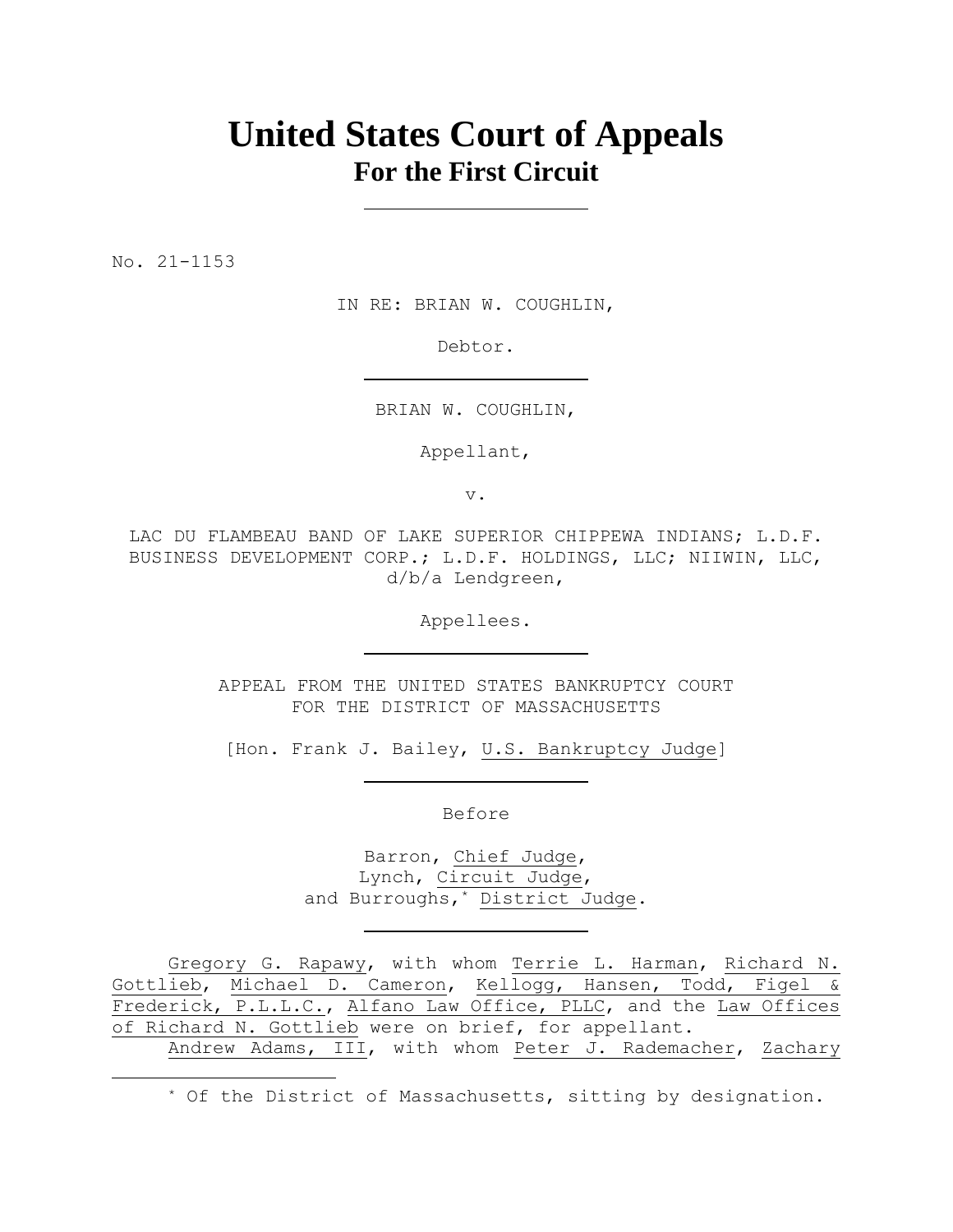R.G. Fairlie, Andrew W. Lester, Adrienne K. Walker, Hogen Adams PLLC, Spencer Fane LLP, and Locke Lord LLP were on brief, for appellees.

Seth Davis, Kaighn Smith, Jr., Amy K. Olfene, and Drummond Woodsum on brief for amici curiae professors of federal Indian law in support of appellees.

Patrick O. Daugherty, Laura E. Jones, and Van Ness Feldman LLP on brief for amicus curiae Native American Financial Services Ass'n in support of appellees.

May 6, 2022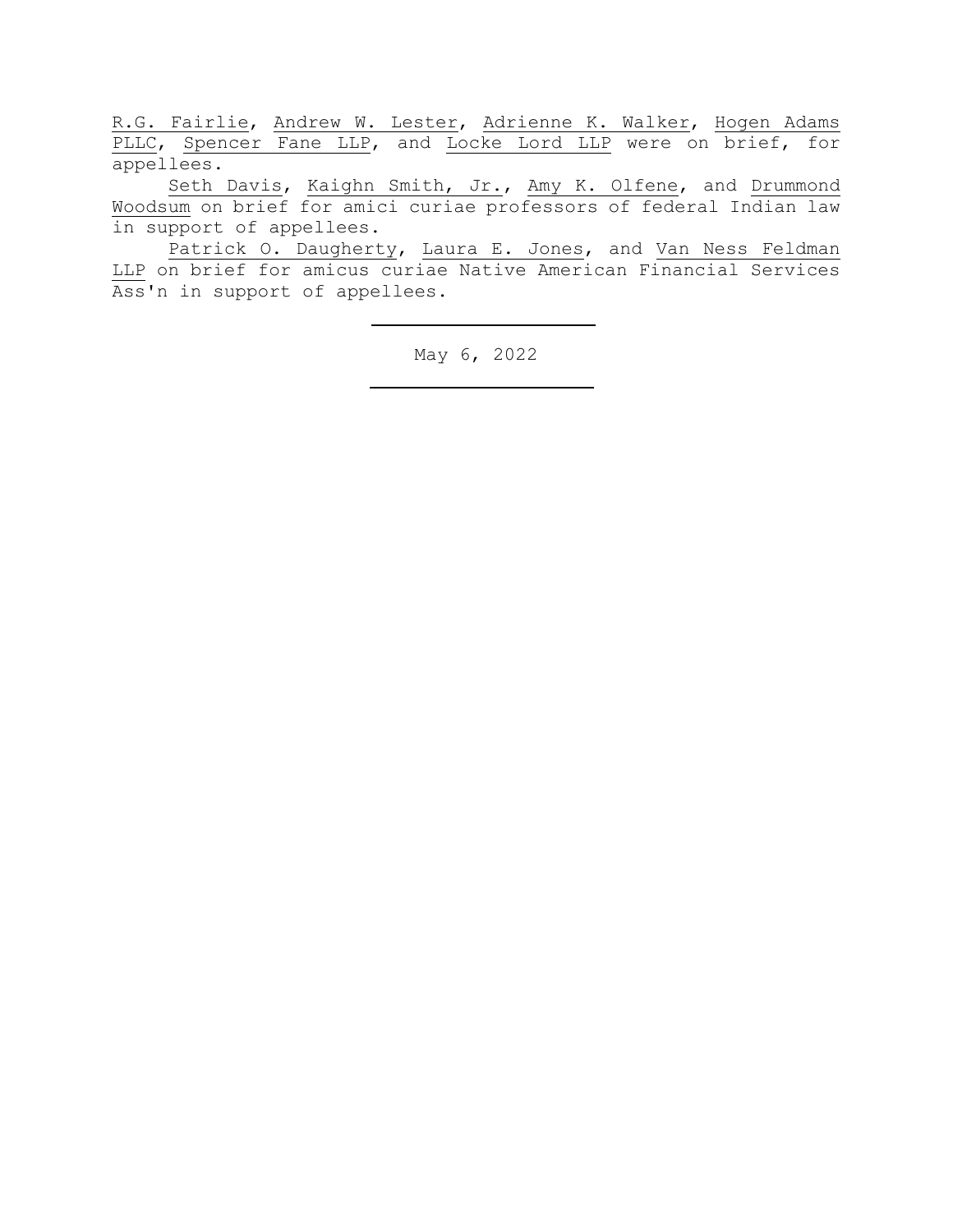**LYNCH**, **Circuit Judge**. This case presents an important question of first impression in our circuit: whether the Bankruptcy Code abrogates tribal sovereign immunity. Two of our sister circuits have already considered the question and reached opposite conclusions. Compare Krystal Energy Co. v. Navajo Nation, 357 F.3d 1055, 1061 (9th Cir. 2004) (holding that the Code abrogates immunity), with In re Greektown Holdings, LLC 917 F.3d 451, 460- 61 (6th Cir. 2019) (holding that the Code does not abrogate immunity), cert. dismissed sub nom. Buchwald Cap. Advisors LLC v. Sault Ste. Marie Tribe, 140 S. Ct. 2638 (2020). Like the Ninth Circuit, we hold that the Bankruptcy Code unequivocally strips tribes of their immunity.

Our decision permits debtor Brian W. Coughlin to enforce the Bankruptcy Code's automatic stay against one of his creditors, a subsidiary of the Lac Du Flambeau Band of Lake Superior Chippewa Indians ("Band"). As the bankruptcy court held otherwise, see In re Coughlin, 622 B.R. 491, 494 (Bankr. D. Mass. 2020), we reverse.

**I.**

In July 2019, Coughlin took out a \$1,100 payday loan from Lendgreen, a wholly owned subsidiary of the Band.<sup>1</sup> Later that

<sup>&</sup>lt;sup>1</sup> Lendgreen is a trade name of Niiwan, LLC. The Band is the sole owner of the L.D.F. Business Development Corporation. That entity is the sole member of LDF Holdings, LLC, which in turn is the sole member of Niiwan. All parties agree that Lendgreen is an arm of the Band, so it enjoys whatever immunity the Band does.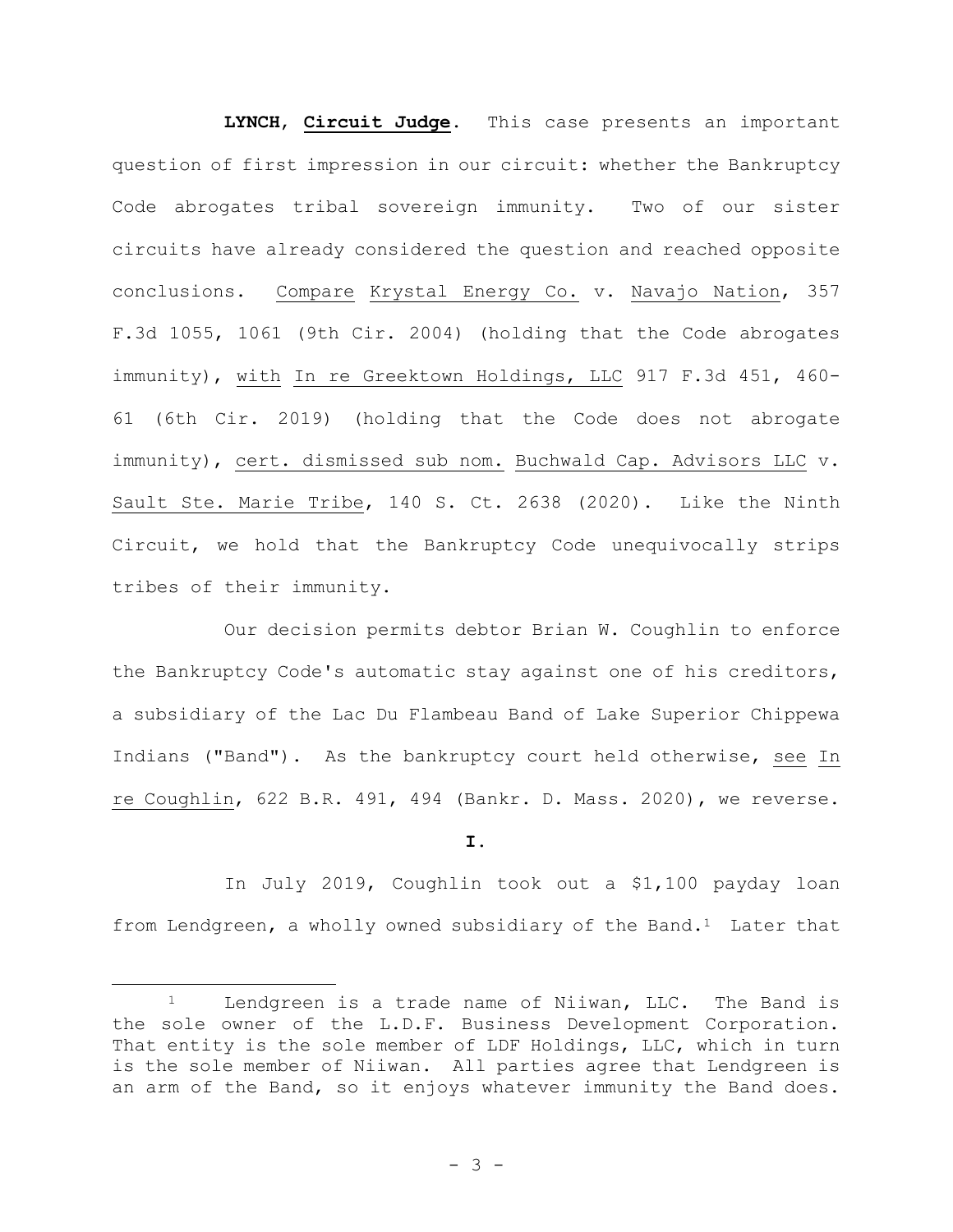year, he voluntarily filed a Chapter 13 bankruptcy petition in the District of Massachusetts. On the petition, he listed his debt to Lendgreen, which had grown to nearly \$1,600, as a nonpriority unsecured claim. He also listed Lendgreen on the petition's creditor matrix, and his attorney mailed Lendgreen a copy of the proposed Chapter 13 plan.

When Coughlin filed his petition, the Bankruptcy Code imposed an automatic stay enjoining "debt-collection efforts outside the umbrella of the bankruptcy case." Ritzen Grp., Inc. v. Jackson Masonry, LLC, 140 S. Ct. 582, 586 (2020) (citing 11 U.S.C. § 362(a)). Despite the automatic stay, Lendgreen repeatedly contacted Coughlin seeking repayment of his debt. Though Coughlin told Lendgreen representatives that he had filed for bankruptcy and provided his attorney's contact information, Lendgreen continued to call and email him directly. Two months after he filed the petition, Coughlin attempted suicide. He attributes that attempt to his belief that his "mental and financial agony would never end," and blamed his agony on Lendgreen's "regular and incessant telephone calls, emails and voicemails."

To stop Lendgreen's collection efforts, Coughlin moved to enforce the automatic stay against Lendgreen and its corporate

See Ninigret Dev. Corp. v. Narragansett Indian Wetuomuck Hous. Auth., 207 F.3d 21, 29 (1st Cir. 2000).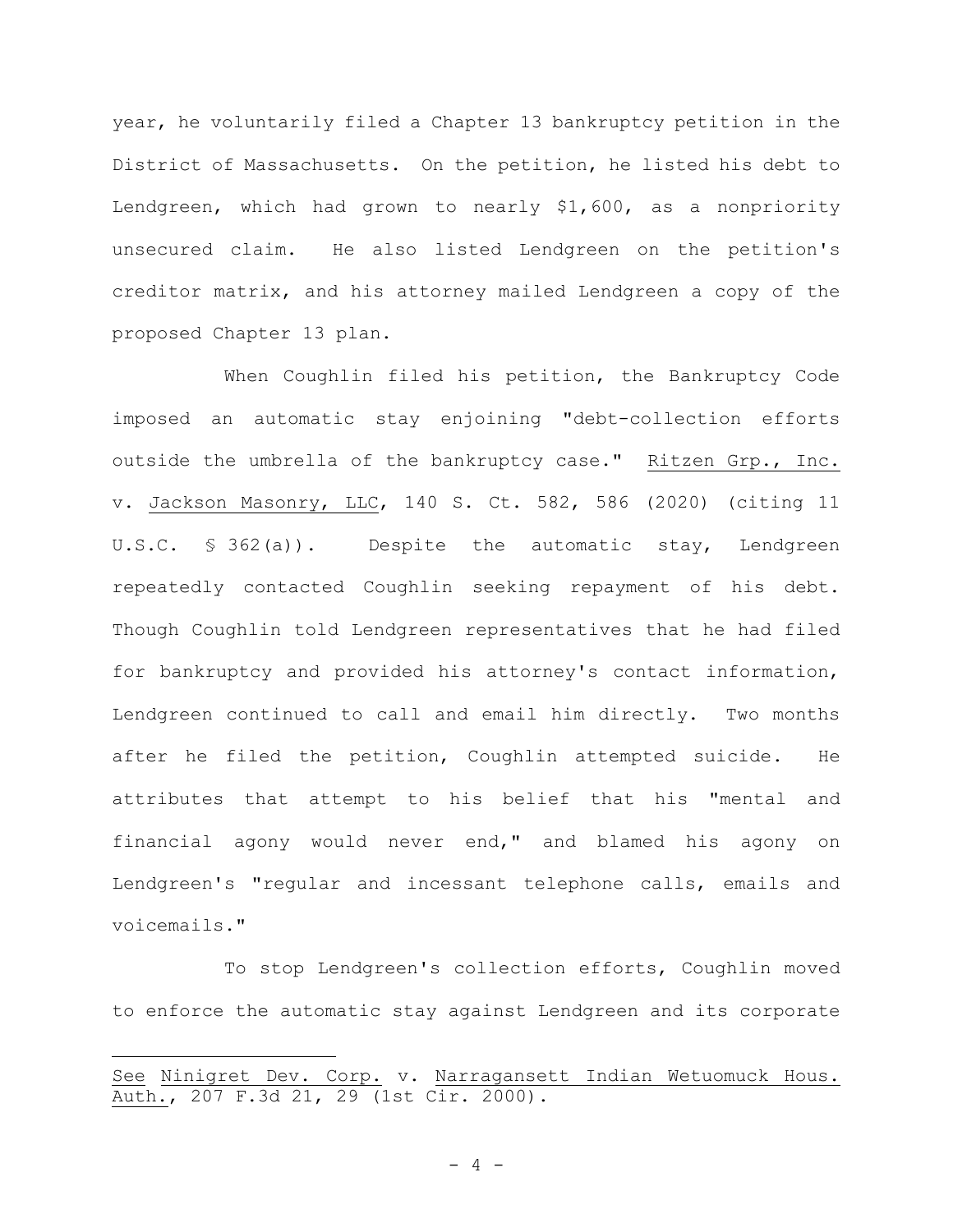parents, including the Band. He sought an order prohibiting further collection efforts as well as damages, attorney's fees, and expenses. In response, the Band and its affiliates asserted tribal sovereign immunity and moved to dismiss the enforcement proceeding. The bankruptcy court agreed with the Band and granted the motions to dismiss. See In re Coughlin, 622 B.R. at 494.

We permitted a direct appeal from that decision, see 28 U.S.C.  $\frac{158}{d}$ , and now reverse.<sup>2</sup>

**II.**

We review de novo the Bankruptcy Court's determination of a pure question of law. In re IDC Clambakes, Inc., 727 F.3d 58, 63 (1st Cir. 2013).

**A.**

Congress may abrogate tribal sovereign immunity if it "'unequivocally' express[es] that purpose."3 Michigan v. Bay Mills

<sup>2</sup> We acknowledge and thank the following amici curiae for their submissions in support of the Band: the Native American Financial Services Association and Professors Seth Davis, Matthew L.M. Fletcher, Joseph William Singer, Angela R. Riley, Kristen A. Carpenter, Adam Crepelle, Gregory Ablavsky, Bethany Berger, Alexander T. Skibine, and Addie C. Rolnick.

 $3$  The same standard applies to states. See, e.g., Seminole Tribe of Fla. v. Florida, 517 U.S. 44, 55 (1996) ("In order to determine whether Congress has abrogated the States' sovereign immunity, we ask . . . whether Congress has 'unequivocally expresse[d] its intent to abrogate the immunity.'" (quoting Green v. Mansour, 474 U.S. 64, 68 (1985)) (alteration in original)).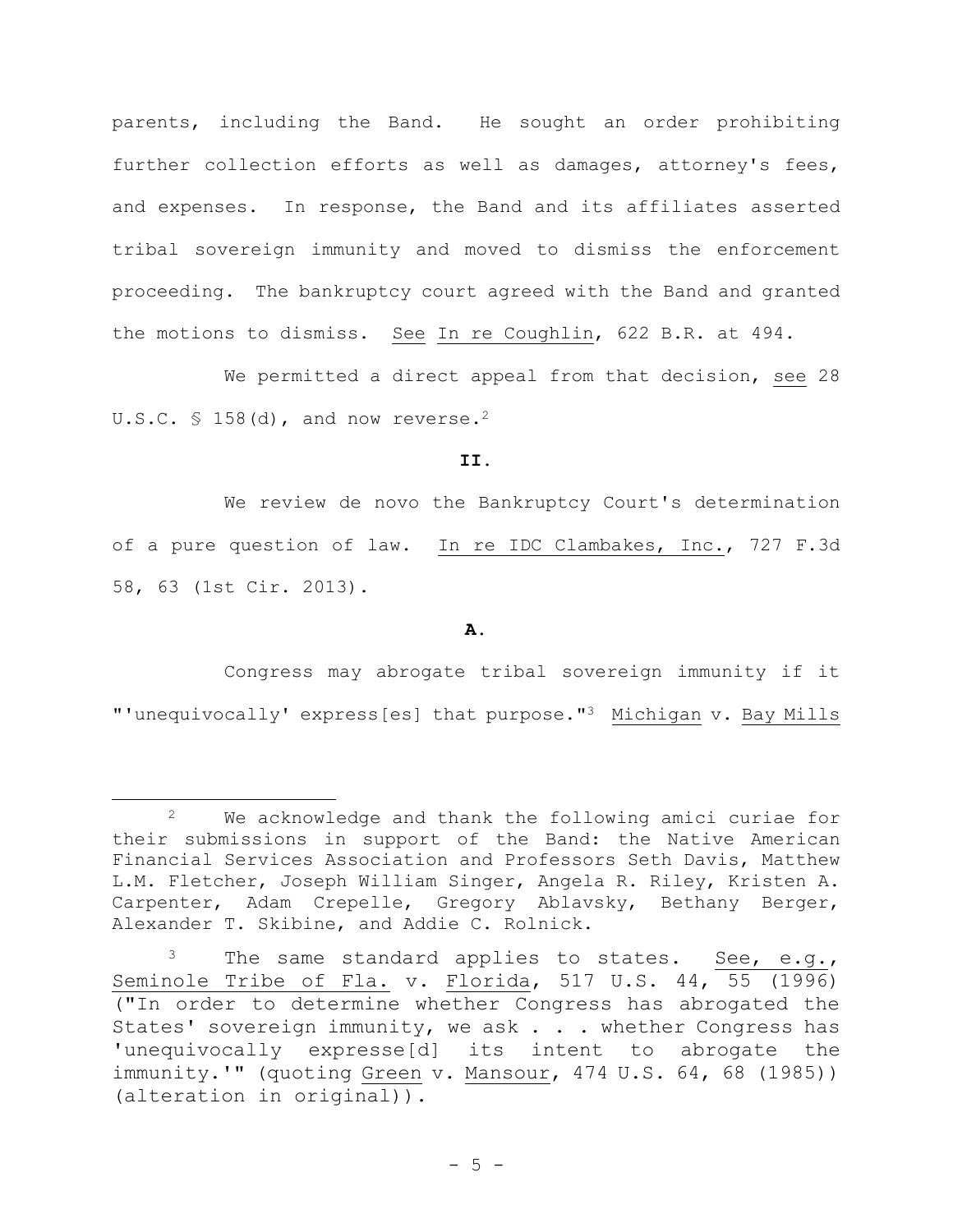Indian Cmty. 572 U.S. 782, 790 (2014) (quoting C & L Enters., Inc. v. Citizen Band Potawatomi Tribe of Okla., 532 U.S. 411, 418 (2001)). "That rule of construction reflects an enduring principle of Indian law: Although Congress has plenary authority over tribes, courts will not lightly assume that Congress in fact intends to undermine Indian self-government." Id.

To abrogate sovereign immunity "Congress need not state its intent in any particular way." FAA v. Cooper, 566 U.S. 284, 291 (2012). The Supreme Court has "never required that Congress use magic words" to make its intent to abrogate clear. Id. To the contrary, it has explained that the requirement of unequivocal abrogation "'is a tool for interpreting the law' and that it does not 'displac[e] the other traditional tools of statutory construction.'" Id. (quoting Richlin Sec. Serv. Co. v. Chertoff, 553 U.S. 571, 589 (2008)) (alteration in original); cf. Penobscot Nation v. Frey, 3 F.4th 484, 493, 503 (1st Cir. 2021) (en banc) (holding that the Indian canons play no role in interpreting an unambiguous statute), cert. denied No. 21-838, 2022 WL 1131375 (U.S. Apr. 18, 2022).

In determining whether the Bankruptcy Code unequivocally abrogates tribal sovereign immunity, we begin with the text. Section 106(a) of the Code provides that "[n]otwithstanding an assertion of sovereign immunity, sovereign immunity is abrogated as to a governmental unit to the extent set forth in this section

- 6 -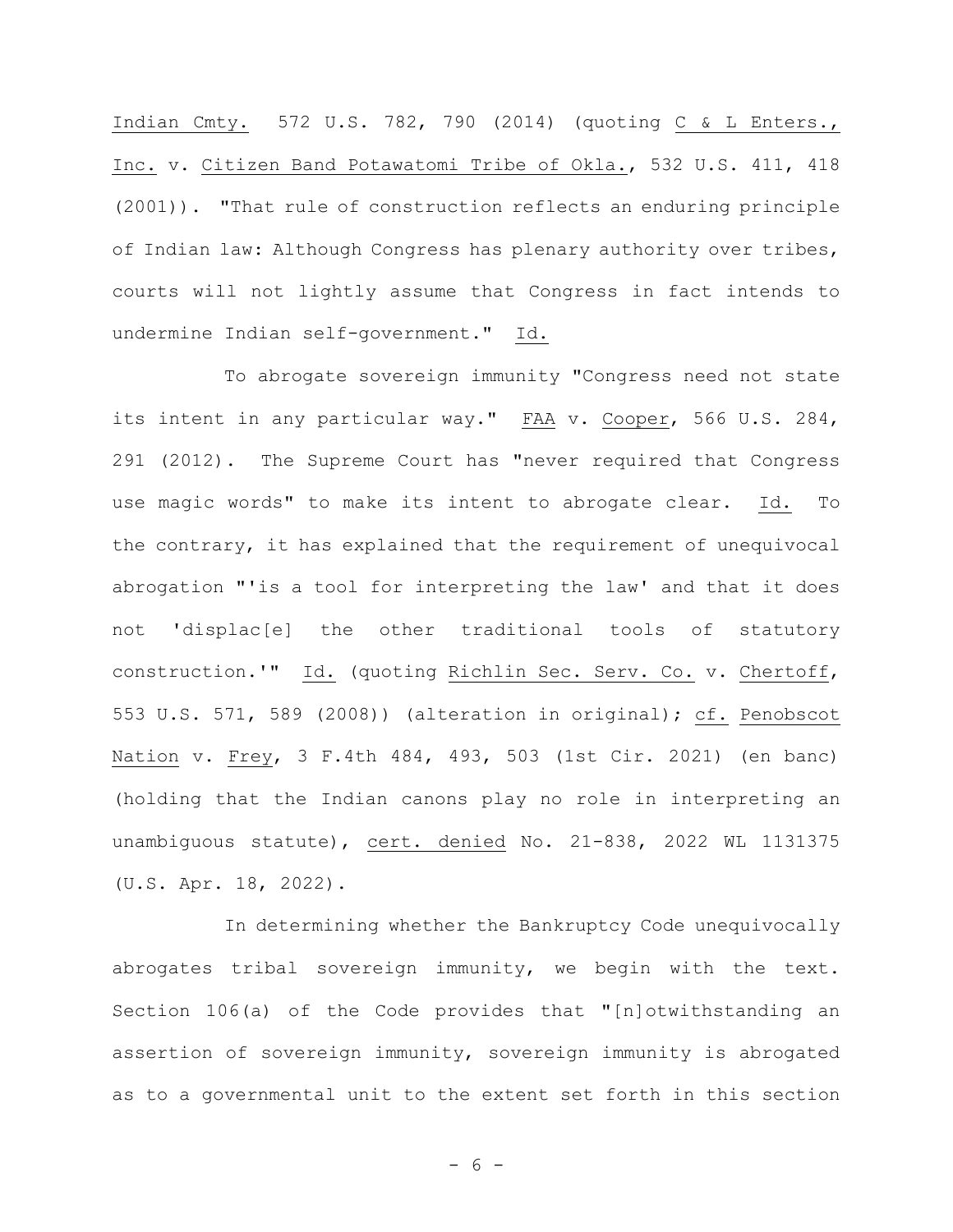with respect to" dozens of provisions of the Code, including the automatic stay. Congress enacted § 106 in 1994 to overrule two Supreme Court cases, which held that a prior version of the section was insufficiently clear to abrogate state and federal sovereign immunity. 140 Cong. Rec. 27693 (Oct. 4, 1994) (citing Hoffman v. Conn. Dep't of Income Maint., 492 U.S. 96 (1989) and United States v. Nordic Vill., Inc., 503 U.S. 30 (1992)). The provision's plain statement satisfies Congress' obligation to unequivocally express its intent to abrogate immunity for all governmental units.

We thus focus on whether Congress intended to abrogate tribal sovereign immunity when it used the phrase "governmental unit." Section 101(27) of the Code, enacted as part of the Bankruptcy Reform Act of 1978, defines "governmental unit" capaciously as:

> United States; State; Commonwealth; District; Territory; municipality; foreign state; department, agency, or instrumentality of the United States (but not a United States trustee while serving as a trustee in a case under this title), a State, a Commonwealth, a District, a Territory, a municipality, or a foreign state; or other foreign or domestic government.

11 U.S.C. § 101(27). That enumerated list covers essentially all forms of government. See Krystal Energy, 357 F.3d at 1057 ("[L]ogically, there is no other form of government outside the foreign/domestic dichotomy . . . ."). The issue is then whether a tribe is a domestic government.

- 7 -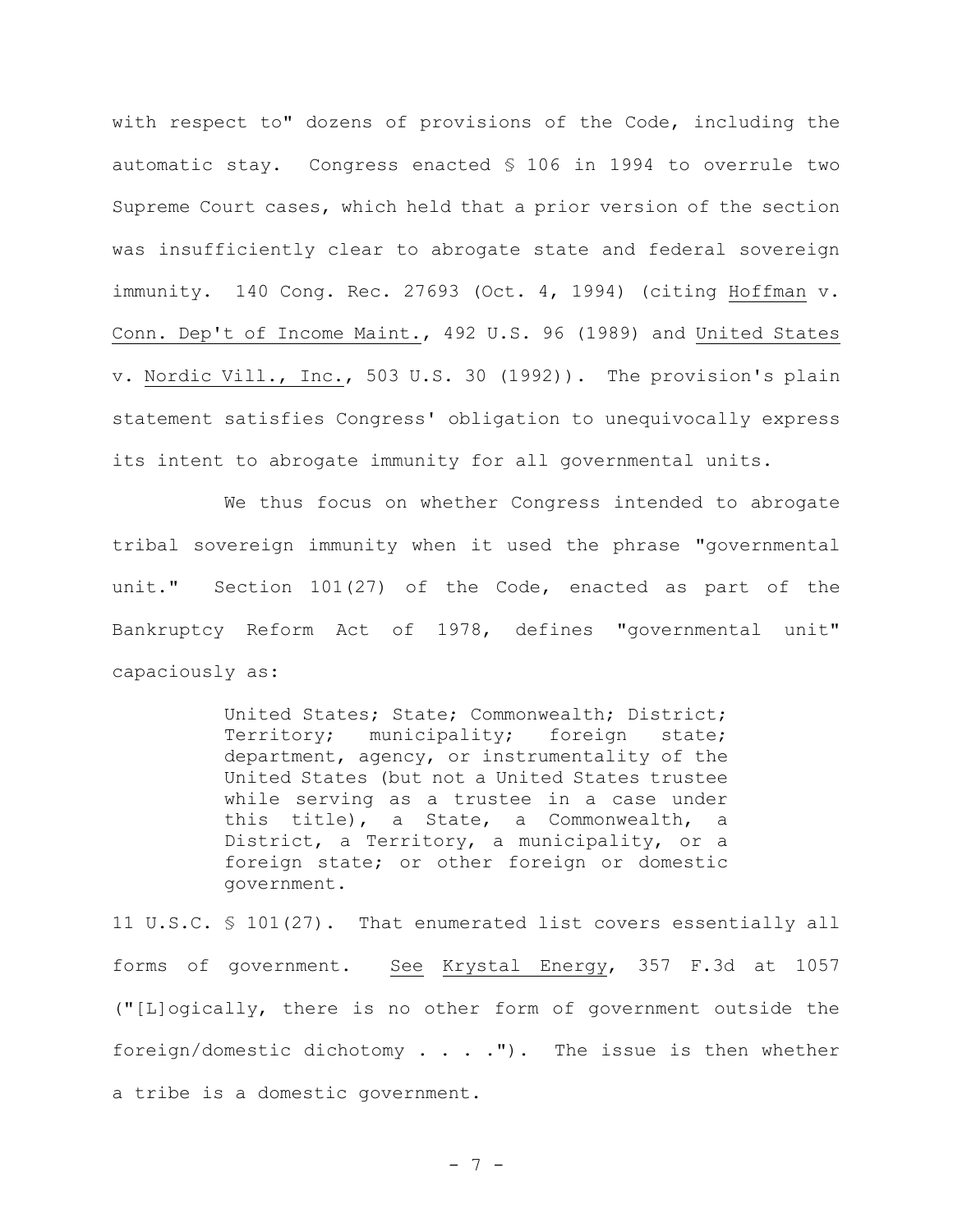First, there is no real disagreement that a tribe is a government. Tribes are not specifically excluded and fall within the plain meaning of the term governments. Tribes are governments because they act as the "governing authorit[ies]" of their members. Government, Webster's Third New International Dictionary 982 (1961); accord government, The Random House Dictionary of the English Language 826 (2d ed. 1987) ("[T]he governing body of people in a state, community, etc.; administration."). While tribes have limited authority over non-members, they exercise sovereignty over their members and territories. See Atkinson Trading Co. v. Shirley, 532 U.S. 645, 650–51 (2001). As examples, "Indian tribes retain their inherent power to determine tribal membership, to regulate domestic relations among members, and to prescribe rules of inheritance for members," Montana v. United States, 450 U.S. 544, 564 (1981); see, e.g., Constitution and Bylaws of the Lac Du Flambeau Band of Lake Superior Chippewa Indians of Wisc., art. VI, https://www.ldftribe.com/uploads/files/Court-Ordinances/ CONSTITUTION%20AND%20BYLAWS.pdf, and also largely retain the authority to prosecute members for offenses committed in their territories, 18 U.S.C. § 1152; see Negonsott v. Samuels, 507 U.S. 99, 102-03 (1993). Indeed, the very purpose of tribal sovereign immunity is to protect "Indian self-government." Bay Mills, 572 U.S. at 790.

- 8 -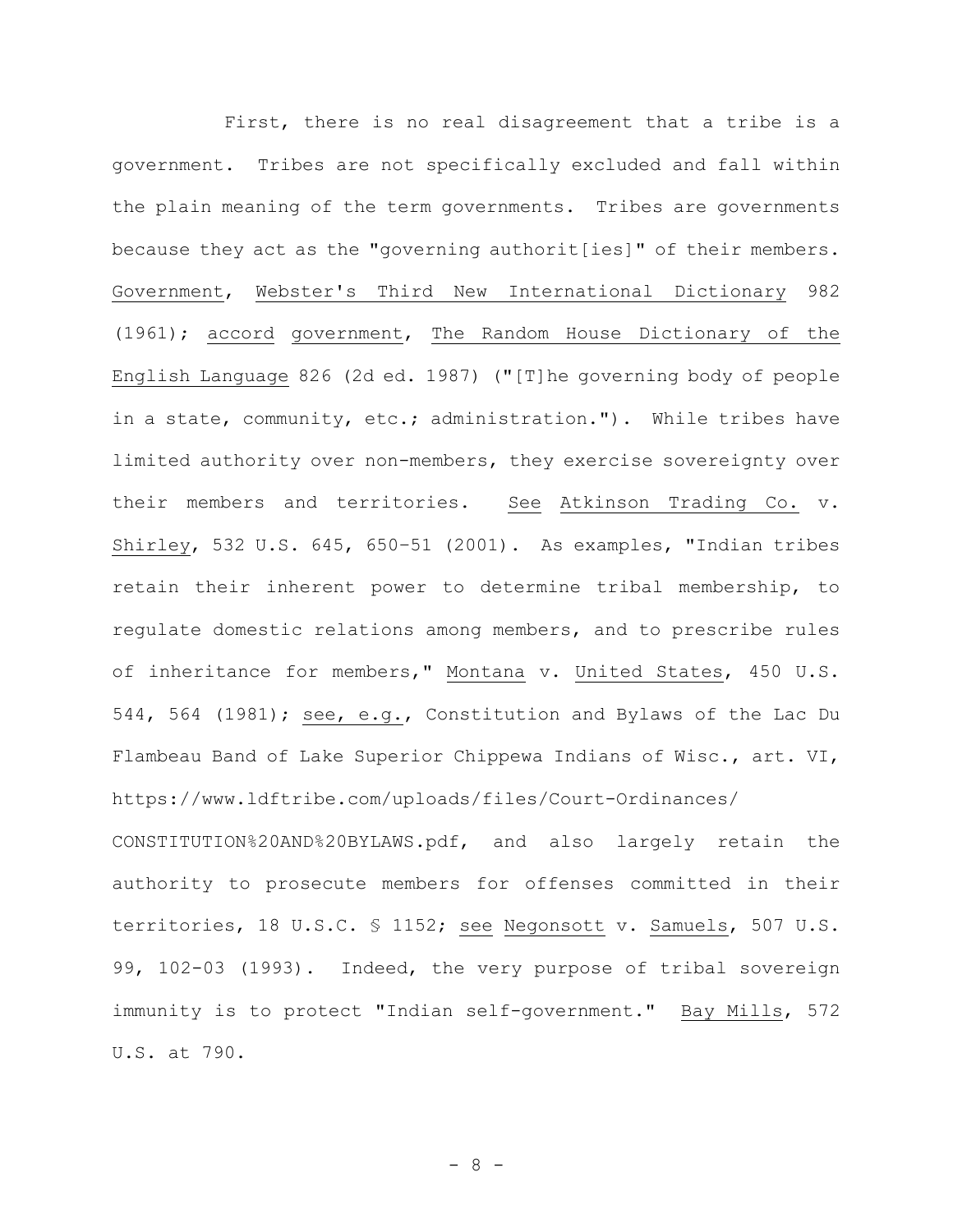Second, it is also clear that tribes are domestic, rather than foreign, because they "belong[] or occur[] within the sphere of authority or control or the . . . boundaries of" the United States. Domestic, Webster's Third, supra, at 671.4 Thus, a tribe is a domestic government and therefore a government unit.

This conclusion is drawn from the text. It is also supported by historical context. When Congress abrogated immunity in 1994, it did so against the preexisting backdrop of § 101(27). Indeed, at least one published bankruptcy opinion shows an understanding even before 1978 that tribes could function as and claim the benefits of governments. See In re Bohm's Inc., 5 Bankr. Ct. Dec. 259, 259 (Bankr. D. Ariz. 1979) (prohibiting discharge of and prioritizing fees owed to tribe under pre-1978 bankruptcy law). As Coughlin argues, Congress was aware of the existing definition of "governmental unit" when it incorporated it into § 106. The Band wants to ignore that point. But the Code was clear in 1994 that tribes were governmental units. As a result, the Band's focus on § 106 as though it were freestanding is simply misplaced.

<sup>4</sup> The dissent implies that we have cherry-picked that definition. Not so. See, e.g., domestic, The Random House Dictionary of the English Language 581 (2d ed. 1987) ("[O]f or pertaining to one's own or a particular country as apart from other countries . . . ."); domestic, The American Heritage Dictionary 416 (2d college ed. 1982) ("Of or pertaining to a country's internal affairs."); domestic, Webster's New Collegiate Dictionary 338 (1975) ("[O]f, relating to, or carried on within one and esp. one's own country[.]").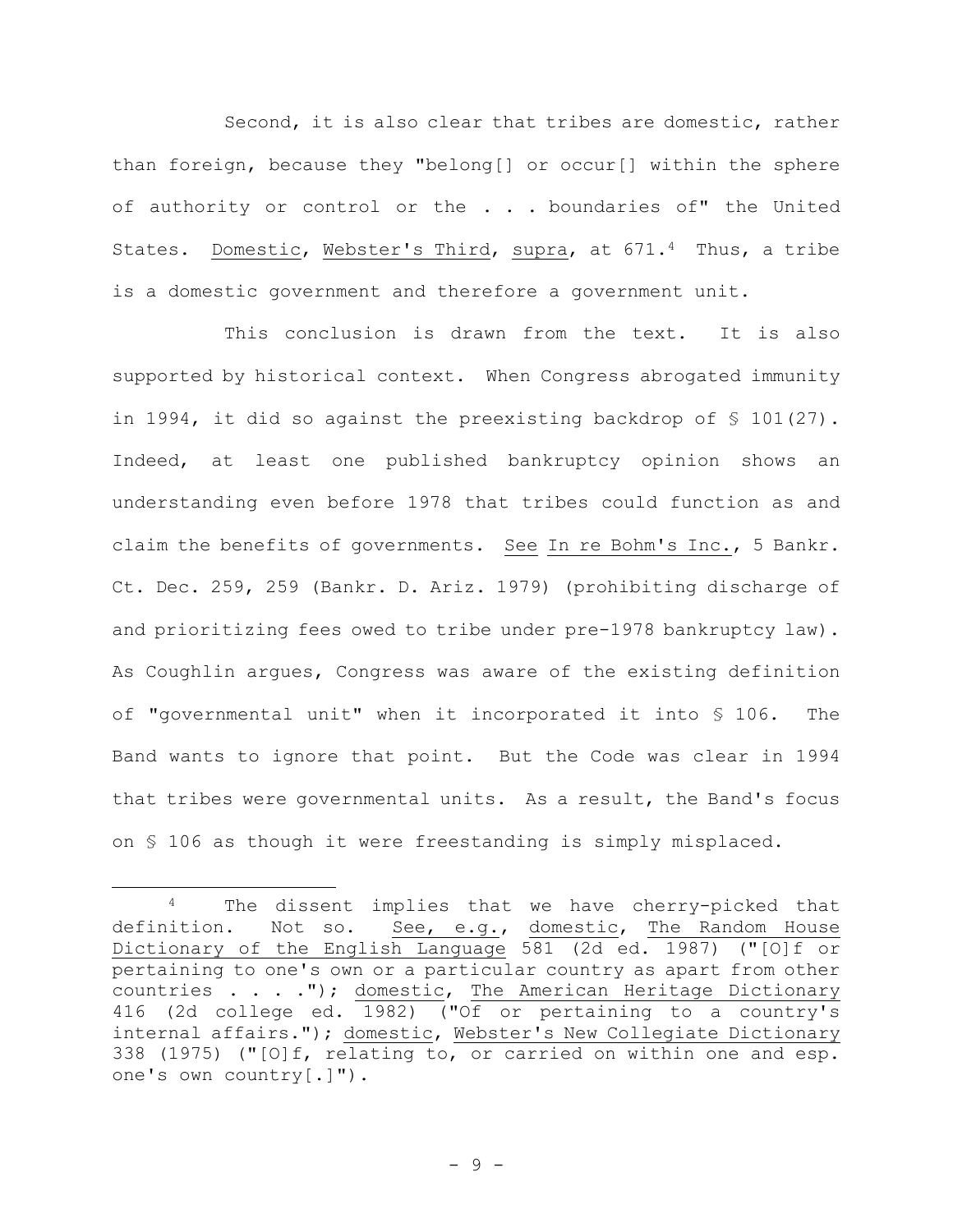Were that not enough, Congress was also well aware when it enacted § 101(27) in 1978 and § 106 in 1994 that Indian tribes were legally "domestic dependent nations." All three branches of government have long used the phrase. Chief Justice Marshall coined it in 1831.5 Cherokee Nation v. Georgia, 30 U.S. 1, 17 (1831). Since at least 1853, the Executive Branch too has adopted the phrase.6 See Conts. of the Potawatomie Indians, 6 Op. Att'y Gen. 49, 54 (1853). Members of Congress have used the phrase as well since at least 1882, see 13 Cong. Rec. S2804, S2806 (Apr. 12, 1882) (statement of Sen. Garland), including Members of Congress referring to "domestic dependent nations" on the floor during the sessions when Congress enacted the relevant provisions of the Code, 139 Cong. Rec. 26542 (Oct. 28, 1993) (statement of Rep. Thomas); 124 Cong. Rec. 8380 (Apr. 3, 1978) (statement of Sen. Hatch). Indeed, Senator Hatch, who discussed Cherokee Nation in depth on

<sup>&</sup>lt;sup>5</sup> The Supreme Court has repeated that formulation many times. See Okla. Tax Comm'n v. Citizen Band Potawatomi Indian Tribe of Okla., 498 U.S. 505, 509 (1991); Duro v. Reina, 495 U.S. 676, 699 (1990) (Brennan, J., dissenting); Brendale v. Confederated Tribes & Bands of Yakima Indian Nation, 492 U.S. 408, 451 (1989); Merrion v. Jicarilla Apache Tribe, 455 U.S. 130, 169 n.18 (1982) (Stevens, J., dissenting); Baker v. Carr, 369 U.S. 186, 215 (1962); Roff v. Burney, 168 U.S. 218, 221 (1897).

<sup>&</sup>lt;sup>6</sup> The phrase appears in opinions and adjudications across the Executive Branch. See, e.g., Bay Bancorporation Green Bay, Wisconsin, 1995 WL 356948, at \*1 (F.R.B. June 14, 1995); Appeal of Devil's Lake Sioux Tribe, 94 Interior Dec. 101, 118 (IBIA 1987); Powers of Indian Tribes, 55 Interior Dec. 14, 47 (1934); Timber on Indian Lands, 19 Op. Att'y Gen. 232, 233 (1889).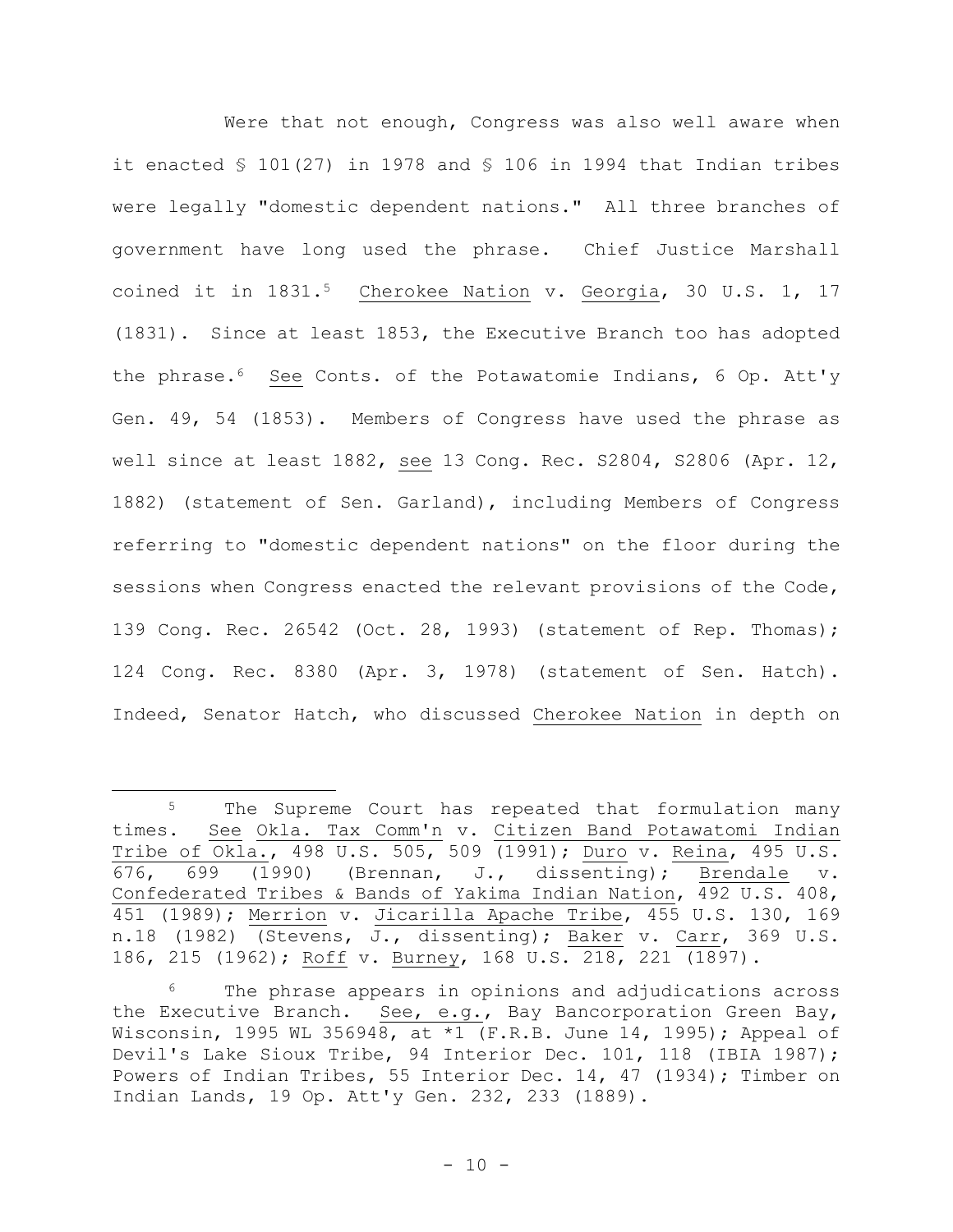the floor in 1978 and knew that "[t]he peculiar status of Indian tribes was defined by Chief Justice Marshall . . . as that of 'domestic dependent nations, '" 124 Cong. Rec. 8380, was the ranking member of the Judiciary Committee when it marked up the 1994 amendments to the Code. In light of this consistent use across government, we have no doubt that Congress understood tribes to be domestic dependent nations.

As domestic dependent nations are a form of domestic government, it follows that Congress understood tribes to be domestic governments. The phrases are functionally equivalent. In both phrases, "domestic" means the same thing: occurring within the boundaries of the United States. Compare Cherokee Nation, 30 U.S. at 17 ("The Indian territory is admitted to compose a part of the United States.") with domestic, Webster's Third, supra, at 671. Nation, in the sense Chief Justice Marshall used it in Cherokee Nation, refers to a government.<sup>7</sup> Dependent simply refers to a subset of nations or governments. Id. at 17; see United States v. Cooley, 141 S. Ct. 1638, 1643 (2021). Taken together,

<sup>7</sup> Cherokee Nation discusses tribes as dependent nations to discuss the extent of their sovereign powers and to contrast their limited sovereignty with the full sovereignty of full nationstates. See 30 U.S. at 16-17. The salient characteristic is the power to make and apply laws. See sovereignty, II Bouiver's Law Dictionary 406-407 (Lawbook Exch. 2012) (1839); see also sovereign power, T.W. Williams, A Compendious and Comprehensive Law Dictionary (Lawbook Exch. 2006) (1816).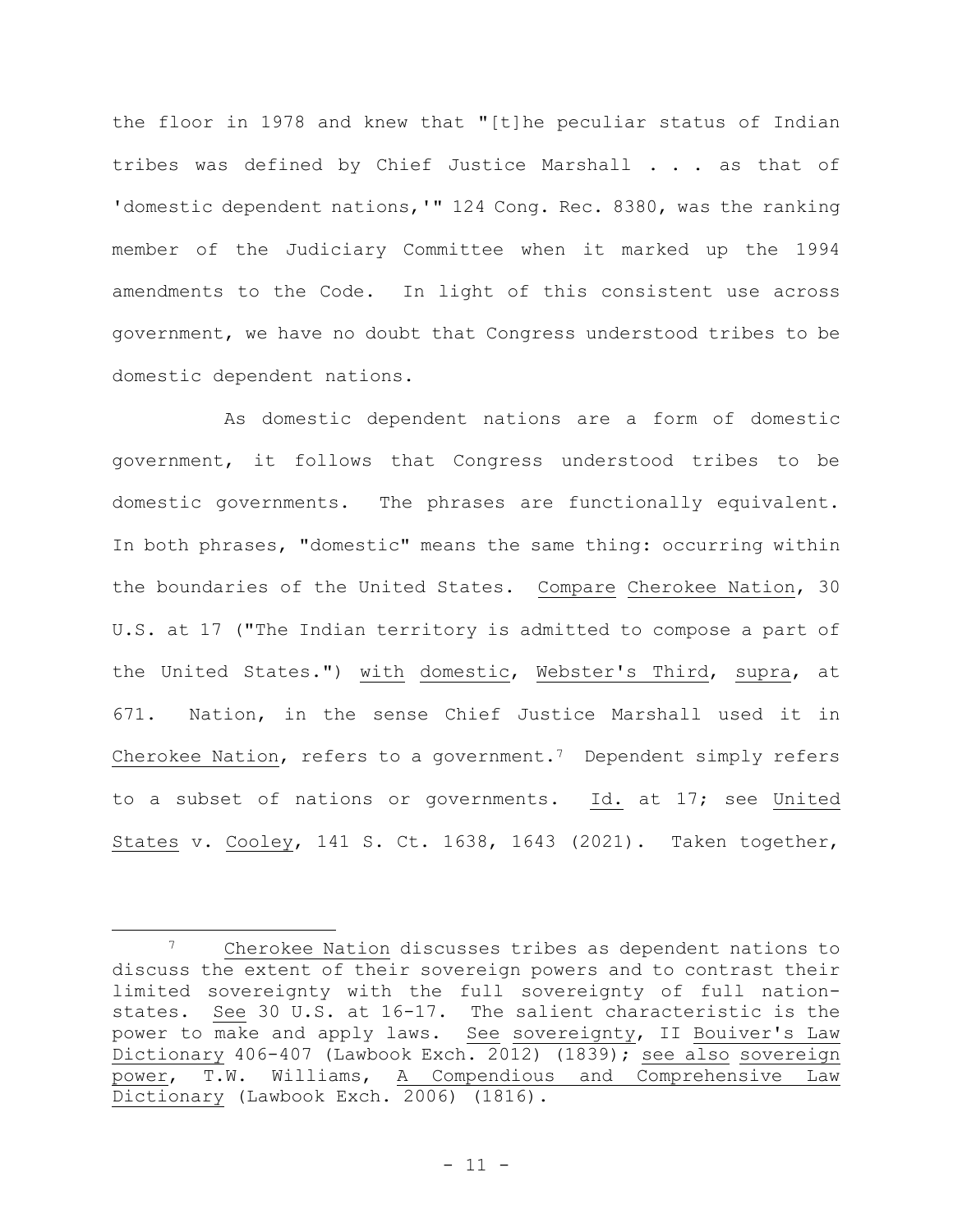then, the phrase "domestic dependent nation" refers to a form of domestic government.

Thus, when Congress enacted §§ 101(27) and 106, it understood tribes to be domestic governments, and when it abrogated the sovereign immunity of domestic governments in § 106, it unmistakably abrogated the sovereign immunity of tribes.

Finally, we draw additional support from the Bankruptcy Code's structure. Congress did not just strip immunity. It also granted benefits. Because we must presume that Congress uses a defined phrase consistently in the same statute, see Azar v. Allina Health Servs., 139 S. Ct. 1804, 1812 (2019), the definition of governmental unit applies across the Code. As a result, tribes also enjoy the special benefits afforded to governmental units under the Code, such as priority for certain unsecured claims, see 11 U.S.C § 507(a)(8), and certain exceptions to discharge, see id. § 523(a). Many of those benefits enable governmental units, including tribes, to collect tax revenue. See, e.g., id. §§ 362(b) (excepting tax audits and liens from the automatic stay),  $507(a)(8)$ (giving priority to certain tax claims), 523(a) (prohibiting discharge of fines and taxes), 1305 (allowing post-petition tax claims). Thus, in practice, tribes benefit from their status as governmental units. Moreover, tribal self-determination -- the animating force behind modern federal Indian policy -- benefits when tribes can collect taxes. These practical and policy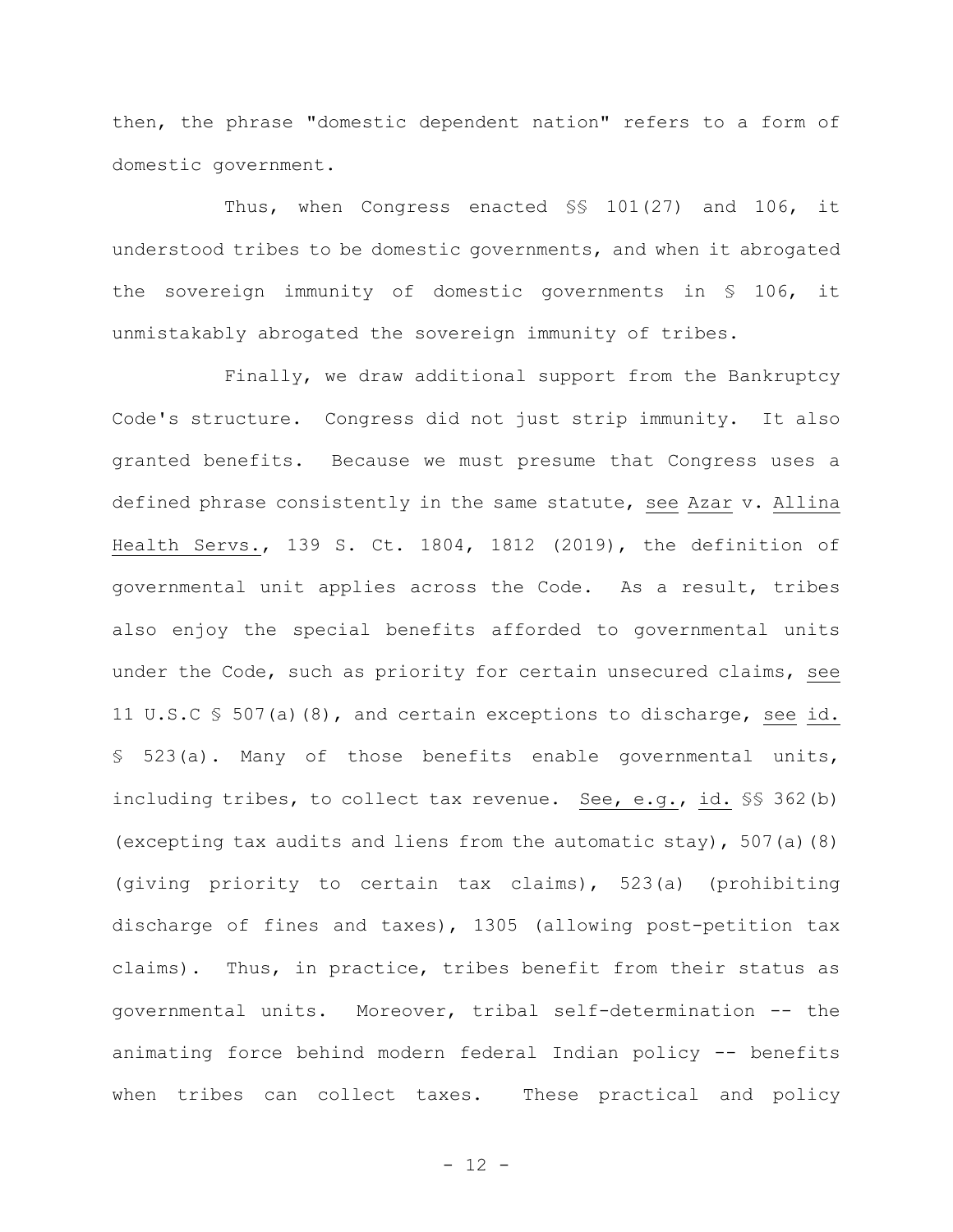considerations bolster our conclusion that tribes are governmental units and thus that the Code abrogates tribal sovereign immunity.

# **III.**

The Band and our dissenting colleague offer many arguments for immunity. None persuade us.

### **A.**

The Band contends that Congress cannot abrogate tribal sovereign immunity unless it expressly discusses tribes somewhere in the statute. But controlling Supreme Court precedent forecloses that argument. See Cooper, 566 U.S. at 291. The Band purports to contravene the text by reliance on silence in the legislative history. And it also tries to rely on canons of construction that we use only to resolve ambiguity. Those arguments, however, falter in the face of the Bankruptcy Code's clear text. See Penobscot Nation, 3 F.4th at 493, 503.

The Band primarily argues that the Bankruptcy Code cannot abrogate tribal sovereign immunity because it never uses the word "tribe." It points to Greektown, in which the Sixth Circuit held that the Bankruptcy Code did not abrogate tribal sovereign immunity because it "lack[s] the requisite clarity of intent."8 917 F.3d at 461. To reach that conclusion, Greektown

The Band also cites Meyers v. Oneida Tribe of Indians of Wisconsin, 836 F.3d 818 (7th Cir. 2016) and In re Whitaker, 474 B.R. 687 (B.A.P. 8th Cir. 2012). Greektown largely adopted the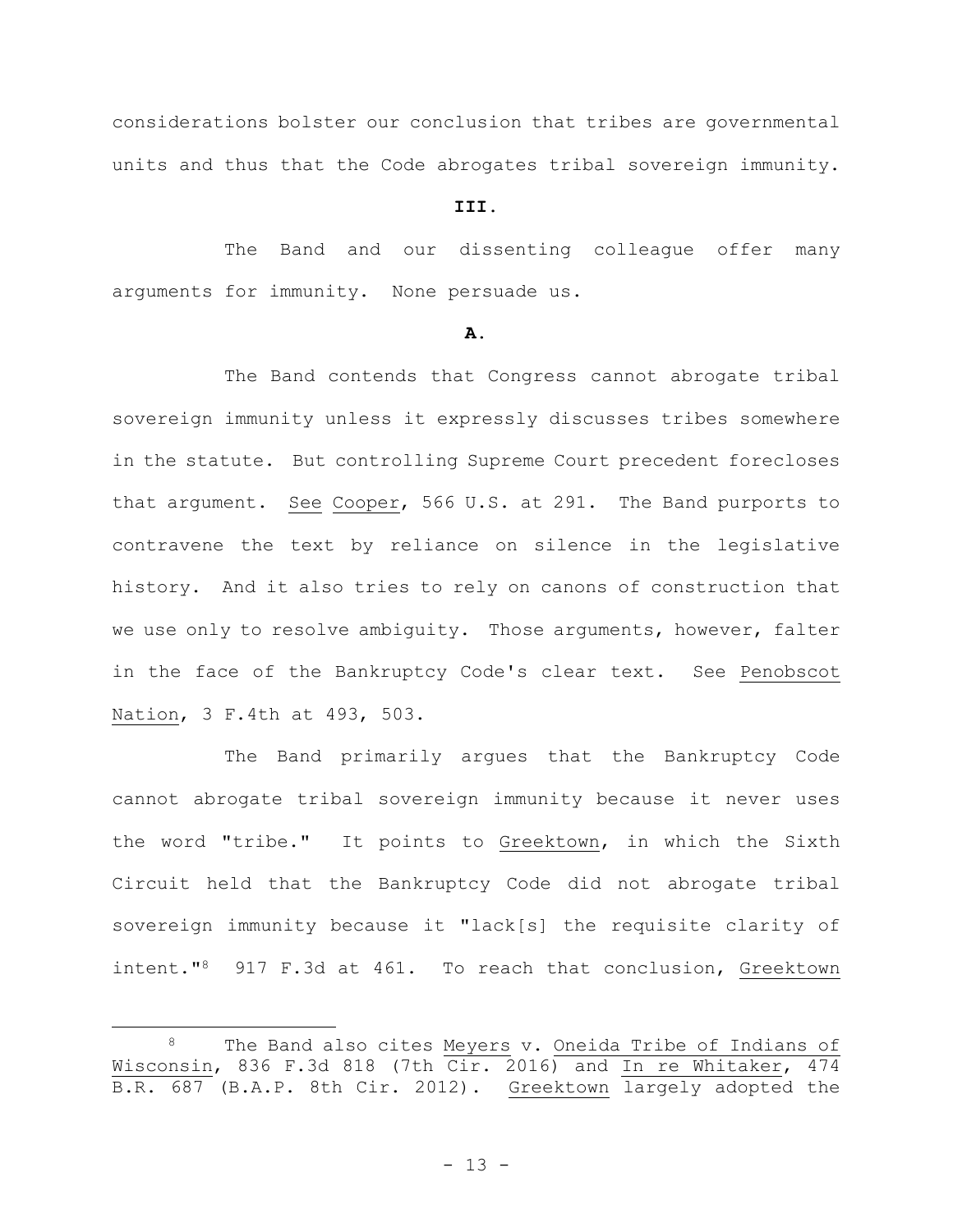explained that "[e]stablishing that Indian tribes are domestic governments does not lead to the conclusion that Congress unequivocally meant to include them when it employed the phrase 'other foreign or domestic government.'" Id. at 460 (emphasis in original). That contention cannot be correct. Congress must abrogate immunity explicitly. It has done so here, as expressly eliminating immunity as to governmental units, which, as we have explained, include tribes.

The Band's argument boils down to a magic-words requirement. See Greektown, 917 F.3d at 460 ("[T]here is not one example in all of history where the Supreme Court has found that Congress intended to abrogate tribal sovereign immunity without expressly mentioning Indian tribes somewhere in the statute." (quoting Meyers, 836 F.3d at 824) (emphasis in original)). And Cooper forbids us from adopting a magic-words test. See 566 U.S. at 291. In making that argument, the Band advocates an even more extreme position than the one the Sixth Circuit adopted in Greektown.9 That Congress took a belt-and-suspenders approach in

<sup>9</sup> The Sixth Circuit suggested that Congress could avoid using

Seventh Circuit's reasoning in Meyers. See 917 F.3d at 458-61. We note that Meyers dealt with a different statute, the Fair and Accurate Credit Transaction Act. But to the extent that the same logic applies to both statutes, we reject Meyers for the same reasons we reject Greektown. We also reject Whitaker, which expressly requires "magic words" to abrogate tribal sovereign immunity. See 474 B.R. at 695. As we explain, Cooper forbids such a rule. See 566 U.S. at 291.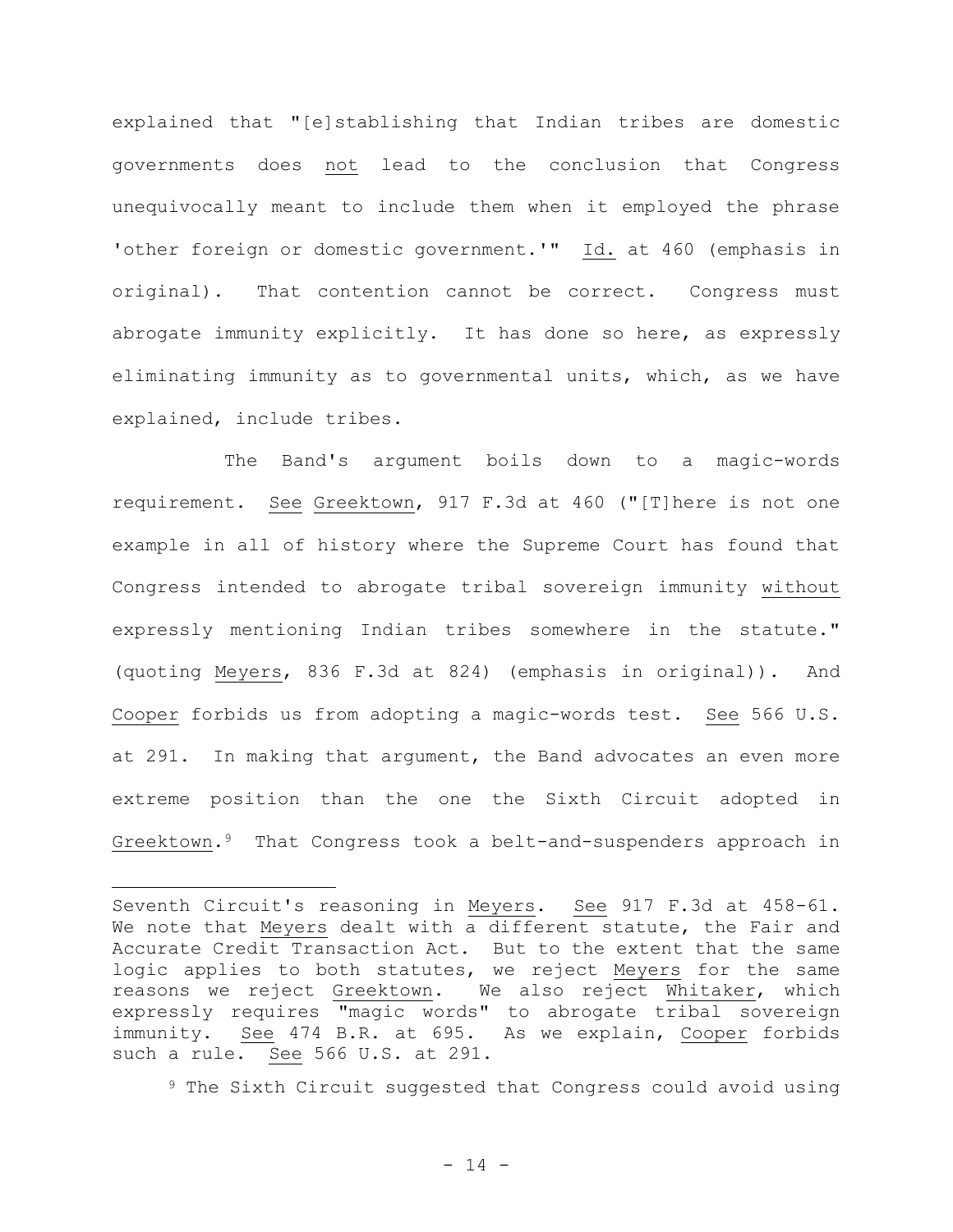drafting an unmistakably broad provision does not somehow narrow the text or obscure Congress' intent. See Facebook, Inc. v. Duguid, 141 S. Ct. 1163, 1172 n.7 (2021); see generally E. Leib & J. Brudney, The Belt-and-Suspenders Canon, 105 Iowa L. Rev. 735 (2020).

The Band next argues from the lack of a specific discussion of tribes in the legislative history. Cooper again supplies the response. "Legislative history cannot supply a waiver that is not clearly evident from the language of the statute." 566 U.S. at 290 (citing Lane v. Peña, 518 U.S. 187, 192 (1996)). The inverse is also true: legislative history cannot introduce ambiguity into a clear statute. Penobscot Nation, 3 F.4th at 491 (citing Carcieri v. Salazar, 555 U.S. 379, 392 (2009)). That maxim is never truer than when the legislative history is silent. See Encino Motorcars, LLC v. Navarro, 138 S. Ct. 1134, 1143 (2018) ("Silence in the legislative history, no matter how clanging, cannot defeat the better reading of the text and statutory context." (quotation marks omitted) (quoting Sedima, S.P.R.L. v.

the word tribe if it said that "'sovereign immunity is abrogated as to all parties who could otherwise claim sovereign immunity.'" Greektown, 917 F.3d at 461 n.10 (quoting Krystal Energy, 357 F.3d at 1058). But its explanation goes astray because Congress essentially adopted that formulation in the Bankruptcy Code. See Krystal Energy, 357 F.3d at 1057 ("[L]ogically, there is no other form of government outside the foreign/domestic dichotomy . . . .").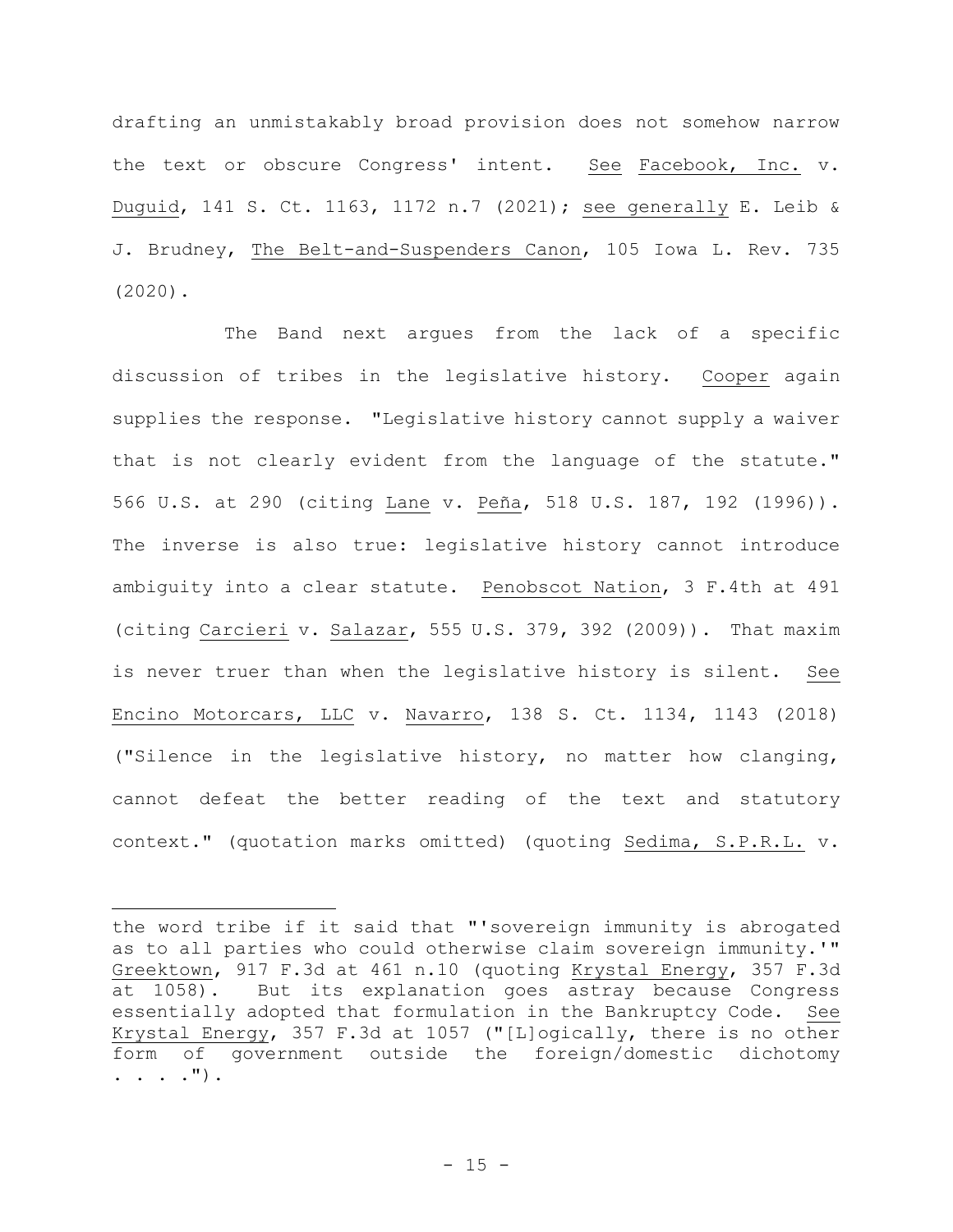Imrex Co., 473 U.S. 479, 495 n.13 (1985))). Nor would we necessarily expect a discussion of tribes when they so clearly fit within the text of the statute, as we have discussed. The lack of discussion of tribes in the legislative history cannot introduce ambiguity into an unambiguous statute.<sup>10</sup>

The Band then turns to canons of construction which, because they apply only to ambiguous statues, offer it no support. Without ambiguity, the Indian canons of construction play no role in our analysis. Penobscot Nation, 3 F.4th at 493, 503. Nor does the ejusdem generis canon support the Band's position.<sup>11</sup> True, we draw the meaning of "other foreign or domestic government" from the preceding enumeration of governments. See Epic Sys. Corp. v. Lewis, 138 S. Ct. 1612, 1625 (2018). True as well, the relevant category is governments like the federal government, states, territories, municipalities, and foreign states and instrumentalities of the federal government, states, territories, municipalities, and foreign states. Neither of those points,

<sup>&</sup>lt;sup>10</sup> The dissent also notes that the legislative history is silent about tribes. But as the dissent admits, in determining whether Congress has abrogated sovereign immunity, we must look only to the language of the statute and not to legislative history. Dissenting Op. at 54 (citing Hoffman, 492 U.S. at 96); see also Hoffman, 492 U.S. at 104.

<sup>11</sup> The Band references both ejusdem generis and noscitur a sociis. Because "other foreign or domestic government" is a catchall phrase following a specific list, ejusdem generis is the relevant canon. See A. Scalia & B. Garner, Reading Law: The Interpretation of Legal Texts 195-199, 205 (2012).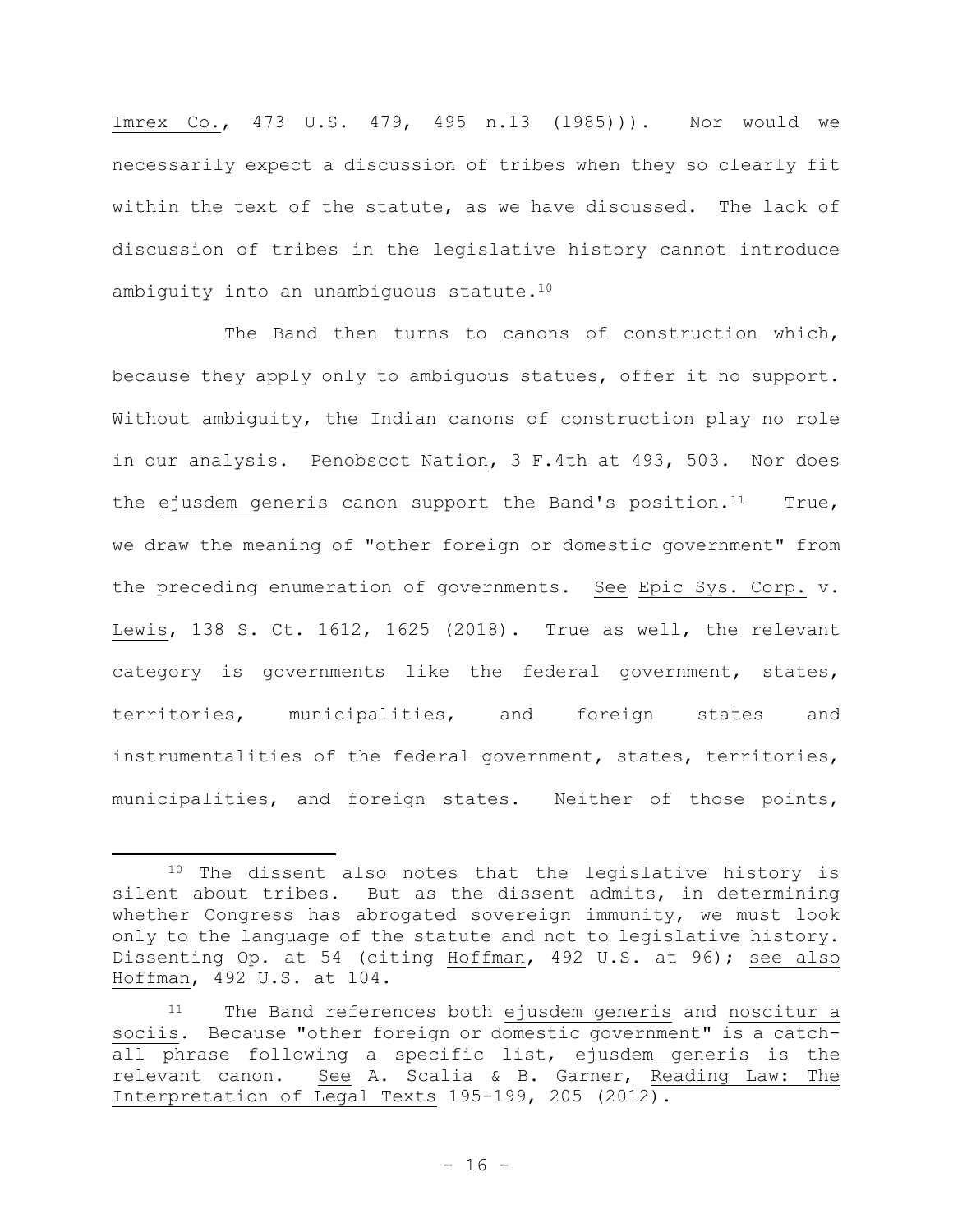however, cuts against our reading. All are forms of government. All, except municipalities, enjoy some immunity from unconsented suit. If tribes are not domestic governments, it must be because they are different in some relevant way from governments like territories. We look to governmental functions in interpreting § 101(27). See TI Fed. Credit Union v. DelBonis, 72 F.3d 921, 931 (1st Cir. 1995). We see no functional difference that would allow us to conclude that Congress intended tribes to fall outside the definition of governmental unit.<sup>12</sup>

**B.**

The dissent construes the phrase "domestic governments" to mean only those governments that trace their origins to the Constitution. Dissenting Op. at 39. But we cannot adopt that construction without imposing new rules on how Congress may legislate in violation of controlling Supreme Court precedent because the text does not permit such a reading.

The dissent offers no reason to think that Congress intended to limit the list of domestic governments to those "that can trace [their] origins either to our federal constitutional system of government or to that of some 'foreign state.'" In injecting the constitutional character of an entity into ordinary

<sup>12</sup> The dissent also draws on the ejusdem generis canon in making a related point, which we reject for similar reasons. See infra Part III.B.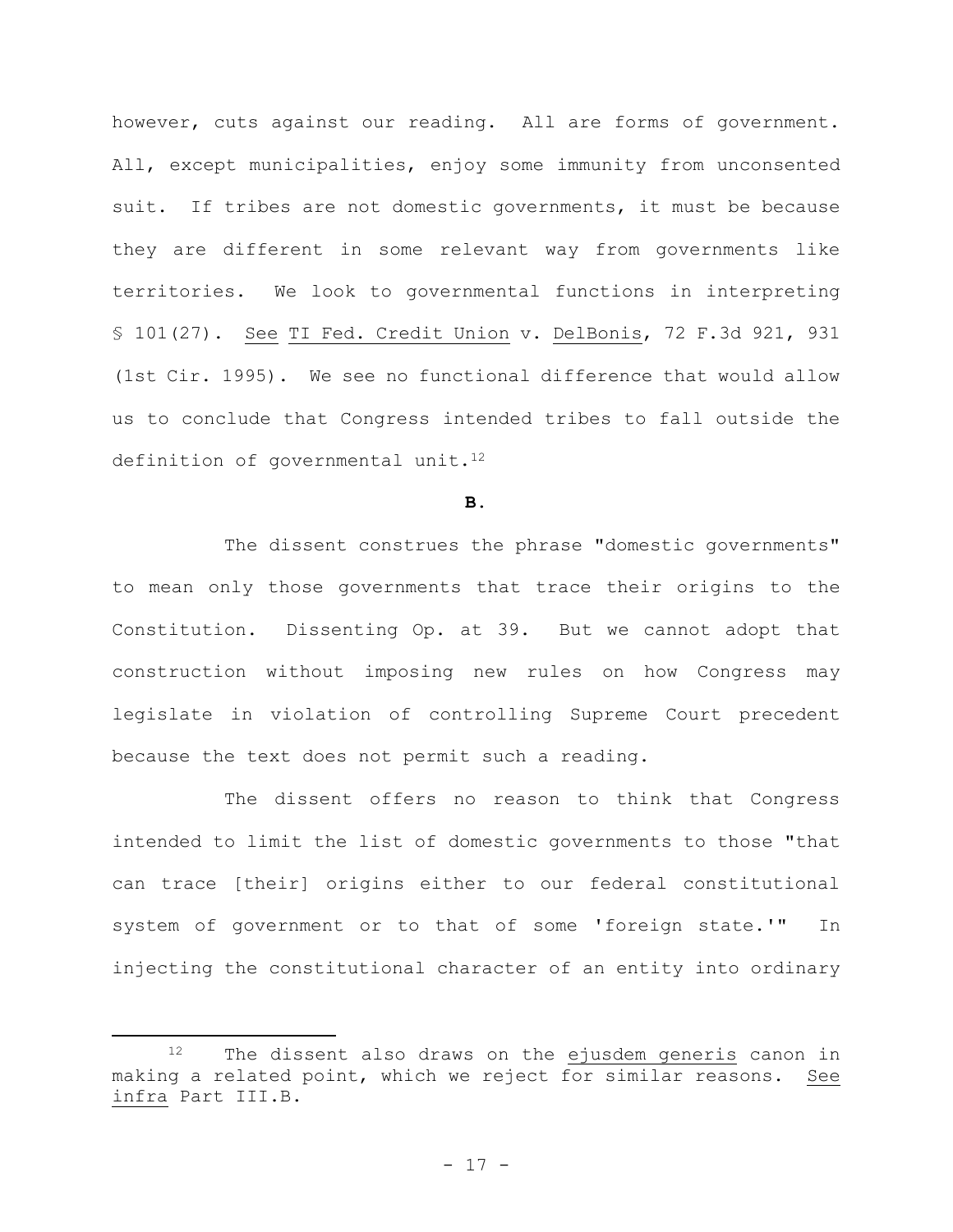statutory interpretation the dissent proposes a radical new rule of construction -- one never previously adopted by any court, never briefed by the parties, and certainly never within Congress' contemplation. We are interpreting the phrase domestic government as Congress enacted it in 1979; we are not interpreting what a provision of the Constitution meant at the Framing. In support of its departure from established principles of statutory interpretation, the dissent offers, at best, only a definition of the word domestic as "pertaining, belonging or relating to . . . the place of birth, origin, creation, or transaction." Dissenting Op. at 39 (quoting domestic, Black's Law Dictionary (5th ed. 1979)). But the dissent can only apply that definition by stripping it of context. When referring to products, the word domestic is used to describe origins: we refer to domestic cars and domestic beers. The word does not, however, carry those connotations when it refers to governments. Compare domestic, Oxford English Dictionary 944 (2d ed. 1989) ("Indigenous; made at home or in the country itself; native, home-grown, home-made."), with id. ("Of or pertaining to one's own country or nation; not foreign, internal, inland, 'home'."). The dissent protests that both definitions are available; only one, however, works in context. Moreover, the phrase appears in a classic dichotomy between the words "foreign" and "domestic," which supports our understanding that the word domestic refers to the territory in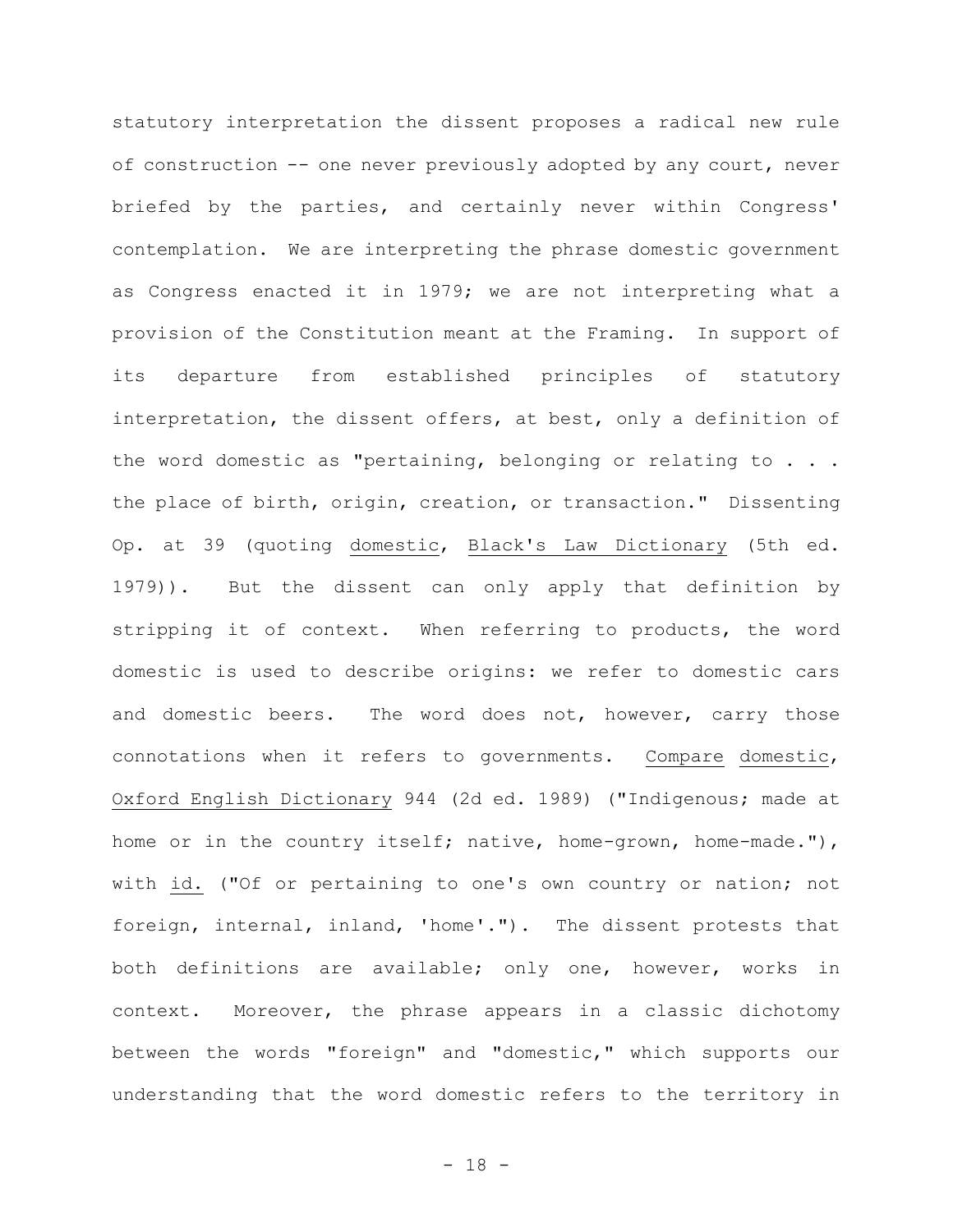which the government exists. And even if the word "domestic" could bear the meaning the dissent ascribes to it, we have no reason to choose an obscure use of the word over an obvious one. In applying ejusdem generis, the genus should be "obvious and readily identifiable." Scalia & Garner, supra at 199.

The dissent's reasoning fails to apply the ordinary meaning of an unambiguous statute -- which uses words long understood to refer to tribes -- because Congress did not expressly refer to "tribes." "[R]equring Congress to use magic words to accomplish a particular result . . . violates the baseline rule of legislative supremacy." A. Barrett, Substantive Canons and Faithful Agency, 90 Boston Univ. L. Rev. 109, 166-67 (2010). There is no inconsistency between the avoidance-of-magic-words rule and the clear-statement rule for abrogating sovereign immunity. The clear-statement rule "'is a tool for interpreting the law' and . . . it does not 'displac[e] the other traditional tools of statutory construction.'" Cooper, 566 U.S. at 291 (quoting Richlin Sec. Serv. Co. v. Chertoff, 553 U.S. 571, 589 (2008)) (alteration in original). Yet the dissent has transformed that interpretive tool into a substantive hurdle for Congress to overcome. The dissent does suggest at one point that the phrase "every government" would meet its standard. Dissenting Op. at 37 n.16, 47. But to require that phrase transgresses Cooper's prohibition

- 19 -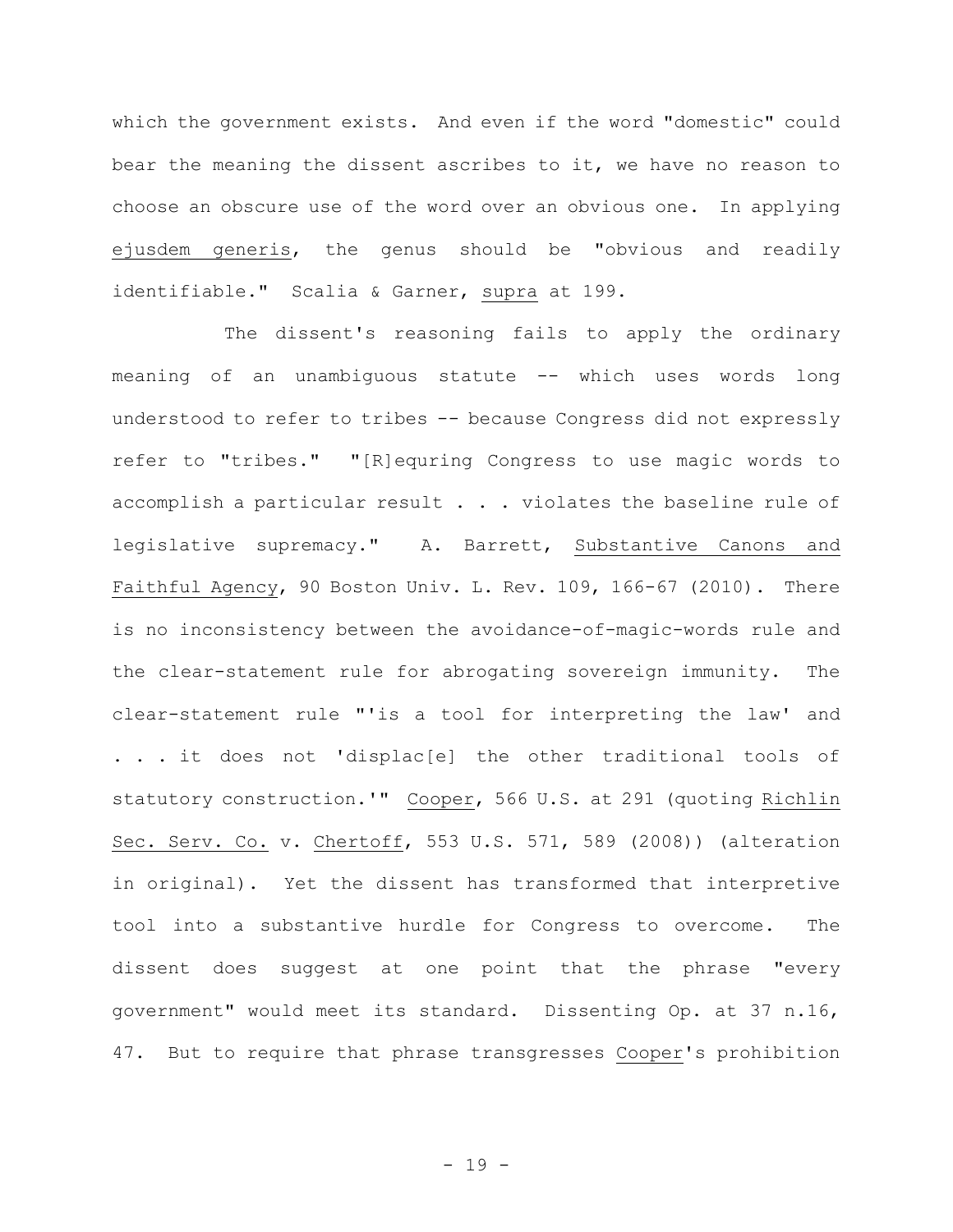on magic words no less than requiring "tribes" to appear in the statute.

The dissent equates our accepted and standard dictionary-based meaning of the phrase "domestic government" with its preferred and uncommon definition. But they are not the same. An interpretation of the phrase "domestic government" that excludes Indian tribes with no textual basis for so doing is implausible. Cf. United States v. Ojeda Rios, 495 U.S. 257, 263 (1990) (holding implausible a narrow reading of a statute that disregards context). For the dissent's preferred reading to work, we would need some reason to believe that Congress intended the word "domestic" to apply to place of origin. The dissent offers none. By the same logic, "domestic government" could refer to household management. But in this context, it certainly does not. Nor, in this context, does it refer to place of origin.

We also briefly respond to a few objections the dissent raises to our interpretation of § 101(27).

The dissent responds to our surplusage analysis, contending that the phrase "other domestic governments" would have meaning even if it did not encompass tribes. The dissent would read the phrase to refer only to "half-fish, half-fowl governmental entities like authorities or commissions that are created through interstate compact." Dissenting Op. at 31-32; see also id. at 42. The problem with that claim is that an agency created by interstate

 $- 20 -$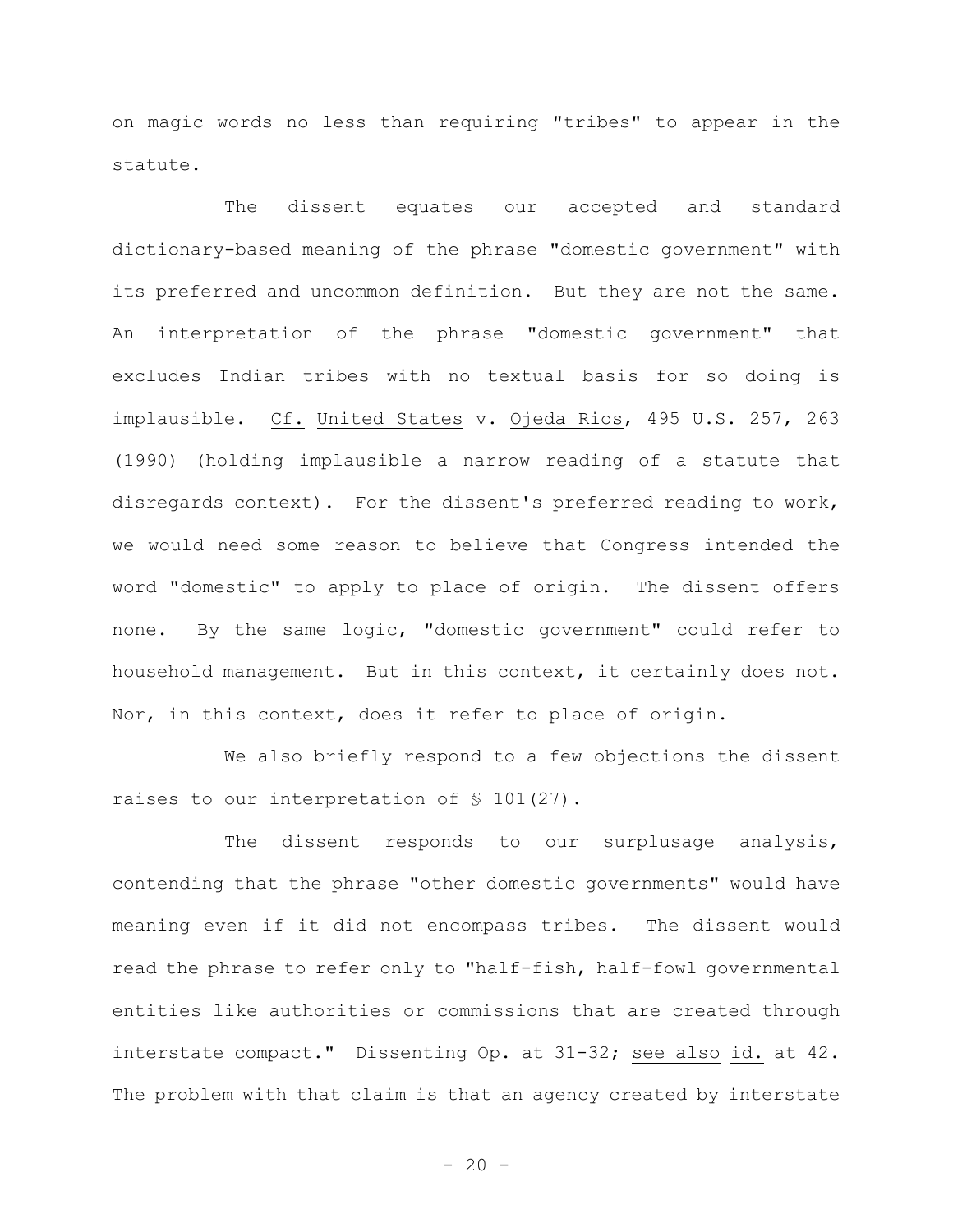compact enjoys an immunity only as an instrumentality of its creator states. See Hess v. Port Auth. Trans-Hudson Corp., 513 U.S. 30, 40-44 (1994); Lake Country Ests., Inc. v. Tahoe Reg'l Plan. Agency, 440 U.S. 391, 401 (1979). Nor does the singular form of the governments listed in § 101(27) matter. Congress has instructed us not to fret over whether a statute uses a word in its singular or plural form: "[i]n determining the meaning of any Act of Congress, unless the context indicates otherwise[] words importing the singular include and apply to several persons, parties, or things[] [and] words importing the plural include the singular[]  $\ldots$  ." 1 U.S.C. § 1. Through that lens, § 101(27) refers to an "instrumentality . . . of State[s]." The definition thus includes interstate-compact agencies. The dissent offers no other examples of governments that would fit the phrase, nor have we found any. And so, if we interpret the phrase to exclude tribes, we are left with surplusage.

The dissent also points to Congress' inclusion of "municipalities" in the definition of governmental units as incongruous because municipalities do not possess sovereign immunity. See Owen v. City of Independence, 445 U.S. 622, 645-46 (1980). That argument, which the Band never made and which Coughlin had no opportunity to address, does not work. The definition applies across the code. It is not odd that Congress wanted municipalities to be treated like other governments for

- 21 -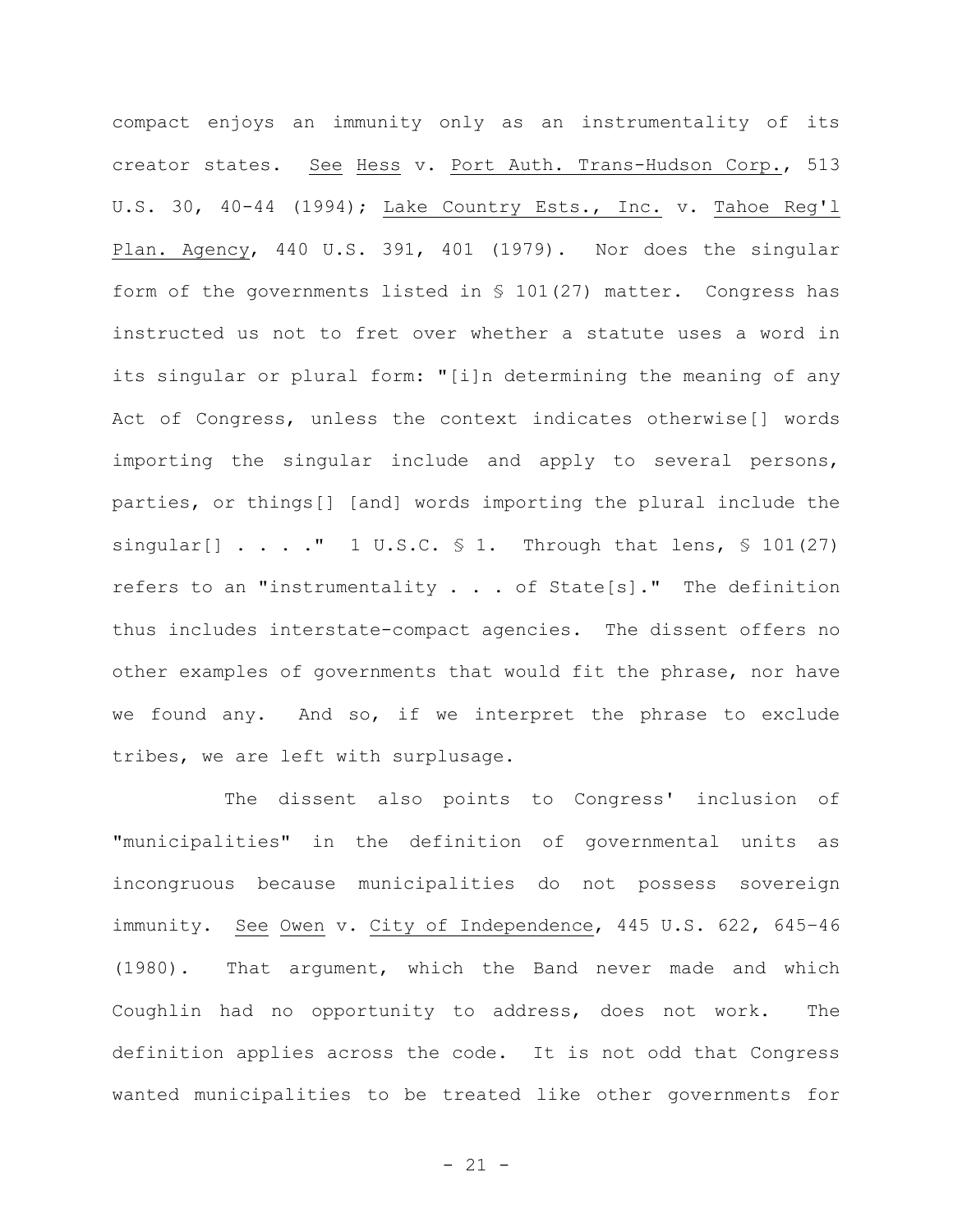other purposes. See, e.g., 11 U.S.C §§ 362(b), 507(a)(8), 523, 1305.<sup>13</sup>

### **IV.**

We reverse the decision of the bankruptcy court dismissing Coughlin**'**s motion to enforce the automatic stay and remand for further proceedings consistent with this opinion.

**- DISSENTING OPINION FOLLOWS -**

<sup>13</sup> In yet another argument not advanced by the Band, the dissent seeks support for its statutory interpretation from a Department of Agriculture regulation, which defines "governmental entity" for the purposes of an organic food marketing program as "[a]ny domestic government, tribal government, or foreign governmental subdivision providing certification services." Dissenting Op. at 45 (citing 7 C.F.R. § 205.2). The meaning Congress gave to an unrelated statute does not change when the Administrator of the Agricultural Marketing Service decides to add a possibly superfluous phrase to a regulation. Nor should we draw meaning from the fact that an agency once distinguished between domestic governments and tribal governments, especially because federal agriculture law often singles out "tribal governments." See, e.g., 7 U.S.C. §§ 950bb, 1632c, 1639p, 2671, 6923, 7518, 7655d, 2204b-3, 2009bb-1.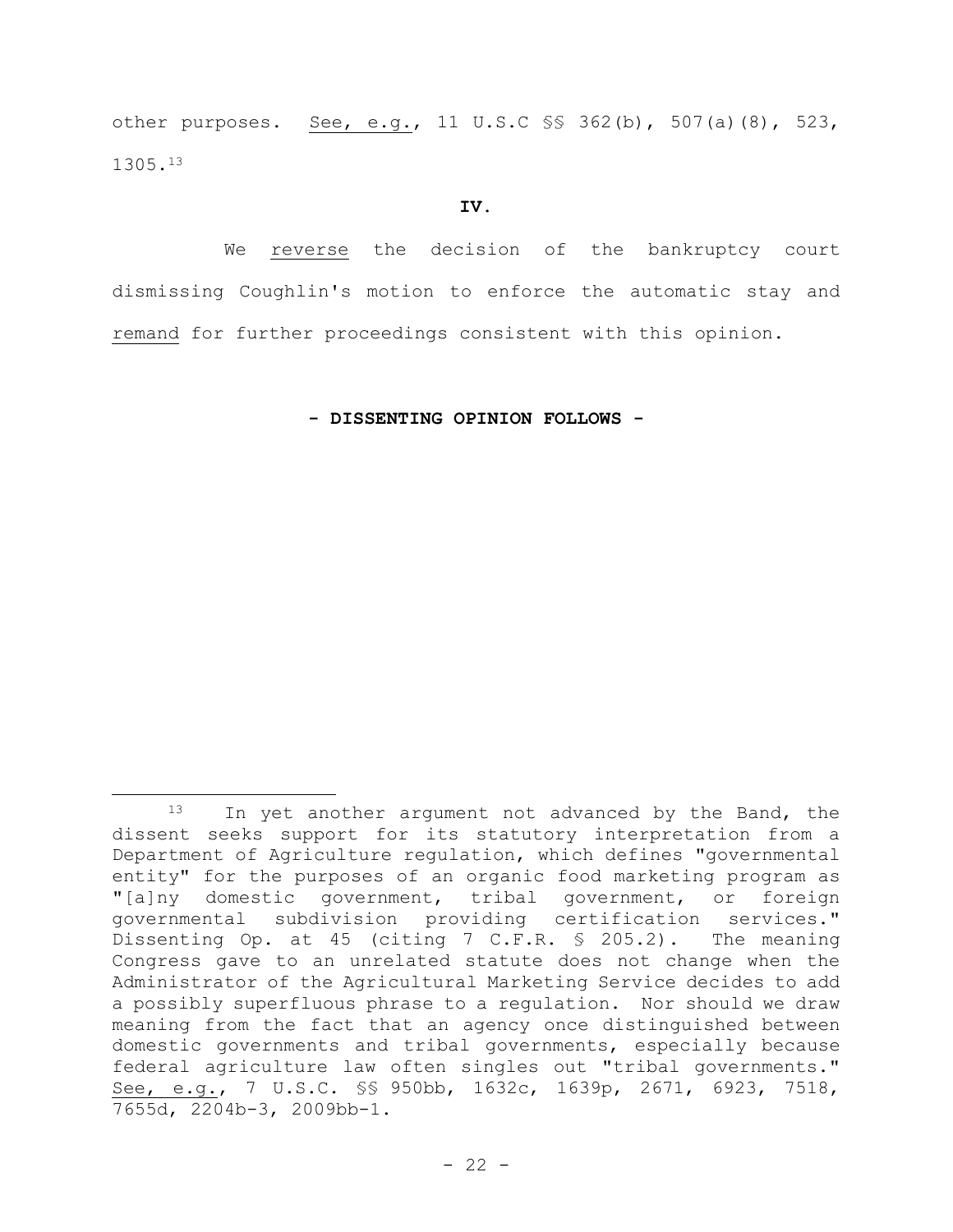**BARRON**, **Chief Judge, dissenting**. Indian tribes enjoy immunity from suit as a "core aspect[] of [their] sovereignty." Michigan v. Bay Mills Indian Cmty., 572 U.S. 782, 788 (2014). Thus, just as Congress generally may abrogate state sovereign immunity only by stating its intent to do so "clear[ly]" and "unequivocal[ly]," Congress generally may abrogate tribal sovereign immunity only with that same degree of clarity. See id. at 790 (quoting C&L Enterprises, Inc. v. Citizen Band Potawatomi Tribe of Okla., 532 U.S. 411, 418 (2001)).

Here, of course, the question of whether Congress has abrogated tribal sovereign immunity arises in connection with the federal Bankruptcy Code ("Code"). That is potentially significant because Congress's constitutional power to make uniform bankruptcy law presents a special case when it comes to the abrogation of state sovereign immunity. Cf. Cent. Va. Cmty. Coll. v. Katz, 546 U.S. 356, 362, 379 (2006) (holding that "the Bankruptcy Clause . . . reflects the States' acquiescence in a grant of congressional power to subordinate to the pressing goal of harmonizing bankruptcy law sovereign immunity defenses that might have been asserted in bankruptcy proceedings").

No argument has been made to us, however, that this same constitutional power permits Congress to abrogate Indian tribes' sovereign immunity in the Code without doing so clearly and unequivocally. We thus confront in this appeal an abrogation

 $- 23 -$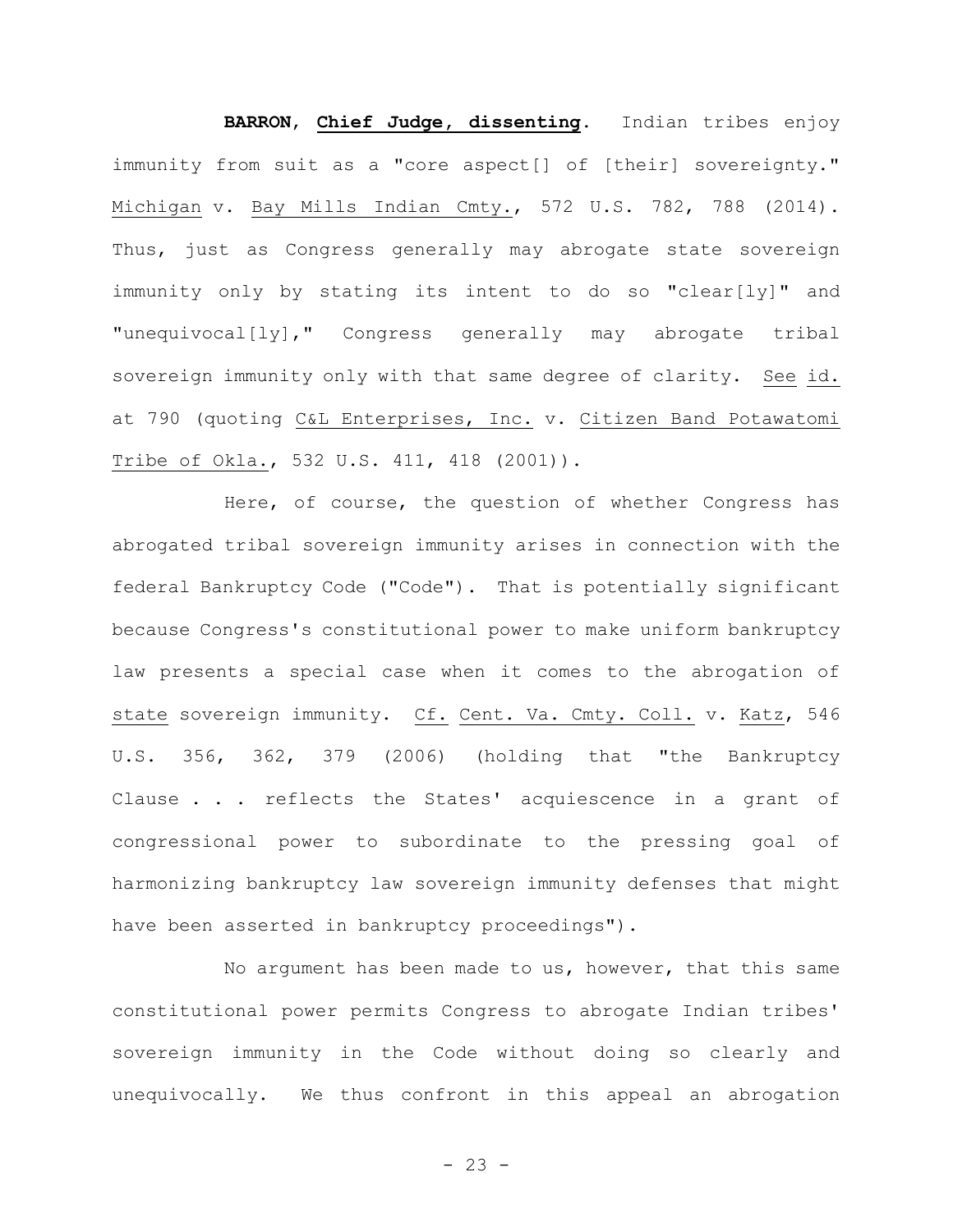question regarding tribal immunity under the Code that is statutory rather than constitutional in nature.

The statutory question implicates two provisions of the Code: 11 U.S.C. § 106, which expressly abrogates the immunity from suit of a "governmental unit" as to certain specifically enumerated Code provisions, and 11 U.S.C. § 101(27), which separately defines that critical term. The parties agree that the clear and unequivocal abrogation of immunity for "governmental unit[s]" in § 106 applies to a case that, like this one, involves a debtor's motion for damages against a creditor for willfully violating the automatic stay that has been in place since the debtor filed for bankruptcy. See  $11$  U.S.C. § 362(k)(1) (authorizing "an individual injured by any willful violation of a stay" to "recover actual damages, including costs and attorneys' fees, and, in appropriate circumstances, . . . punitive damages"). They further agree that the debtor in this case, Brian Coughlin, is seeking damages pursuant to  $\frac{1}{2}$  362(k)(1) against a creditor that is entitled to assert the immunity from suit that Indian tribes generally enjoy, due to that creditor's ties to the Lac du Flambeau Band of Lake Superior Chippewa Indians. Thus, the sole question for us is a discrete but novel one in our Circuit: Did Congress clearly and unequivocally define a "governmental unit" in § 101(27) to include an Indian tribe? As I will explain, in my view, Congress did not.

 $- 24 -$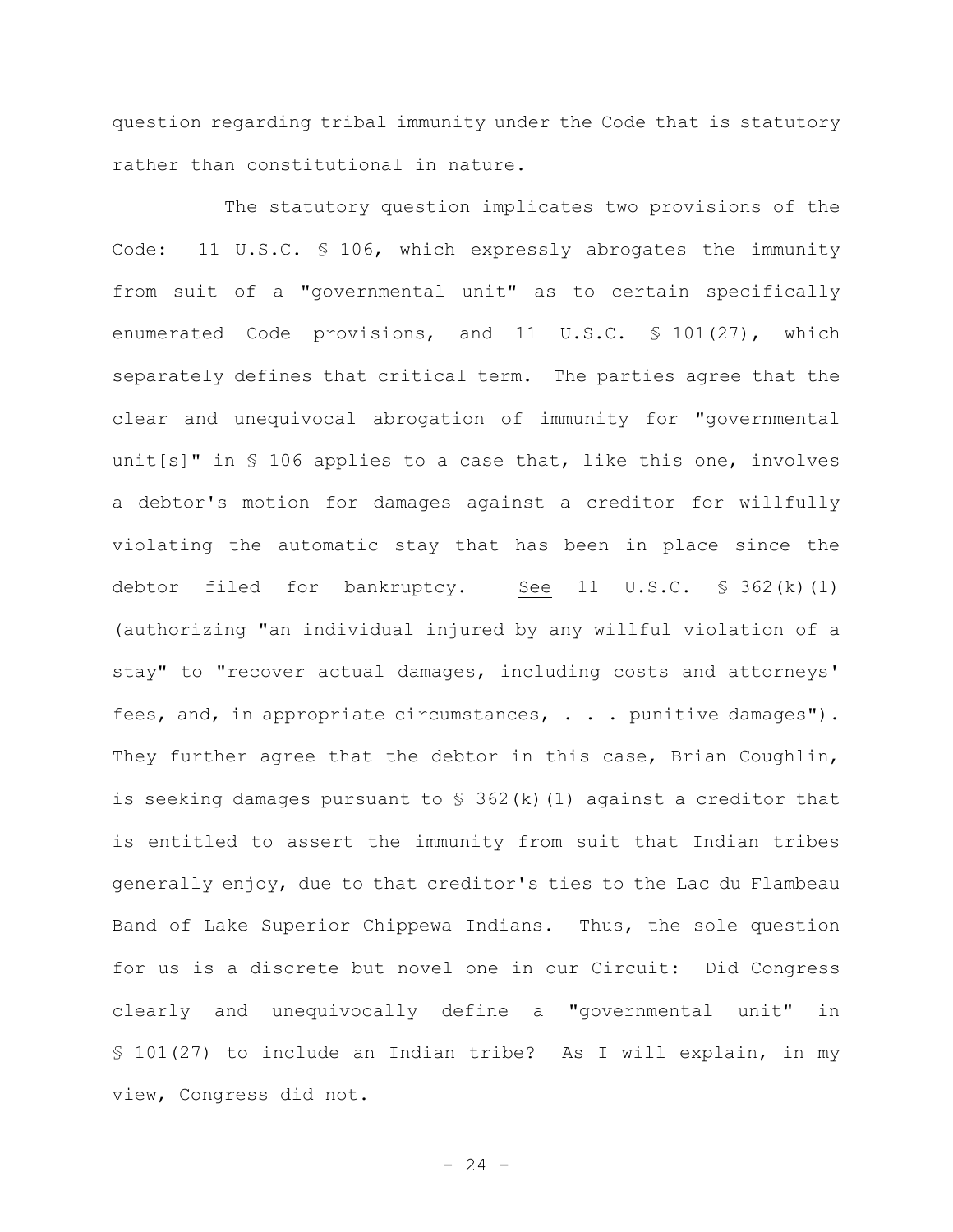Section 101(27) defines the term "governmental unit" as

follows:

United States; State; Commonwealth; District; Territory; municipality; foreign state; department, agency, or instrumentality of the United States (but not a United States trustee while serving as a trustee in a case under this title), a State, a Commonwealth, a District, a Territory, a municipality, or a foreign state; or other foreign or domestic government.

11 U.S.C. § 101(27) (emphasis added).

As is evident from this text, Congress did not mention Indian tribes in this definition. As is also evident from this text, Congress did not do so even though it did name many governmental types, including some that, like Indian tribes, enjoy an immunity from suit that Congress may abrogate only clearly and unequivocally. See, e.g., Atascadero State Hosp. v. Scanlon, 473 U.S. 234, 240 (1985) (articulating the abrogation standard for states' sovereign immunity).

Thus, a reader interested in knowing whether Indian tribes are "governmental unit[s]" cannot help but notice that Congress, for some reason, did not use the surest means of clearly and unequivocally demonstrating that they are. Nor can such a reader -- if reasonably well informed -- help but notice that Congress chose not to do so even though Indian tribes are hardly an obscure type of immunity-bearing sovereign and even though

 $- 25 -$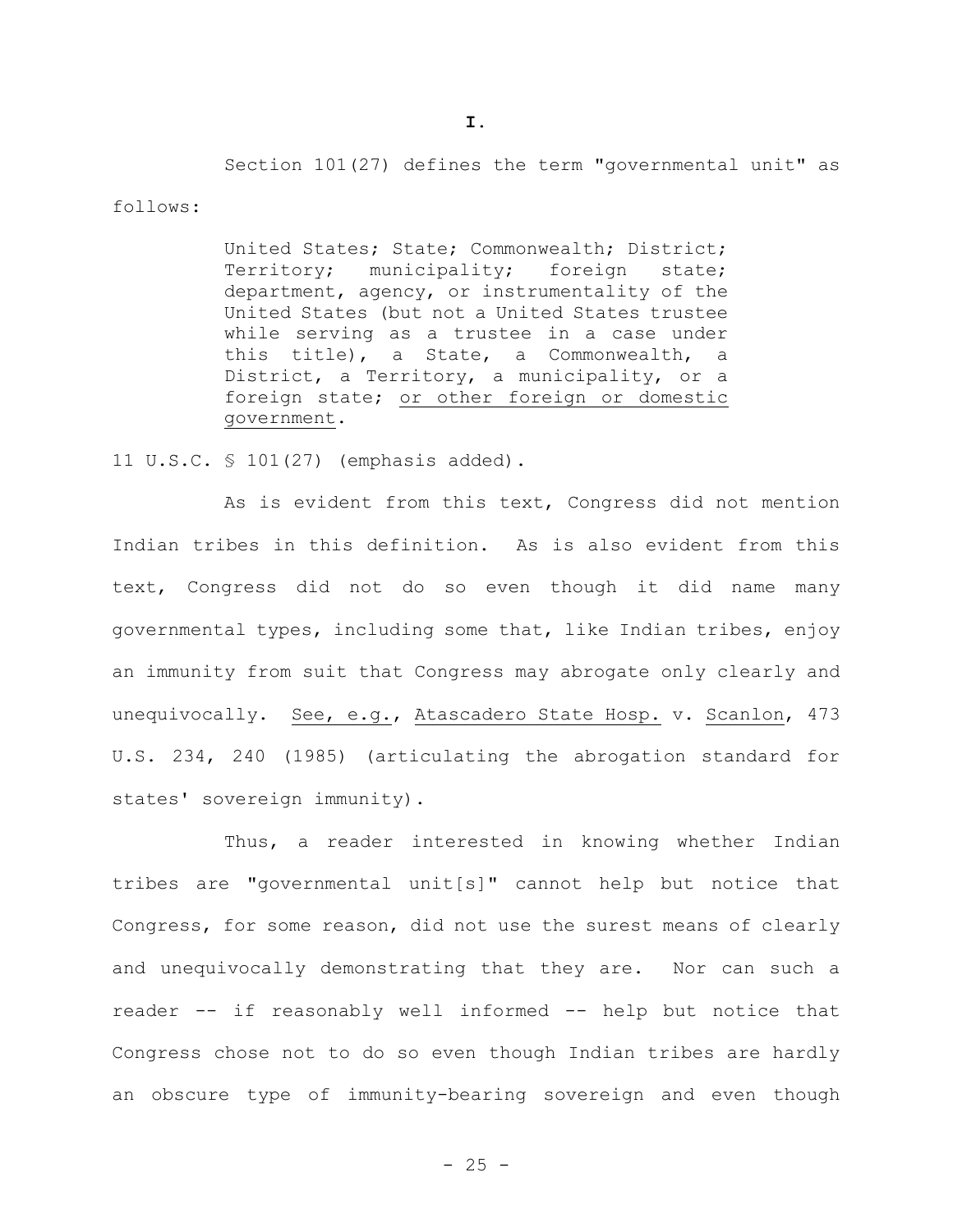Congress has expressly named them when abrogating their sovereign immunity in every other instance in which a federal court has found that immunity to have been abrogated. See, e.g., Kiowa Tribe of Okla. v. Mfg. Tech., Inc., 523 U.S. 751, 758 (1998) (listing instances in which tribal immunity was abrogated through explicit mention of Indian tribes); see also In re Greektown Holdings, LLC, 917 F.3d 451, 460 (6th Cir. 2019) (stating that neither the Sixth Circuit nor the Seventh Circuit was able to find even "one example in all of history where the Supreme Court has found that Congress intended to abrogate tribal sovereign immunity without expressly mentioning Indian tribes somewhere in the statute" and noting that "there is only one example at the circuit court level," Krystal Energy Co. v. Navajo Nation, 357 F.3d 1055 (9th Cir. 2004), which interprets the same provisions of the Bankruptcy Code at issue in this case (emphasis in original) (quoting Meyers v. Oneida Tribe of Indians of Wis., 836 F.3d 818, 824 (7th Cir. 2016))); Krystal Energy Co., 357 F.3d at 1059 (noting that the Ninth Circuit could "find no other statute in which Congress effected a generic abrogation of [tribal] sovereign immunity" without specifically naming Indian tribes).

In fact, if unusually well informed, such a reader could not help but notice one more thing, too. Congress made express reference to "Indian Territory" in a precursor attempt to set the rules of the road for bankruptcy under federal law. See Bankruptcy

 $- 26 -$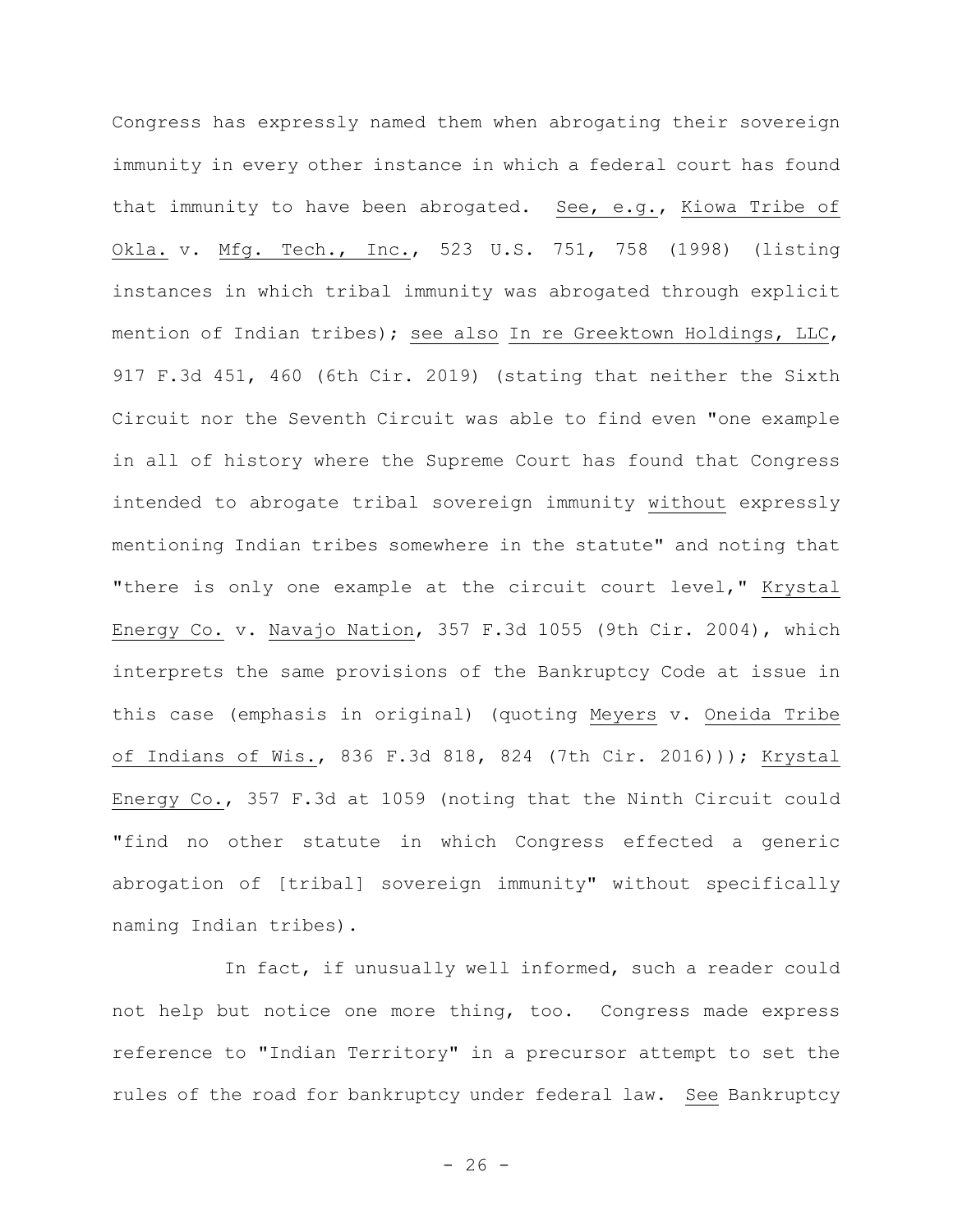Act of July 1, 1898, 30 Stat. 544, 544 (1898). Yet, in the provision of the Code addressing whether Indian tribes would retain their sovereign immunity, Congress for some reason chose not to make any mention of Indian tribes at all.

The obvious question for such a reader, then, is why? Why, if Congress wanted to be crystal clear in abrogating tribal immunity through the Code, did it not use the clearest means of abrogating that immunity by including "Indian Tribe" -- or its equivalent -- in the list of expressly named governmental types that makes up the bulk of  $\$$  101(27)?

One possible answer is quite straightforward: Congress did not mention Indian tribes in § 101(27) because Congress did not intend to include them as "governmental unit[s]." See In re Greektown Holdings, LLC, 917 F.3d at 462 ("Congress's failure to [explicitly mention Indian tribes], after arguably mentioning every other sovereign by its specific name, likely constitutes '[a] circumstance[] supporting [the] sensible inference' that Congress meant to exclude them, pursuant to the familiar expressio unius canon." (alteration in original) (quoting Chevron U.S.A. Inc. v. Echazabal, 536 U.S. 73, 81 (2002))).

The majority rejects that straightforward answer. It holds that § 101(27)'s trailing "or other . . . domestic government" phrase, which itself makes no mention of Indian tribes, nonetheless does for them what that same statutory provision's

- 27 -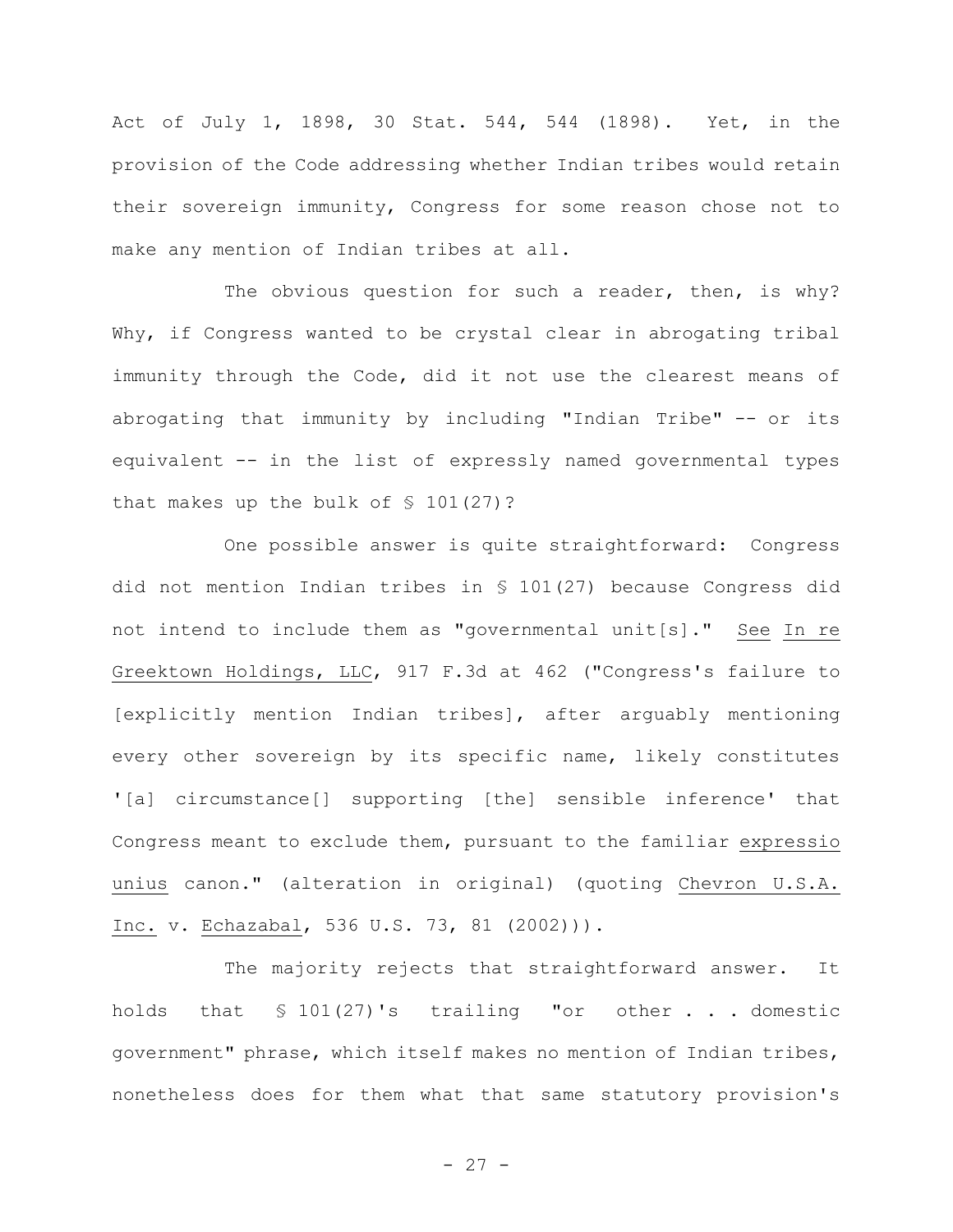preceding express list does not: clearly and unequivocally define tribes to be "governmental unit[s]."

In other words, the majority is of the view that Congress thought both that it would be perfectly clear to any reader that the general phrase "other . . . domestic government[s]" encompasses Indian tribes and that it would not be similarly clear to any reader that this same phrase encompasses either "United States; State; Commonwealth; District; Territory; municipality; foreign state," or a "department, agency, or instrumentality of the United States . . . , a State, a Commonwealth, a District, a Territory," or "a municipality." 11 U.S.C. § 101(27). And so, the majority apparently thinks, Congress saw a need to name expressly each of those governmental types, but no similar need to name Indian tribes.

That understanding of congressional intent is -- to my mind, at least -- hardly intuitive. But, I do not make that observation to suggest that Congress must name Indian tribes to abrogate their immunity. I make it only to emphasize that it is not enough for us to conclude that the phrase "or other . . . domestic government" could be read to encompass Indian tribes. Rather, for us to adopt that reading, we must have "perfect confidence" in it, Dellmuth v. Muth, 491 U.S. 223, 231 (1989), <sup>14</sup>

<sup>14</sup> As the majority points out, the "clear and unequivocal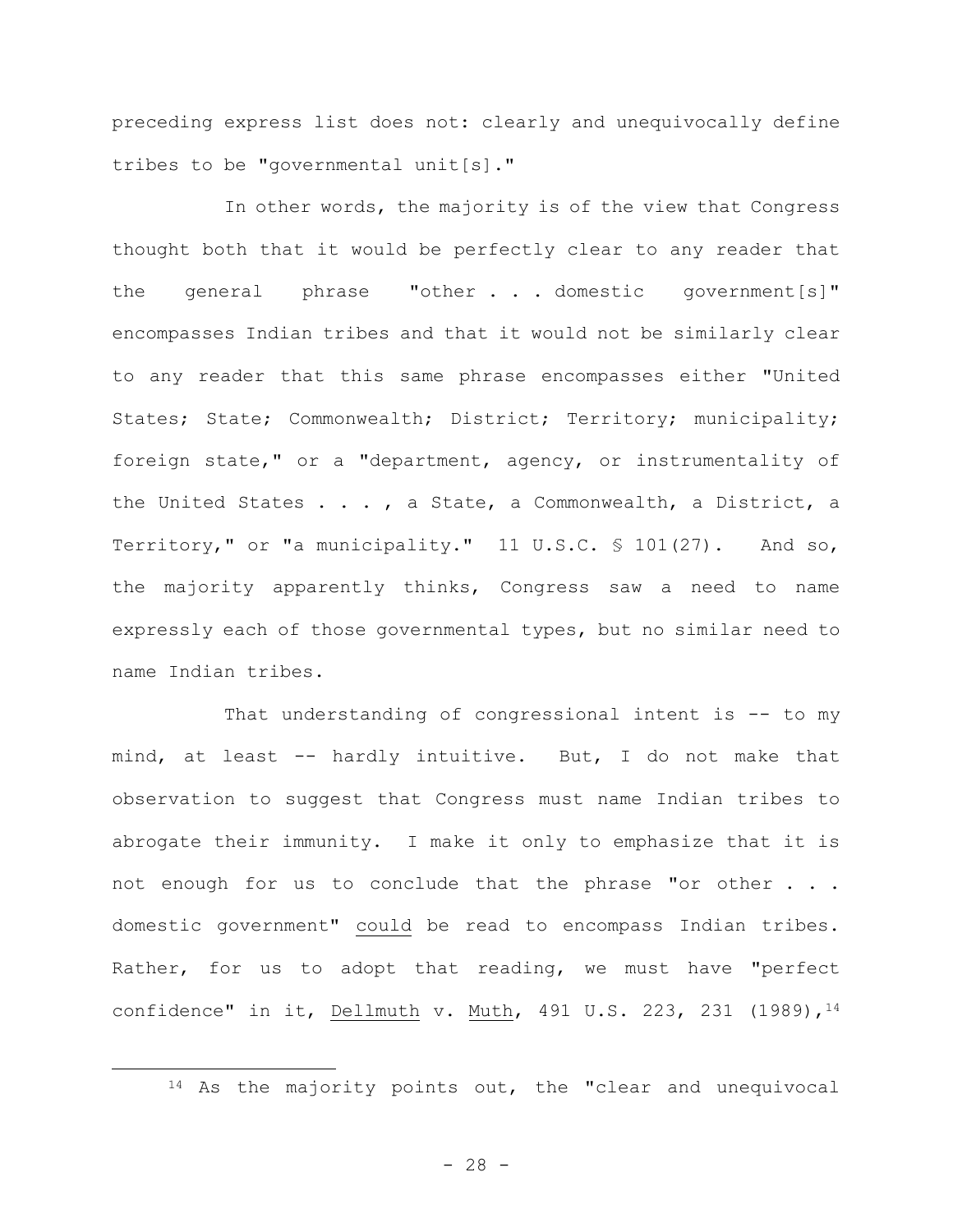because that reading attributes to Congress an intention to abrogate a "core aspect[] of [tribal] sovereignty," Bay Mills

I do recognize that the question that we face here concerns the scope of a definition that applies throughout the Code. And, while this feature of  $\frac{101(27)}{27}$  could suggest that the "clear and unequivocal" standard does not apply to the interpretation of that provision's definition of "governmental unit," neither party has raised such an argument to us. Moreover, the history of § 101(27)'s enactment supports applying the "clear and unequivocal" standard to it, as Congress defined the term "governmental unit" at the same time that it enacted § 106, which used that same term to abrogate sovereign immunity. See 11 U.S.C. §§ 101(27) & 106 (1978). I thus proceed on the assumption -- as do the parties, the majority, and all the circuits that have ruled on this issue -- that the "clear and unequivocal" standard applies to the interpretive question we face here. It is especially prudent to do so, I should add, given that if the "clear and unequivocal" standard were inapplicable, we would be left with the question whether the Indian canon of construction would apply, such that, as the Band here separately contends, the definition of "governmental unit" within the Code should be read not to abrogate an Indian tribe's immunity from suit on this basis alone. See White Mountain Apache Tribe v. Bracker, 448 U.S. 136, 143–44 (1980) ("Ambiguities in federal law have been construed generously in order to comport with these traditional notions of sovereignty and with the federal policy of encouraging tribal independence."); Cty. of Yakima v. Confederated Tribes & Bands of Yakima Indian Nation, 502 U.S. 251, 269 (1992) (explaining that a "[s]tatute[] [is] to be construed liberally in favor of the Indians, with ambiguous provisions interpreted to their benefit") (quoting Montana v. Blackfeet Tribe, 471 U.S. 759, 766 (1985))).

standard" for abrogation is the same for states and for tribes, see Maj. Op. at 5 n.3 ("In order to determine whether Congress has abrogated the States' sovereign immunity, we ask . . . whether Congress has 'unequivocally expresse[d] its intent to abrogate the immunity.'" (alteration in original) (quoting Seminole Tribe of Fla. v. Florida, 517 U.S. 44, 55 (1996))), notwithstanding that tribal immunity and state sovereign immunity emanate from different legal sources and are not perfectly coextensive, Kiowa Tribe of Okla., 523 U.S. at 755-56. Thus, because the "perfect confidence" requirement set forth Dellmuth is a gloss on the "clear and unequivocal" standard, it applies to the abrogation of tribal immunity as well.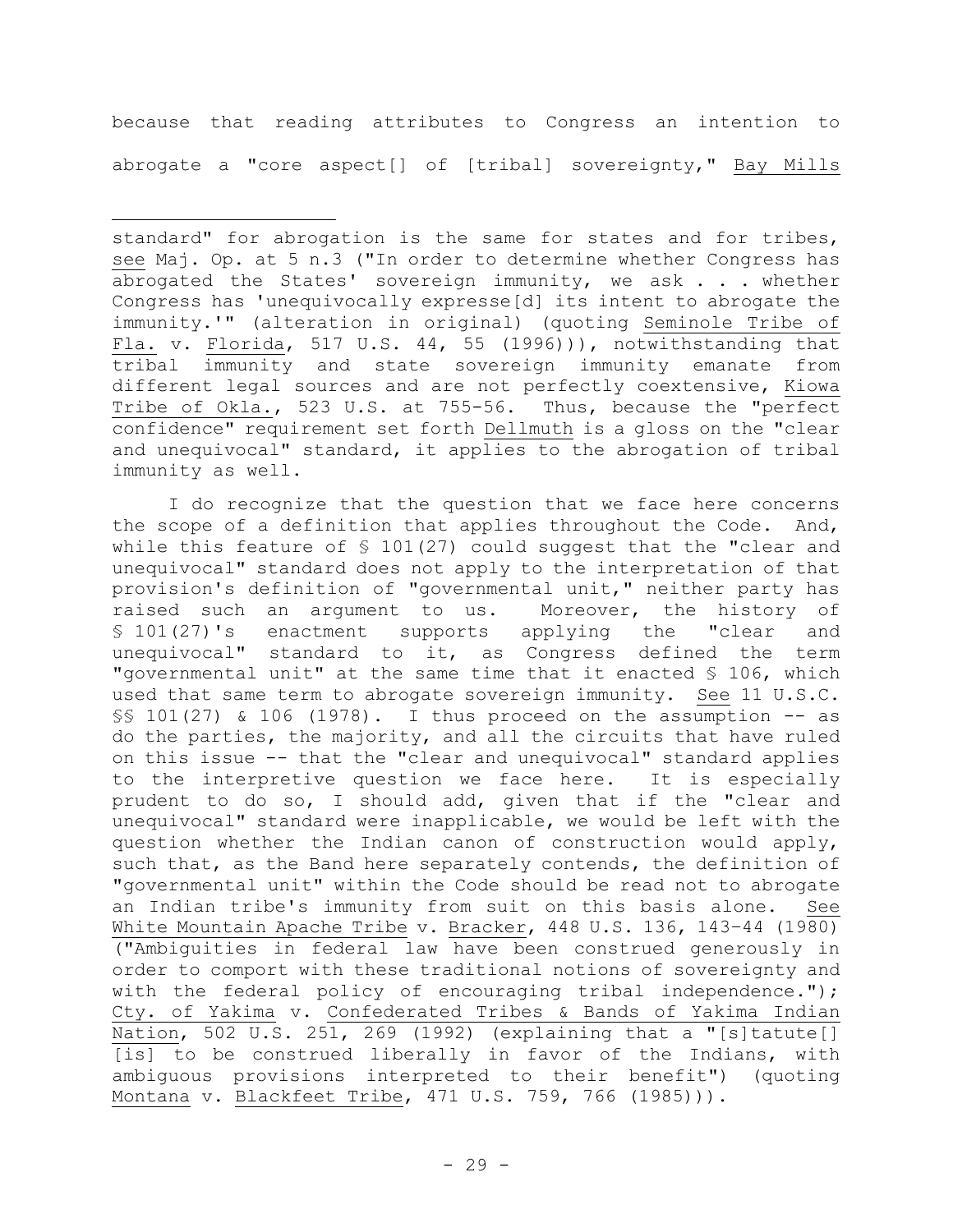Indian Cmty., 572 U.S. at 788; see also United States v. Nordic Village, Inc., 503 U.S. 30, 37 (1992) (explaining that if it is "plausible" to read a statute as not abrogating a sovereign's immunity from suit, that "is enough to establish that  $\ldots$  [it] is not 'unambiguous'" that statutory provision abrogates that sovereign's immunity). Hence, the key question that is my focus in what follows: does the majority's reading of § 101(27) justify our having "perfect confidence" in it?

# **II.**

I recognize that one argument for concluding that the phrase "other . . . domestic government" must encompass Indian tribes is that, otherwise, the phrase would have no meaning at all. The phrase must be referring to something, and so, if not Indian tribes, then what? See Corley v. United States, 556 U.S. 303, 314 (2009) ("[A] statute should be construed so that effect is given to all its provisions, so that no part will be inoperative or superfluous, void or insignificant." (quoting Hibbs v. Winn, 542 U.S. 88, 101 (2004))).

But, I do not see how the canon against surplusage can engender the kind of confidence in the majority's Indian tribeinclusive reading that is required, given the immunity-abrogating effect that such a reading would have, insofar as the statutory text otherwise cannot. For, even if the phrase "or other . . . domestic government" were not read to include Indian tribes, it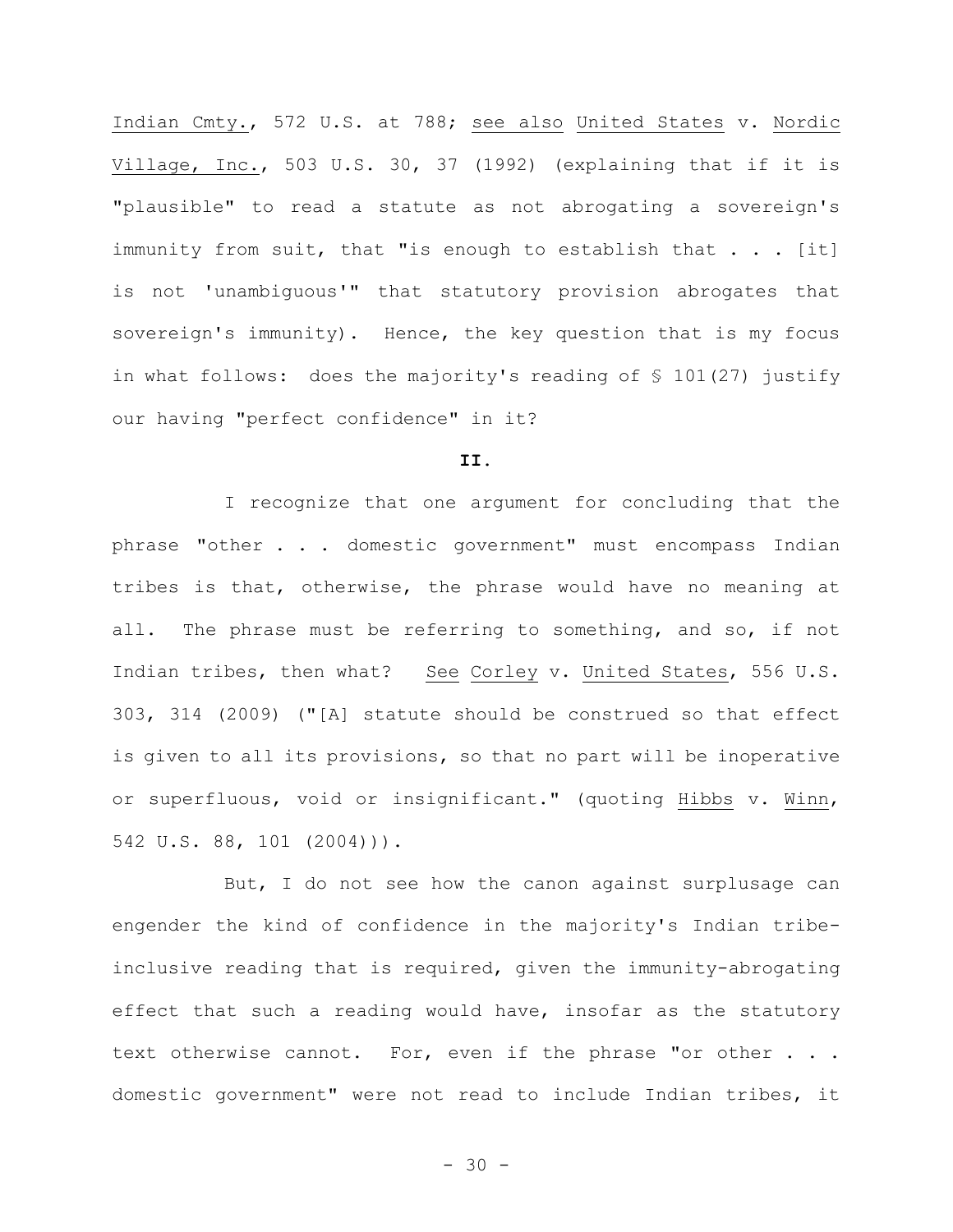still could be read to pick up otherwise excluded, half-fish, halffowl governmental entities like authorities or commissions that are created through interstate compacts, just as the phrase "or other foreign . . . government" similarly could be read to pick up the joint products of international agreements. See, e.g., Atlantic States Marine Fisheries Commission, http://www.asmfc.org/about-us/program-overview (last visited April 12, 2022) (a body consisting of representation from fifteen states responsible for fishery management); cf. Jam v. Int'l Fin. Corp., 139 S. Ct. 759, 765 (2019) (discussing sovereign immunity in the context of international organizations, such as the World Bank).

In fact, the trailing phrase in § 101(27) seems quite well-suited to that modest, residuum-defining function. Such joint entities are not susceptible of the kind of one or two-word description ("Interstate Commission, Authority or the Like"? "Products of compacts or agreements"?) that -- like Indian tribes themselves -- each of the expressly listed types of foreign or domestic governments is. Nor do any other words in § 101(27) lend themselves to a construction that would encompass such odd governmental hydras.

The majority contends in response that these types of entities are already encompassed within § 101(27)'s definition of "governmental unit" as "instrumentalit[ies] . . . of a State,"

- 31 -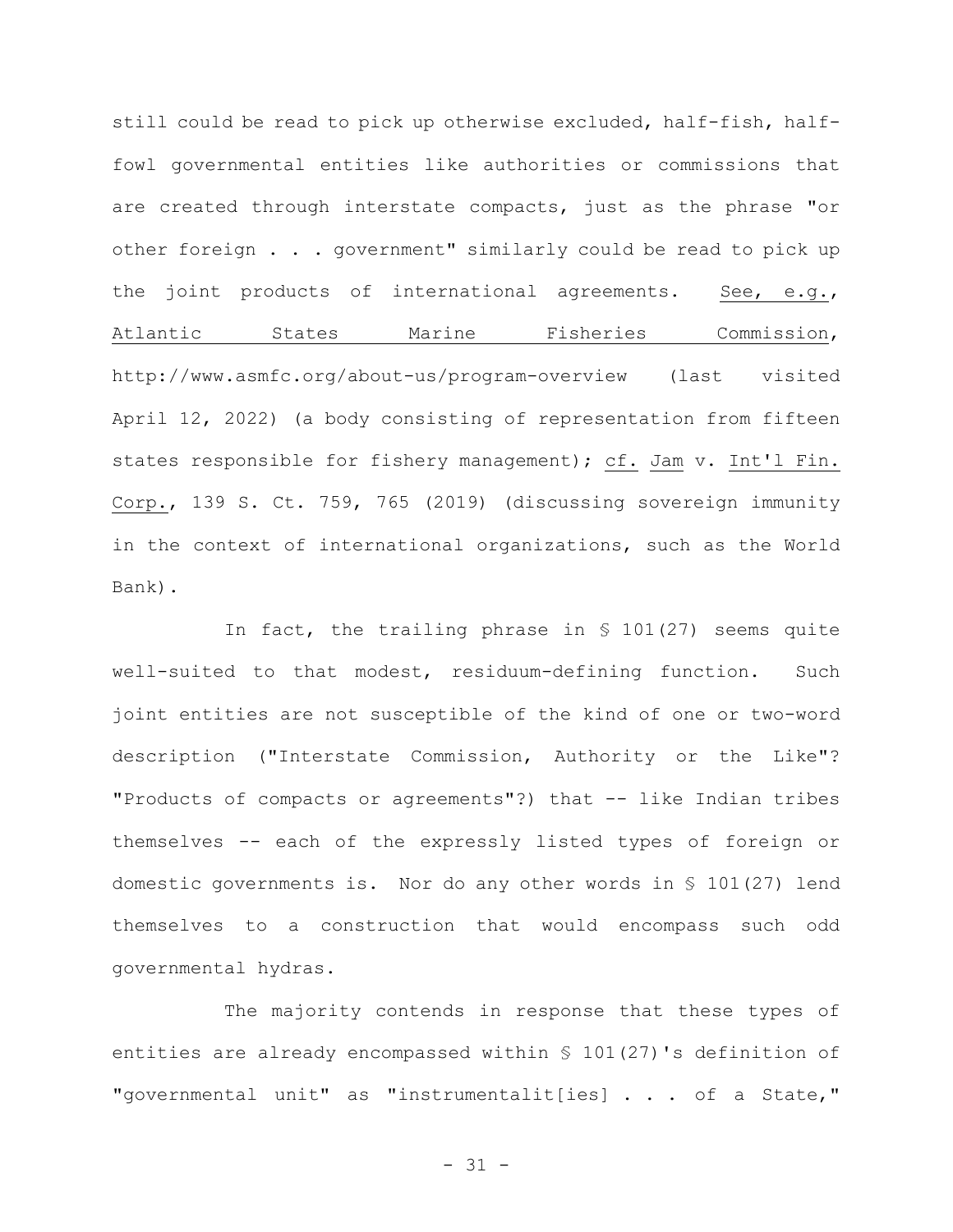such that the residual phrase "or other . . . domestic government" need not apply. See Maj. Op. at 20-21. But, why would we think such a joint entity is an "instrumentality" of a "State" when it is a body that is formed by more than one State through an interstate compact blessed by Congress and has a regulatory purview greater than that of a single state? See, e.g., Atlantic States Marine Fisheries Commission, http://www.asmfc.org/aboutus/program-overview (last visited April 12, 2022) (noting that the Commission's fishery management plans are binding on all the Atlantic coast states that the plans apply to and that noncompliant states can be fined or face a fishing moratorium).<sup>15</sup>

Moreover, if the majority is right that such joint-State entities are "instrumentalities' of "a State," then what meaning would the phrase "other . . . domestic government" at issue have? Is the majority suggesting that Congress included the trailing phrase "other domestic government" for the sole purpose of including Indian tribes? If so, is it of the view that Congress had Indian tribes -- and only Indian tribes -- in mind in using

<sup>&</sup>lt;sup>15</sup> The majority notes that that "an agency created by interstate compact enjoys an immunity only as an instrumentality of its creator states." See Maj. Op. at 20. But, the fact that such interstate agencies can have sovereign immunity, does not mean that the phrase "instrumentalit[ies] . . . of a State," refers to such entities, as the definition of "governmental unit" is used throughout the Code and includes non-sovereign-immunitybearing entities like municipalities. And, nothing in Hess v. Port Auth. Trans-Hudson Corp., 513 U.S. 30 (1994), says otherwise, because that case was not construing that provision of the Code.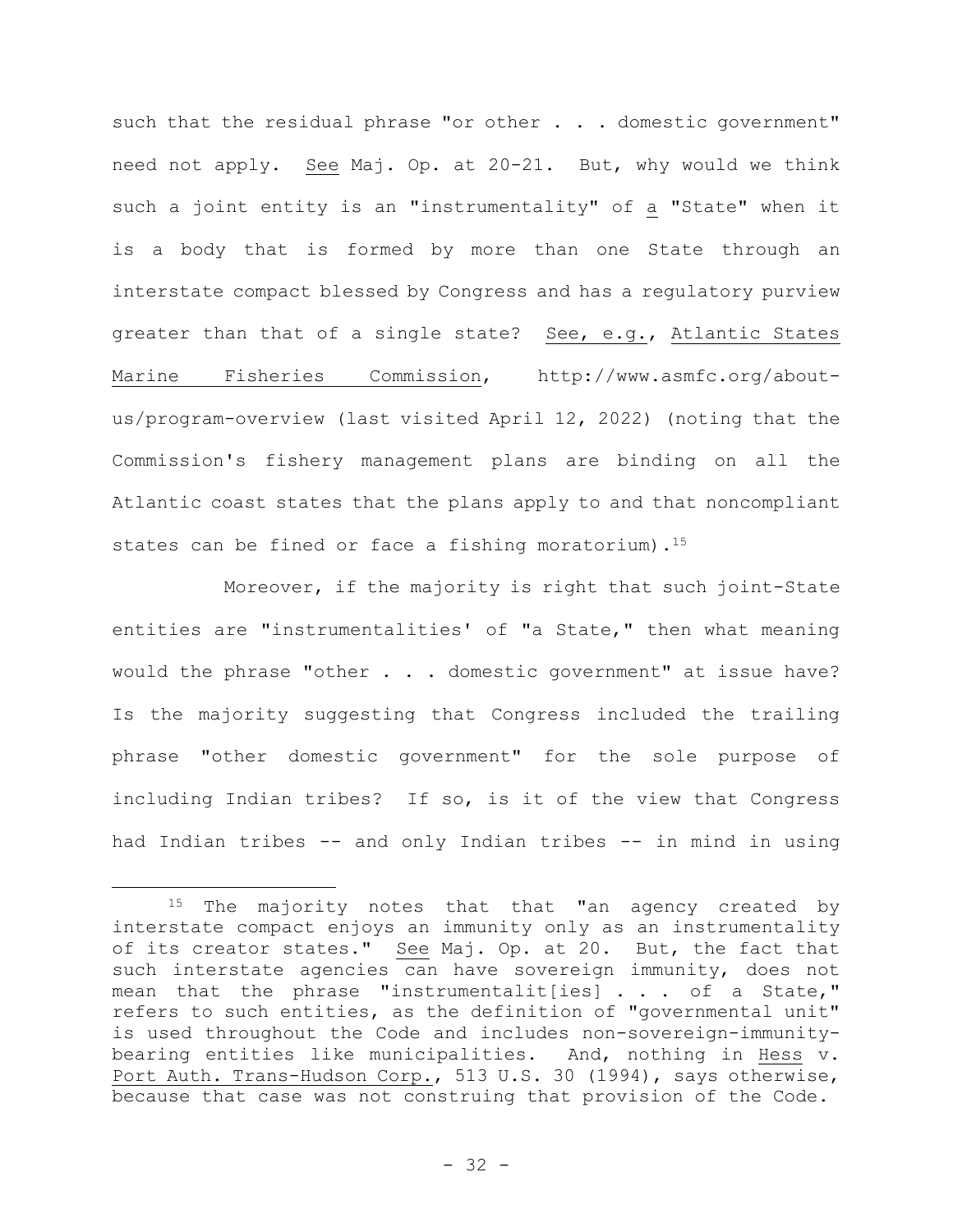that phrase but nonetheless thought it clearest not to name them and to refer to them instead in only much more general terms, notwithstanding Congress's obligation to abrogate Indian tribes' immunity only clearly and unequivocally?

Of course, even if the canon against surplusage does not provide the requisite clarity, the text itself -- unaided by any helping canon -- might do so on its own. And, the majority does conclude, like the Ninth Circuit, that there is no need to resort to an interpretive canon to find by inference that Indian tribes clearly and unequivocally fall within § 101(27) because the ordinary meaning of the phrase "domestic government" compels that finding directly.

As the Ninth Circuit puts the point, "Indian tribes are certainly governments," and there is no space between the "foreign/domestic dichotomy, unless one entertains the possibility of extra-terrestrial states." Krystal Energy Co., 357 F.3d at 1057. Thus, the Ninth Circuit concludes that it follows that an Indian tribe is, like any "government," necessarily "domestic" insofar as it is not -- and neither party here suggests that an Indian tribe is -- "foreign," such that an Indian tribe necessarily is a "domestic government." Id. But, as I will next explain, this logic is not as airtight as it might seem.

- 33 -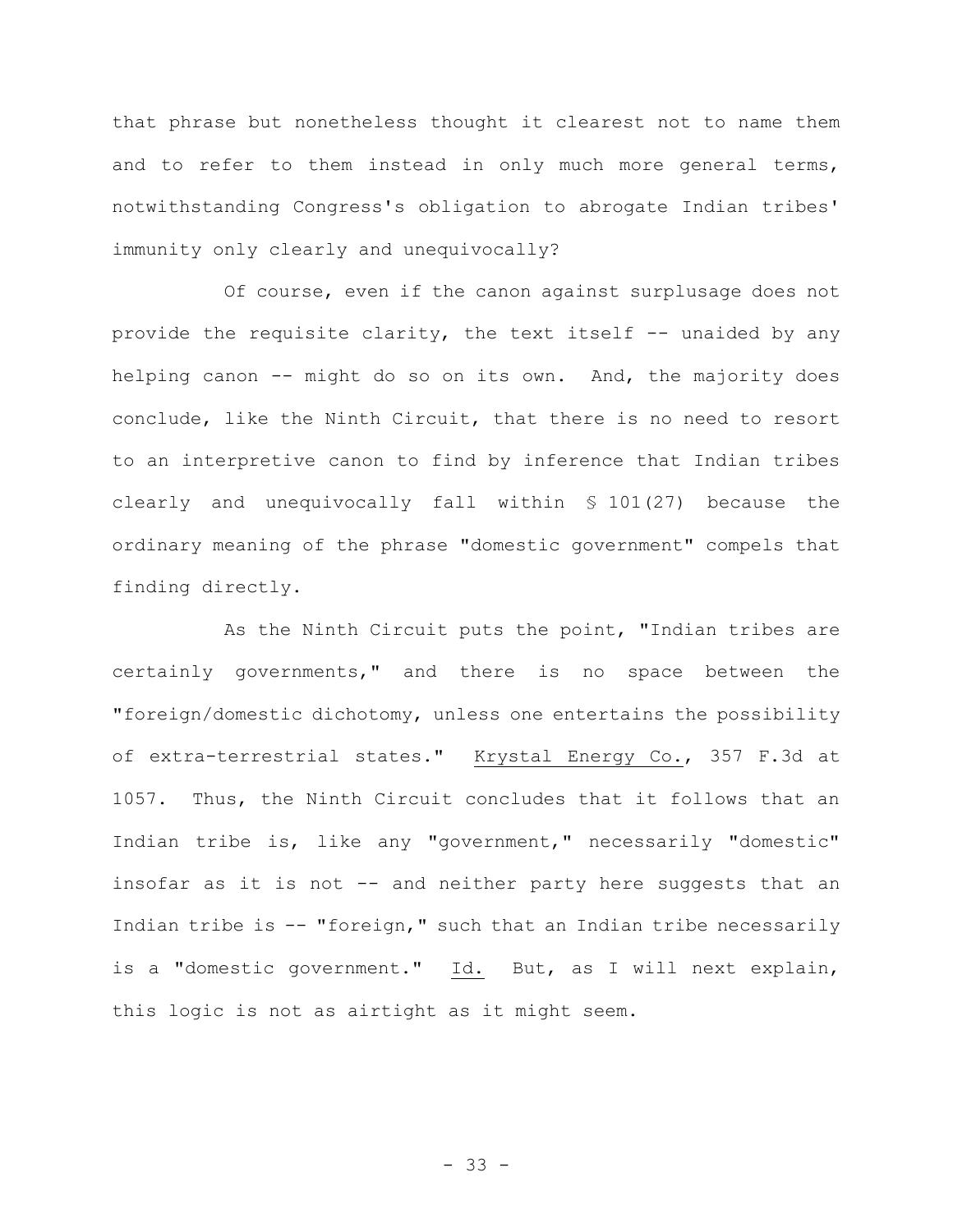The juxtaposition of "domestic" and "foreign" in  $$101(27)$  shows -- as the majority appears to agree -- that Congress intended the adjective "domestic" to refer here to the "United States" -- in some fashion -- and not to what is "foreign" to it. Thus, the scope of the class "or other . . . domestic government" depends on the nature of the tie that Congress had in mind between a "government" and the United States, as, given the statutory text, it is a government's tie to the United States -- and not to what is "foreign" to the United States -- that makes it "domestic."

From that uncontroversial premise, the Ninth Circuit and the majority then each goes on to conclude that the words "domestic" and "foreign" combine to make it perfectly clear that any "government" that operates within the metes and bounds of the physical territory that the United States encompasses has the kind of tie to the United States that makes it not "foreign," and thus a "domestic government." See id. The majority supports this conclusion by pointing to a definition in standard usage, from the time § 101(27) was enacted, of "domestic," which is "'occur[ring] within . . . the . . . boundaries of'" the "domestic" -- i.e., non-"foreign" -- place in question. Maj. Op. at 9 (quoting domestic, Webster's Third New International Dictionary 671 (1961)); see also Maj. Op. at 9 n.4 (defining domestic as "[o]f,

**III.**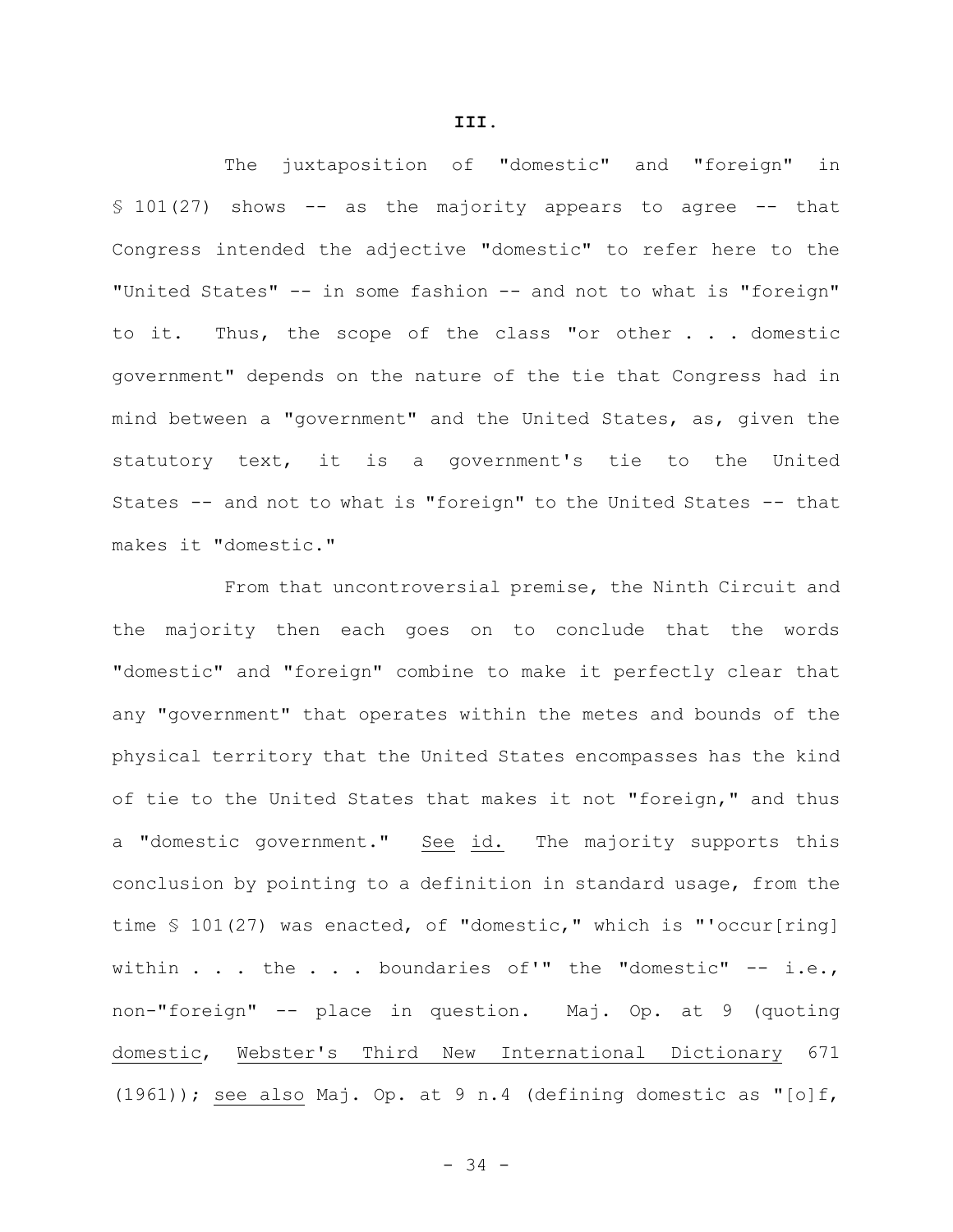relating to, or carried on within one and esp. one's own country" (quoting domestic, Webster's New Collegiate Dictionary 338  $(1975)$ )).

I do not dispute that such a reading is a possible one. Indian tribes -- insofar as they are a species of "government," cf. In re Whitaker, 474 B.R. 687, 695 (B.A.P. 8th Cir. 2012) (questioning whether Indian tribes, in light of their status as "nations," are best understood to be "government[s]" referenced in § 101(27)) -- operate within the United States as a geographic location and not, in that same territorial sense, within any place that is "foreign" to it. So, I can see how the statutory text could be read as the majority reads it -- especially if we focus only on its trailing phrase in isolation.

But, given the interpretive task in which we are engaged, it is not enough for us to be convinced that the text could be read to include Indian tribes. Indeed, it is not even enough for us to be convinced that, all else equal, the better reading of the text is that it does include Indian tribes. Rather, because we are trying to determine whether Congress -- through that phrase -- abrogated tribal sovereign immunity, we must be convinced that there is no plausible way of reading those words to exclude Indian tribes. And, as I will next explain, I do not see how we could be convinced of that, once we consider that phrase in the context in which it appears. See Abramski v. United States, 573 U.S. 169,

 $- 35 -$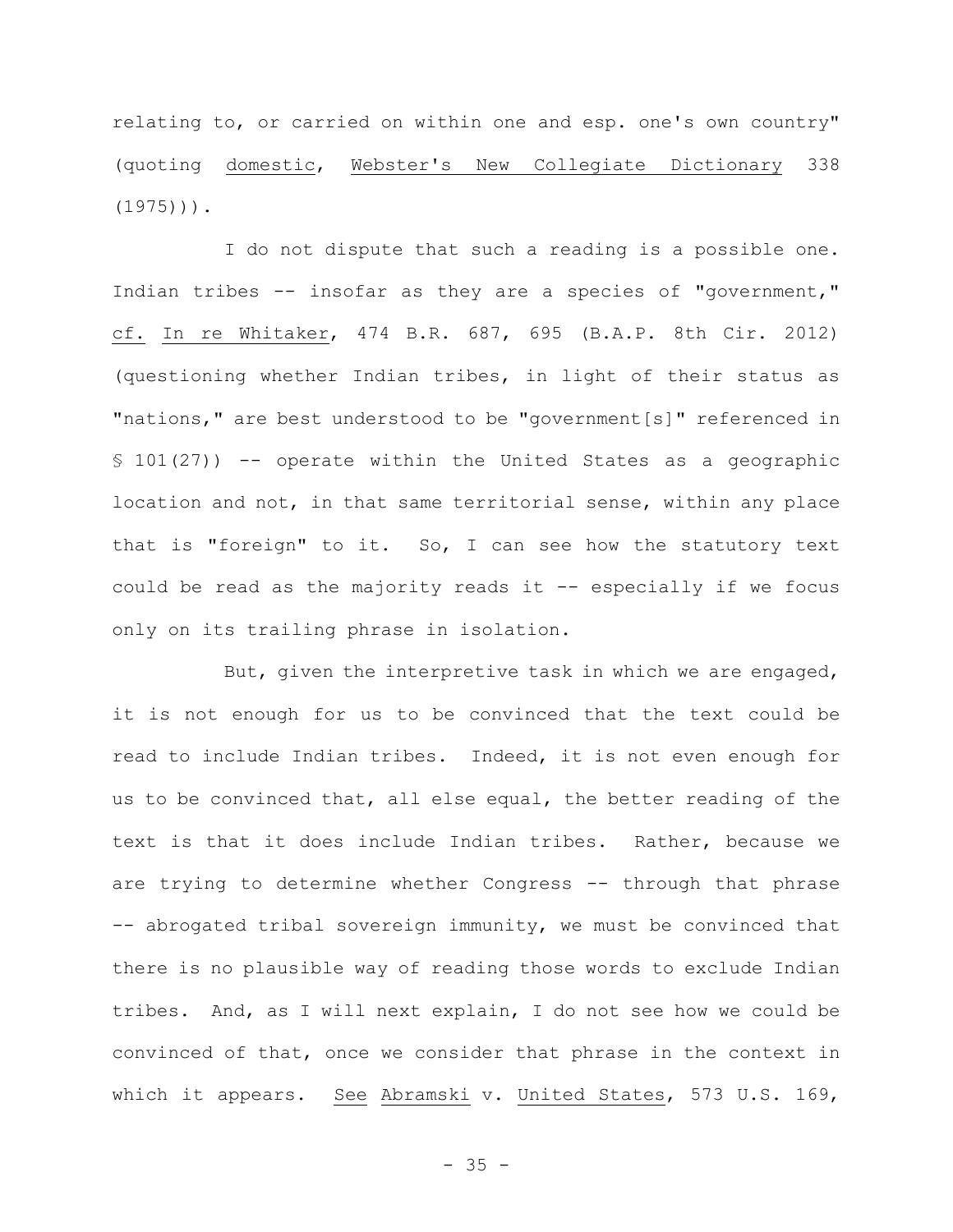179 (2014) ("[W]e must (as usual) interpret the relevant words not in a vacuum, but with reference to the statutory context.").

Notably, the majority's reading necessarily makes the phrase "or other foreign or domestic government" a catch-all for every species of "government," near or far, that can be found anywhere on Earth. Yet, if the majority is right that Congress had that sweeping intention, then it is curious to me that Congress chose to express that intent in the way that it did. After all, Congress easily could have used the simpler and seemingly selfevidently all-encompassing phrase "any" -- or, even better "every" -- "government" to be the sole means of defining a "governmental unit." Cf. Parden v. Terminal Ry. of Ala. State Docks Dep't, 377 U.S. 184, 187-88 (1964), overruled on other grounds by Coll. Sav. Bank v. Fla. Prepaid Postsecondary Educ. Expense Bd., 527 U.S. 666 (1999) (describing a statute that concerned "every common carrier" as utilizing "all-embracing language" (emphasis added)). And, had Congress done so, this dissent would not need to have been written -- nor, I would hazard, would this appeal even have been taken.

But, instead, Congress chose to define that term "governmental unit" much more cumbersomely, by using "general words [that] follow specific words in a statutory enumeration." Cir. City Stores, Inc. v. Adams, 532 U.S. 105, 114–15 (2001) (emphasis added) (quoting 2A N. Singer, Sutherland on Statutes and

 $- 36 -$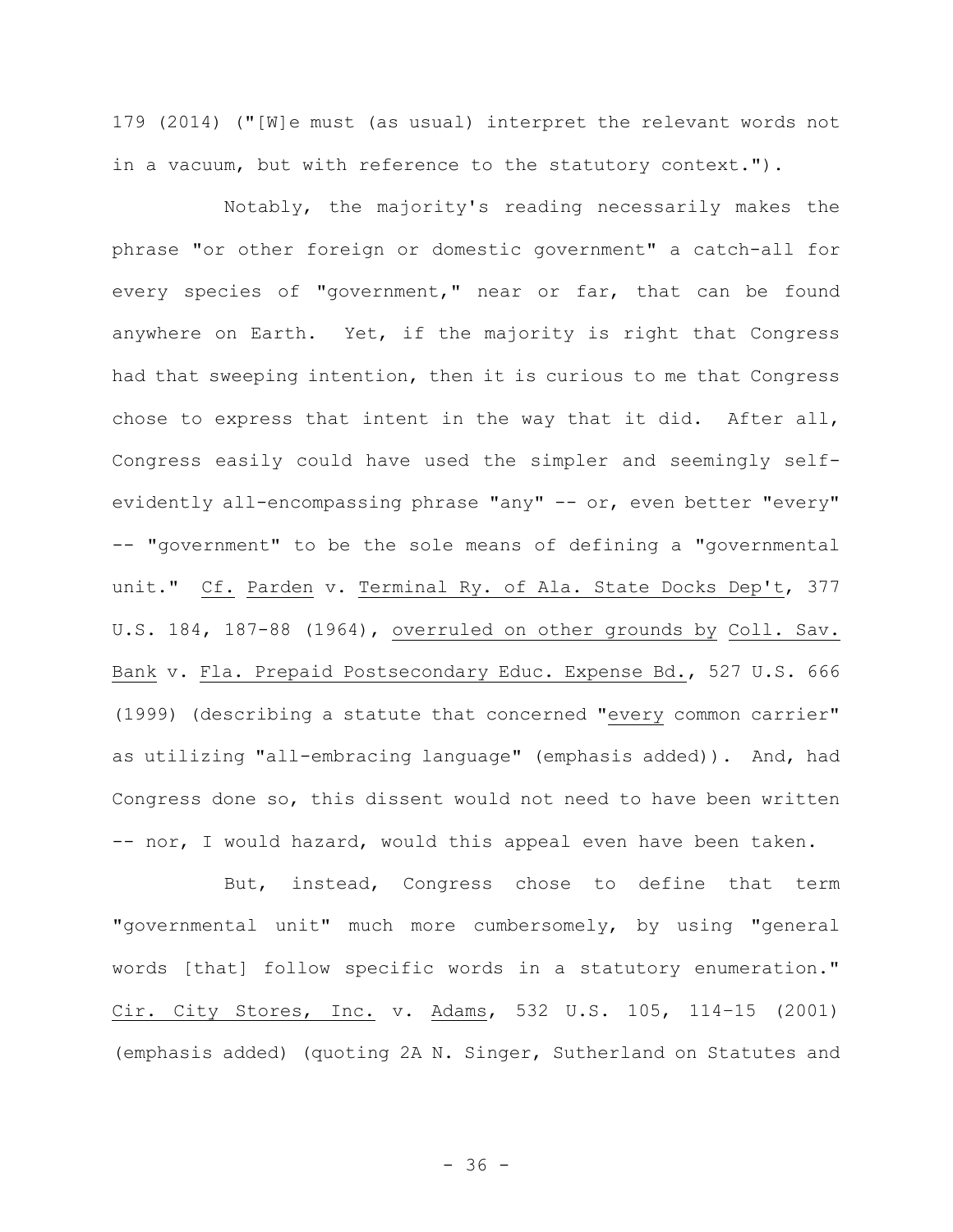Statutory Construction  $\frac{1}{2}$  47.17 (1991)).<sup>16</sup> And, that leads me to pause before signing on to the majority's Indian tribe-inclusive reading as the only plausible one, because when Congress describes a general class after first setting forth a more specific exemplary list  $-$  as Congress did in § 101(27)  $-$ - there is often good reason to think that Congress included the list to make the general class more selective than the words that describe that class might otherwise suggest.

For example, the Supreme Court construed a provision in the Federal Arbitration Act ("FAA") that excludes from its coverage "contracts of employment of seamen, railroad employees, or any other class of workers engaged in foreign or interstate commerce," 9 U.S.C. § 1, not to include all "workers" that Congress could have reached through the exercise of its commerce power. See Cir. City Stores, Inc., 532 U.S. at 109, 114–15. The Court did so,

<sup>&</sup>lt;sup>16</sup> To be sure, § 101(27) does define a term that, in turn, is relied on to define the scope of an abrogation of sovereign immunity that a different provision of the Code effects. But, I do not see how we could conclude that it is clear and unequivocal that Congress included the specific list here due to a special concern about the need to use "magic words," see FAA v. Cooper, 566 U.S. 284, 291 (2012), such that Congress must be understood to have included the list solely to address that concern and not to illustrate the type of relationship to the United States that Congress had in mind in defining the class to be not "any" or "every government" but only "or other foreign or domestic government." For, if that abrogation-based concern were the sole reason for Congress's decision to include the list, then why did Congress bother to list expressly a species of government that does not possess sovereign immunity, "municipality", see Owen, 445 U.S. at 645–46 -- while not listing one that does, Indian tribe?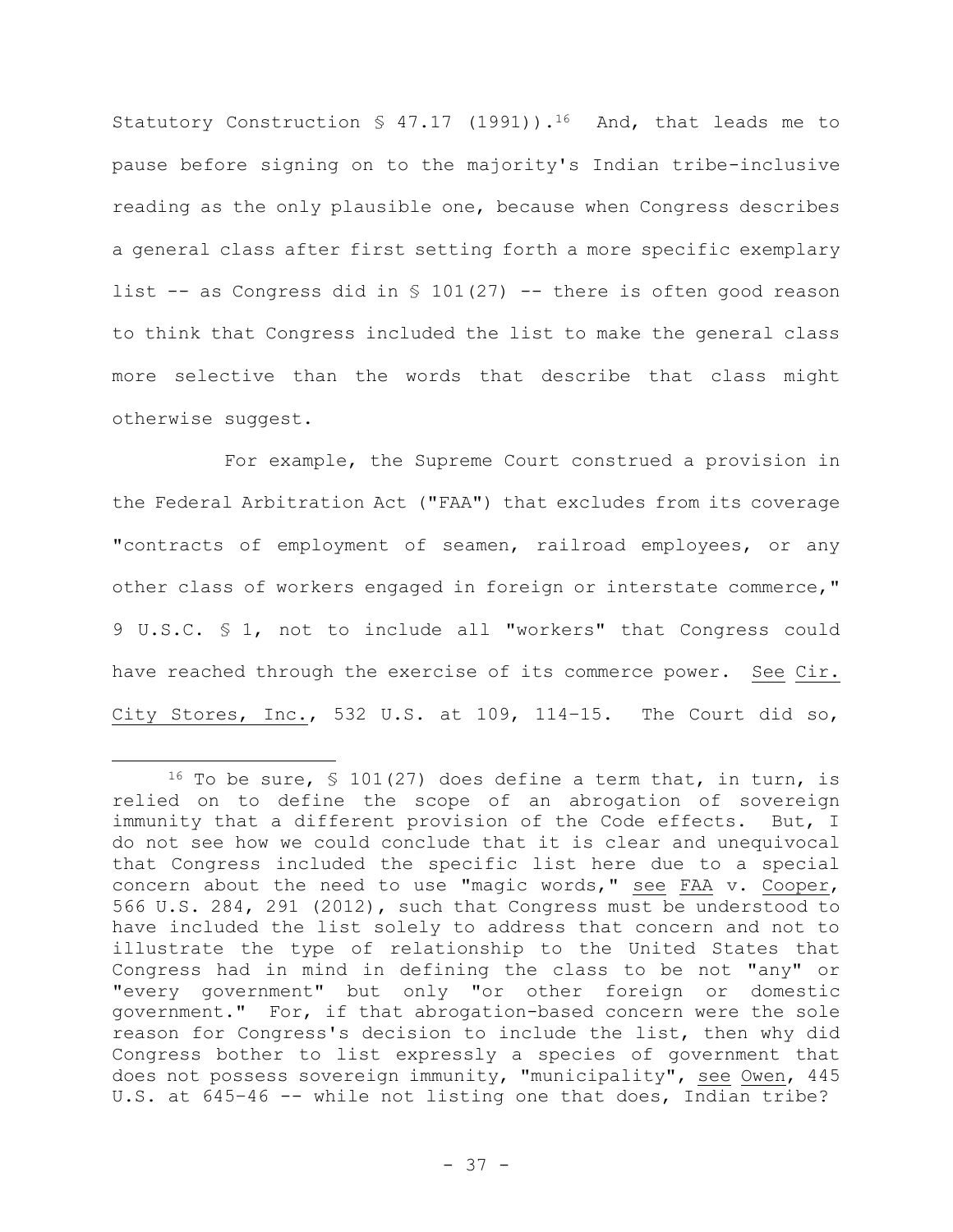moreover, not only because it thought that the words "engaged in interstate commerce" themselves were less than encompassing of the full reach of Congress's commerce power over workers, id. at 118- 19, but also because the construction of those "general words" to encompass that reach would "fail[] to give independent effect to the statute's enumeration of the specific categories . . . which precedes it," id. at 114.

The Court explained in that regard that "there would be no need for Congress to use the phrases 'seamen' and 'railroad employees' if those same classes of workers were subsumed within the meaning of  $\ldots$  the residual clause." Id. at 114; see also Loughrin v. United States, 573 U.S. 351, 358 (2014) (describing the "'cardinal principle' of interpretation that courts 'must give effect, if possible, to every clause and word of a statute'" (quoting Williams v. Taylor, 529 U.S. 362, 404 (2000))). Thus, the Court concluded that -- at least absent a good reason to conclude otherwise -- the "general words" there were better construed to refer only to those "workers" that shared characteristics that made them "similar in nature" to the two specific categories of workers expressly listed. Cir. City Stores, Inc., 532 U.S. at 114–15. And so, the Court held, in part for that reason, that the class of "other workers engaged in interstate commerce" included only "transportation workers" -- like seamen and railroad workers -- and so not workers at commercial stores,

- 38 -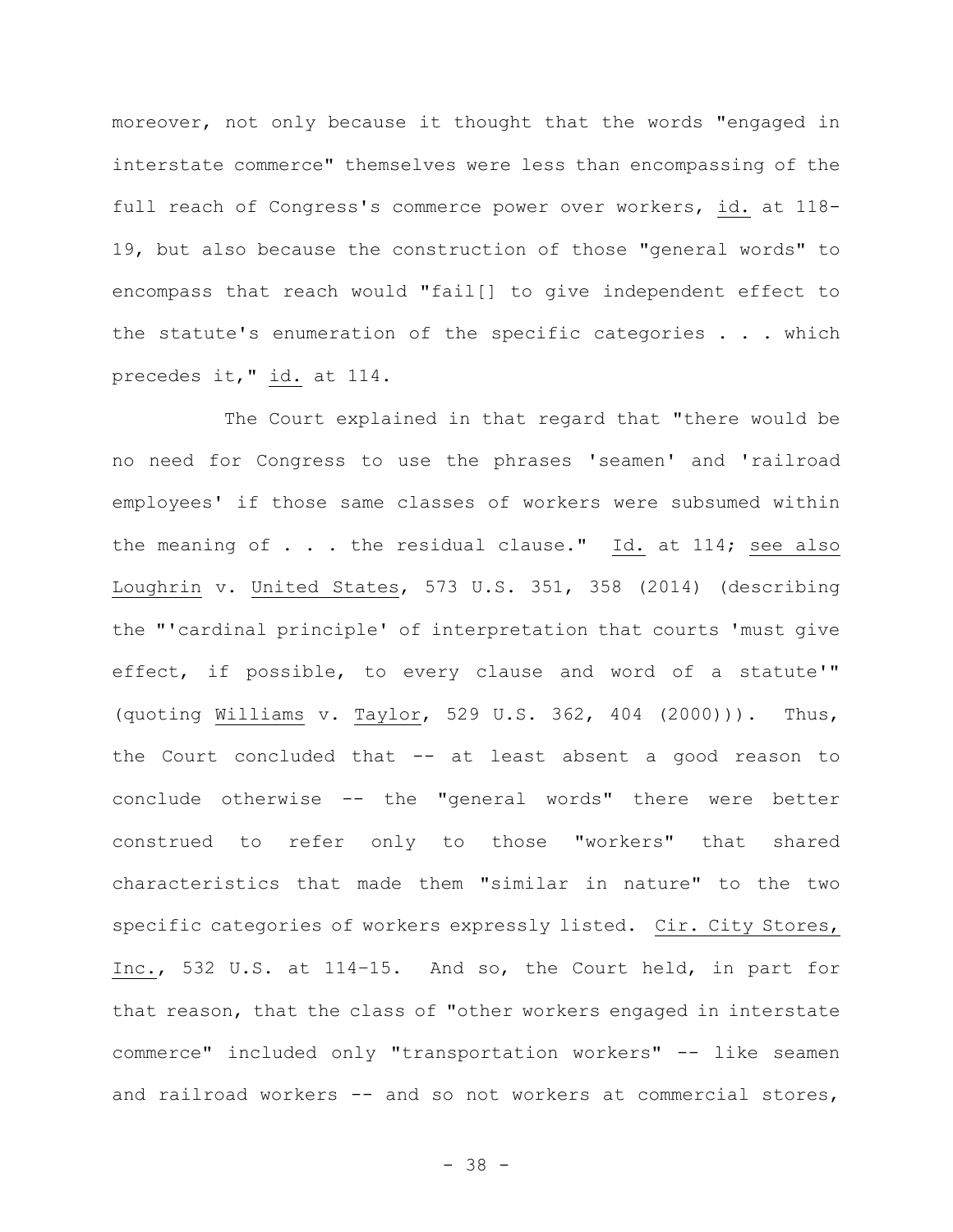as they are not engaged in interstate commerce in that "transportation"-related way. Id. at 109.

With that precedent in mind, I note that -- aside from "foreign state[s]" -- the listed types of "government" in § 101(27) share a characteristic beyond the fact that each of them operates within the United States, insofar as that entity is understood to be merely a geographic location on Earth. That shared characteristic is that each of them is also an institutional component of the United States, insofar as that entity is understood not just as a physical location on a map but as a governmental system that traces its origin to the United States Constitution.

For that reason, it is plausible to me that Congress, by using the words "domestic" and "foreign" to describe the general class that follows the exemplary list, did not mean to include within the definition of a "governmental unit" every "government" on Earth, near or far. Instead, it is plausible to me that Congress meant by using those terms only to include a "government" that can trace its origins either to our federal constitutional system of government (such that it is a "domestic government") or to that of some "foreign state" (such that it is a "foreign government"). See domestic, Black's Law Dictionary (5th ed. 1979) (defining "domestic" as "pertaining, belonging or relating to . . . the place of birth, origin, creation, or transaction"); domestic,

- 39 -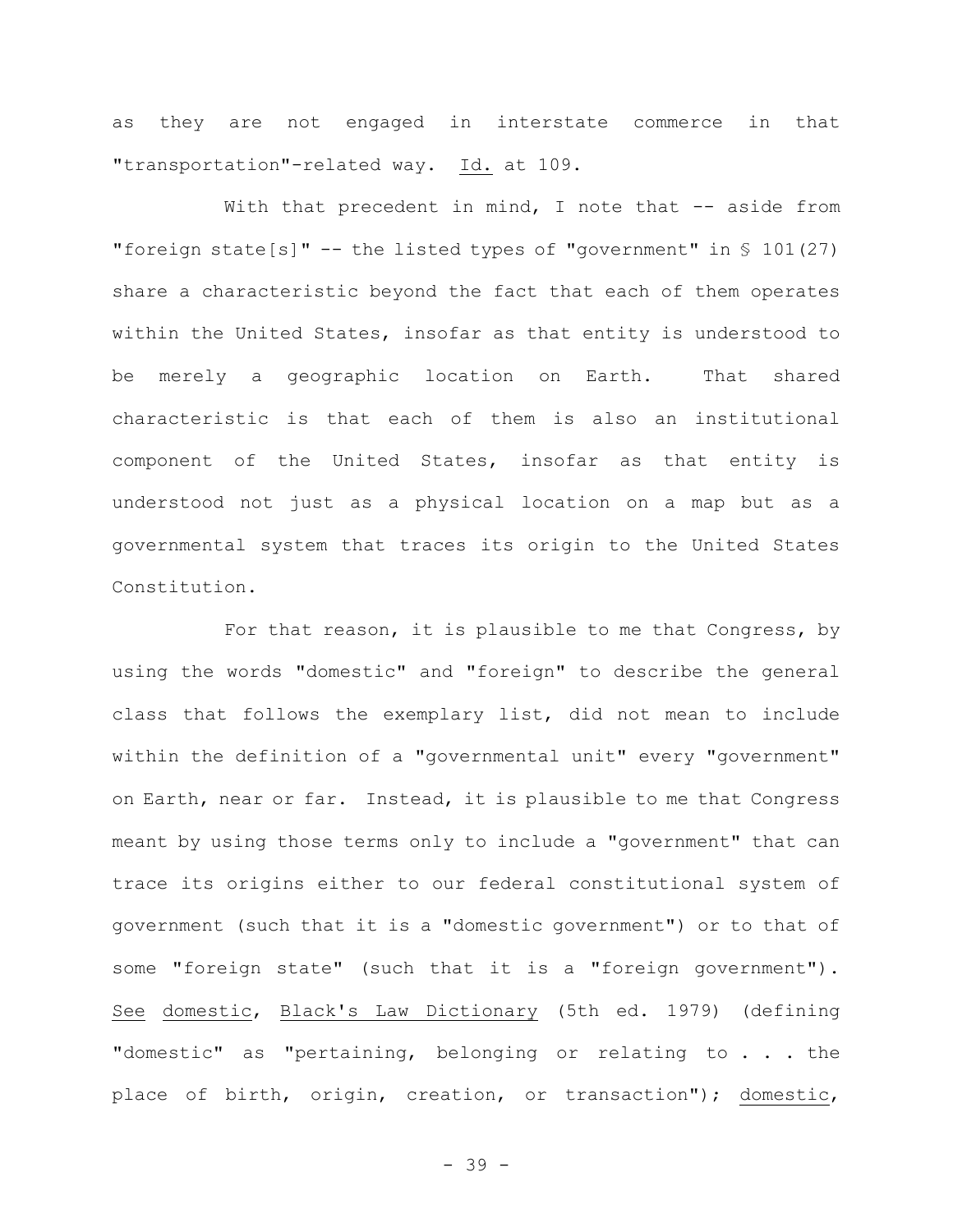Black's Law Dictionary (4th ed. 1968) (same); cf. Dep't of Lab. v. Greenwich Collieries, 512 U.S. 267, 272, 275 (1994) (finding that the "ordinary or natural meaning" of a statutory phrase was "the meaning generally accepted in the legal community at the time of enactment"); see also domestic, Webster's Third New International Dictionary 671 (1961) (defining "domestic" to mean "belong[ing] or occur[ring] within the sphere of authority or control").

Indeed, in my view, such a reading of § 101(27) draws support from the fact that it would explain -- as the majority's reading would not -- why Congress set forth a comprehensive and detailed list of "government[s]," both "domestic" and "foreign," without also including Indian tribes on it. For, if Congress were trying to encompass not all governments on Earth but only all the components of the constitutional system of government that is the United States and all those that are the components of the system of government of "foreign state[s]," then there would be no reason to include Indian tribes on that list. And that is so, because, unlike the listed governmental types, Indian tribes neither ratified the Constitution nor trace their origins to it. Nor do they trace their origins to any "foreign" system of government in the way that a "foreign state" does. Cf. Blatchford v. Native Vill. of Noatak & Circle Vill., 501 U.S. 775, 782 (1991) (explaining that while tribes are in a geographical-presence-sense "domestic," "[t]he relevant difference between [tribes and other]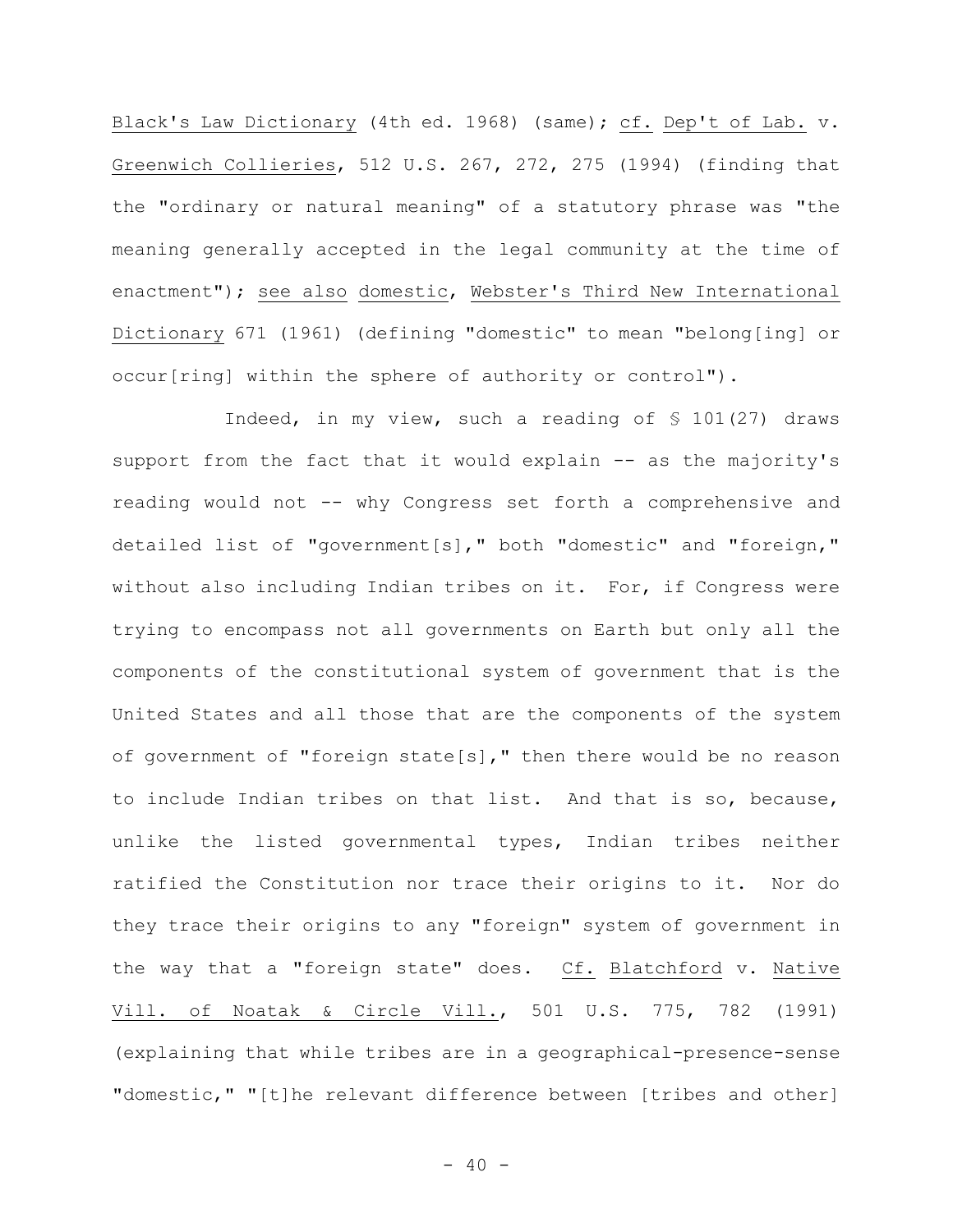sovereigns . . . is not domesticity [in that presence-based sense], but the role of each in the [Constitutional] convention"); Bay Mills Indian Cmty., 572 U.S. at 789-90 (noting that "it would be absurd to suggest that the tribes -- at a conference to which they were not even parties -- similarly ceded their immunity").

In positing that it is plausible that Congress had such an intention in formulating this Code provision, I am hardly ascribing to Congress an understanding of Indian tribes that is novel. In fact, as the Lac du Flambeau Band of Lake Superior Chippewa Indians here points out, Indian tribes have long been understood to be sui generis precisely because they uniquely possess attributes characteristic of "nations" without themselves being "foreign state[s]." Bay Mills Indian Cmty., 572 U.S. at 805-06 (Sotomayor, J., concurring) (explaining that "[t]wo centuries of jurisprudence . . . weigh against treating Tribes like foreign visitors in American courts"); Cherokee Nation v. Georgia, 30 U.S. 1, 13 (1831) (referring early on to Indian tribes as "domestic dependent nations" (emphasis added)). In fact, in accord with the understanding that Indian tribes are "marked by peculiar and cardinal distinctions which exist nowhere else," Cherokee Nation, 30 U.S. at 16, the Court itself has continued to emphasize that U.S. government "relations with the Indian tribes have 'always been . . . anomalous . . . and of a complex character,'" given that "the tribes remain quasi-sovereign nations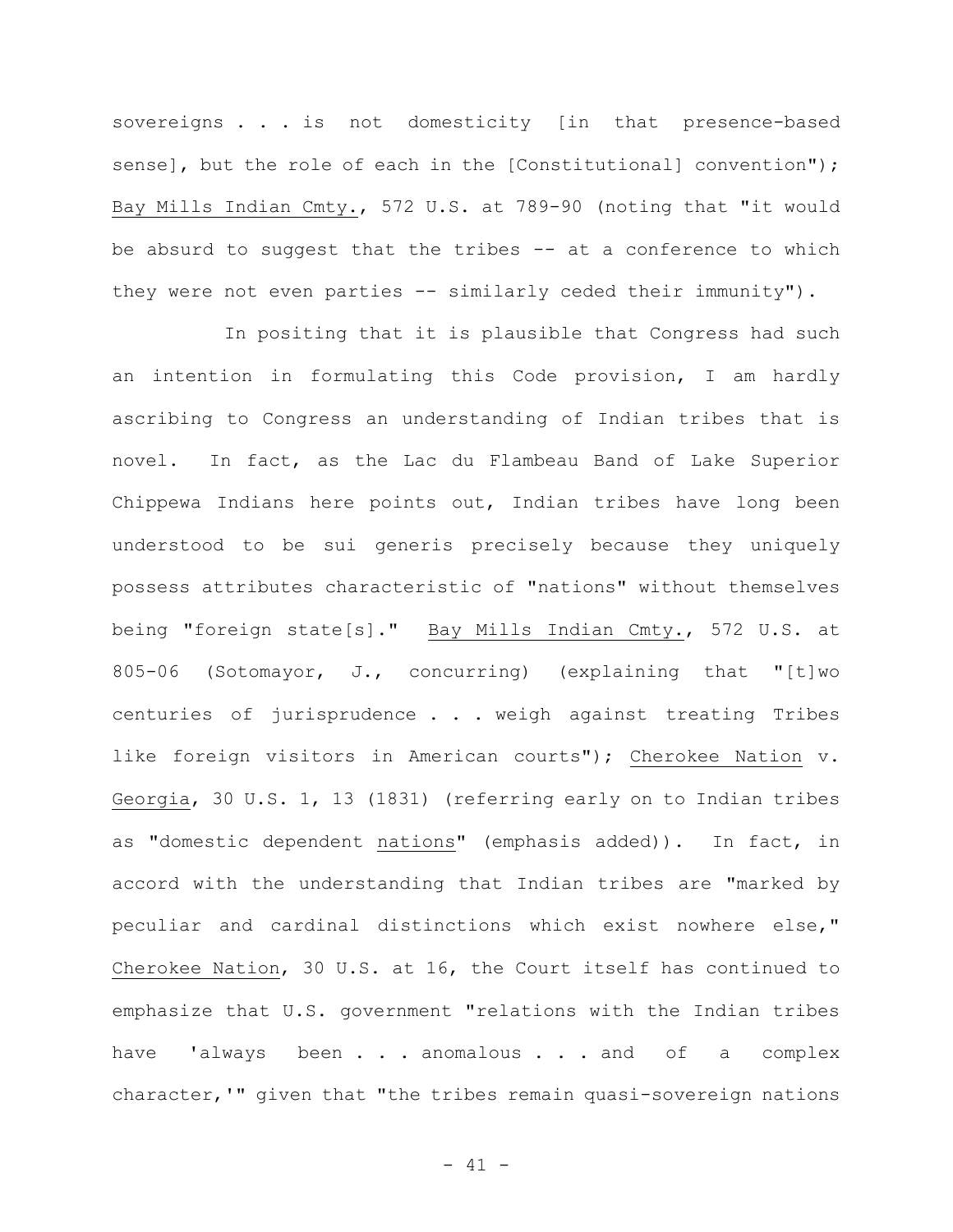which, by government structure, culture, and source of sovereignty are in many ways foreign to the constitutional institutions of the federal and state governments." Santa Clara Pueblo, 436 U.S. at 71 (emphasis added) (quoting United States v. Kagama, 118 U.S. at 381); see also, Joshua Santangelo, Bankrupting Tribes: An Examination of Tribal Sovereign Immunity as Reparation in the Context of Section 106(a), 37 Emory Bankr. Dev. J. 325, 354 (noting the various dimensions in which tribes differ from states). In this salient respect, then, Indian tribes are not "similar in nature" either to any "domestic government" that is listed in § 101(27) or to any "foreign state," as that provision uses that term.

This narrower reading of "or other foreign or domestic government" also would not empty that phrase of all content. The phrase still would usefully pick up commissions and authorities created by interstate compacts and their "foreign" counterparts, as no other words in § 101(27) encompass any of them, and they are, as a group, sufficiently difficult to categorize pithily that it would be natural to encompass them through a residual clause of the sort that follows an express list. For, as creatures of listed "domestic government[s]," interstate hybrids do trace their origins to the governmental system of the United States and not (like Indian tribes) to a source of sovereignty that predates it.

 $- 42 -$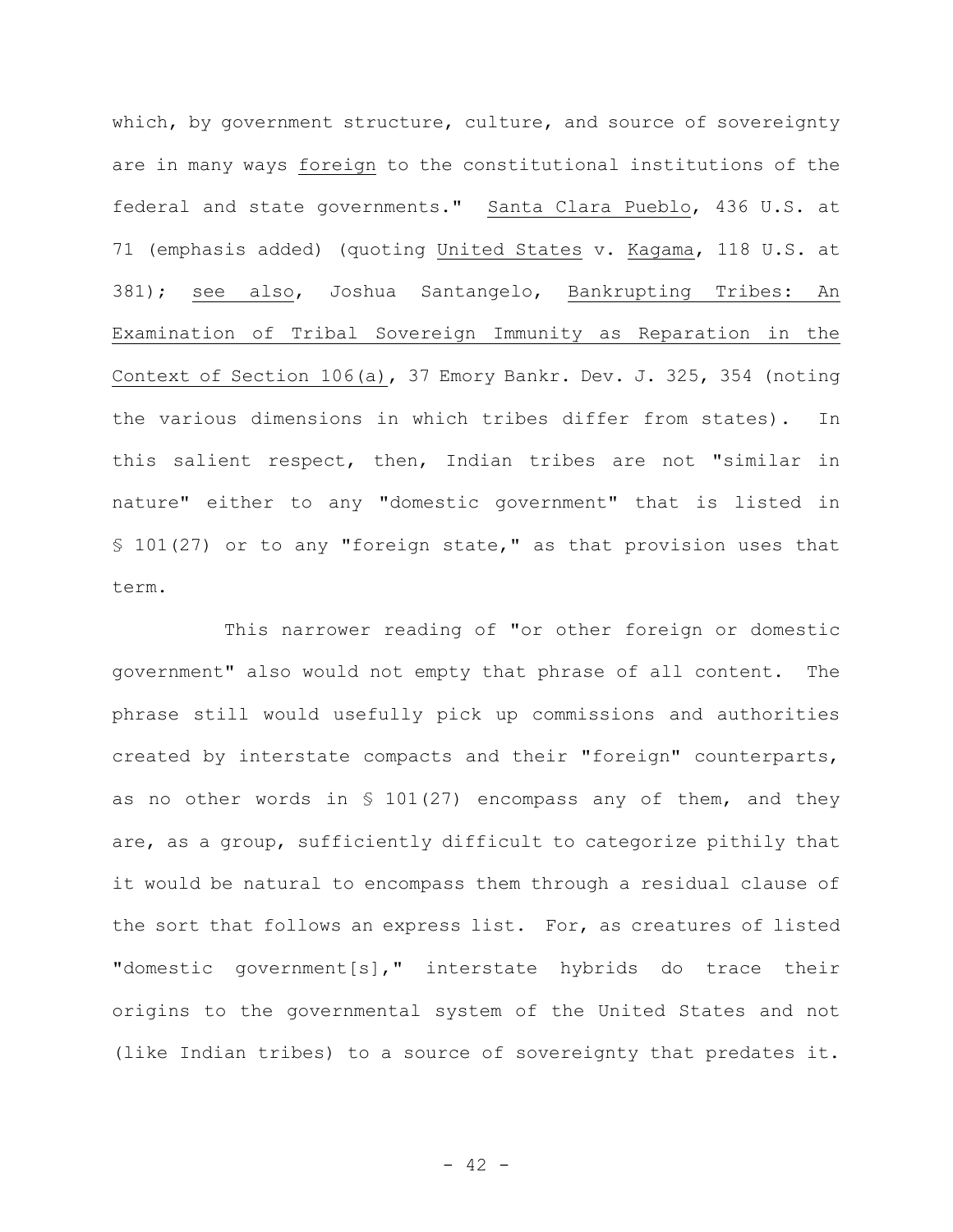In an attempt to show that this reading of the text is implausible, the majority asserts that the word "domestic" cannot connote "origin" unless it is being used to describe a product. See Maj. Op. at 18. But, the dictionary that the majority cites in support of that proposition says no such thing, see domestic, Oxford English Dictionary Online (Mar. 2022 update), and that definition is not from the time § 101(27) was enacted, see Tanzin v. Tanvir, 141 S. Ct. 486, 491 (2020) (instructing courts to "turn to the phrase's plain meaning at the time of enactment" when trying to construe a statute's meaning). Moreover, both of the definitions to which the majority points suggest that the word "domestic" describes a relationship that is not merely territorial. See Maj. Op. at 18 (contrasting the Oxford English Dictionary's definition of "domestic" as "Indigenous; made at home or in the country itself; native, home-grown, home-made," with its alternative definition that the word means "[o]f or relating to one's own country or nation; not foreign, internal, inland, 'home'"). Rather, those definitions, like the legal definition cited to above, suggest that a government is "domestic" to a thing if it has its origins in that thing. Compare domestic, Oxford English Dictionary Online (Mar. 2022 update), with domestic, Black's Law Dictionary (11th ed. 2019) (defining "domestic" as a legal term to mean **"**[o]f, relating to, or involving one's own country"). And, of course, an origins-based definition -- because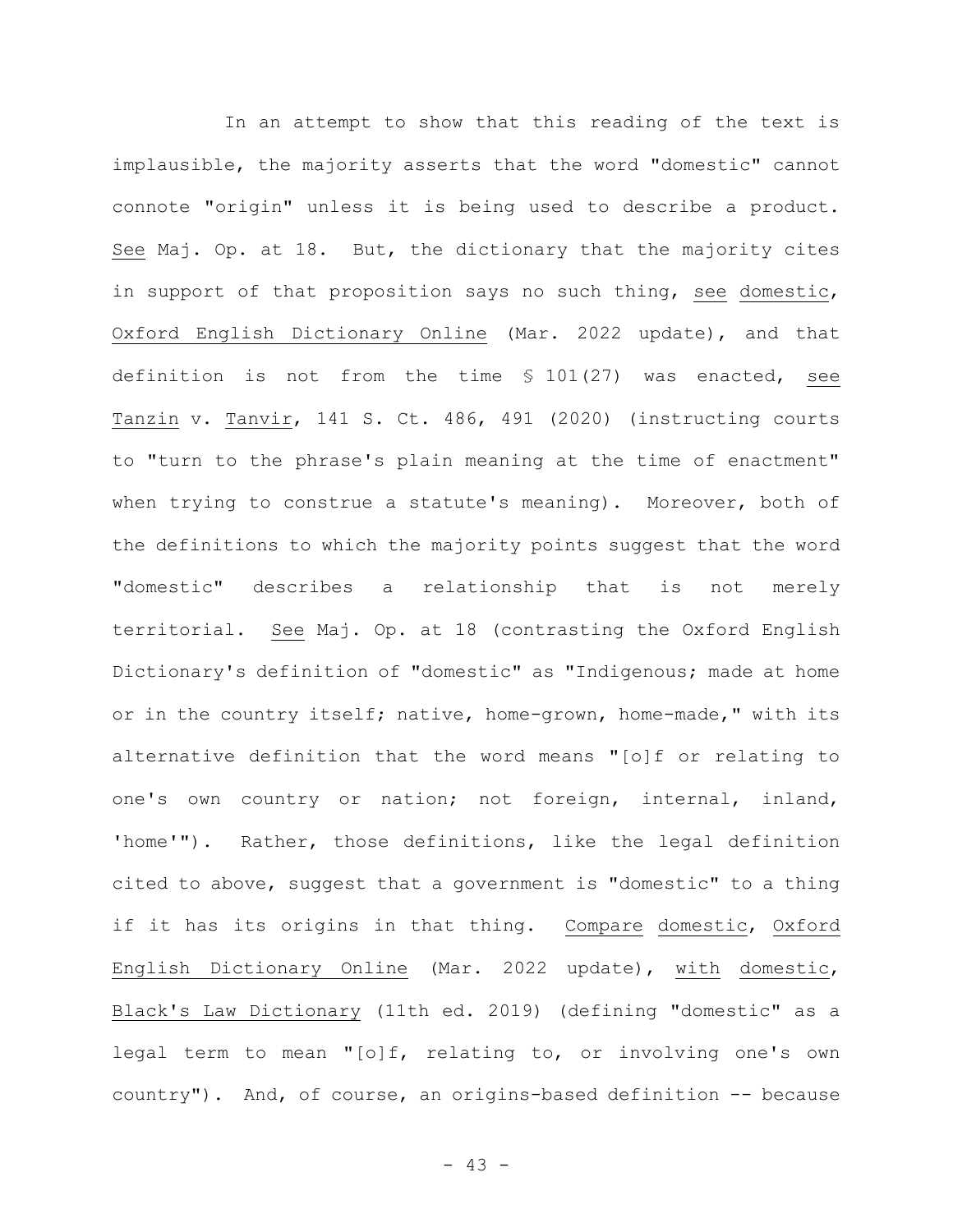it need not be addressing a merely territorial tie -- could suggest that all governments that have their "origins" in the United States constitutional system would be "domestic" to the United States and thus that, as the Band argues, an Indian tribe is not encompassed by the definition because it is a nation in and of itself that does not have its origins in the federal Constitution.<sup>17</sup>

<sup>&</sup>lt;sup>17</sup> The majority suggests that this reasoning could support a reading of "domestic government" that would "refer to household management." See Maj. Op. at 20. But, I do not see how that is so, given that "other . . . domestic government" is a "general term[] [that] follow[s] specific [terms]" such that the "general term" is "limited . . . to matters similar to those specified." Christopher v. SmithKline Beecham Corp., 567 U.S. 142, 163 n.19 (2012). In other words, while I suppose the words "any other class of workers engaged in . . . interstate commerce" could be referring in some contexts to constitutional scholars of the Commerce Clause, that observation in no way undermines a reading of those words that would take them to be referring to transportation workers in the specific context of 9 U.S.C. § 1. And, that is precisely because those words follow the specific list of classes of workers set forth in the provision. See Cir. City Stores, Inc., 532 U.S. at 114–15. Thus, my suggestion that the words "domestic government" in § 101(27) of the Code plausibly may be read in context to be referring only to those governmental entities that (unlike Indian tribes) are components of our constitutional system of government is not undermined by the majority's observation that in some contexts those words also could mean "household management." For, the statutory context here plainly rules out that reading of them while it plausibly rules in the one that I posit. Nor, I note, does the majority at any point explain why that is not so, as it does not dispute either that each of the expressly listed governmental entities in § 101(27) that is not "foreign" traces its origins to the U.S. Constitution in a way that no Indian tribe does, or that it is good interpretive practice to construe a general term that follows an express list in light of the special characteristics that are shared by the items on that list.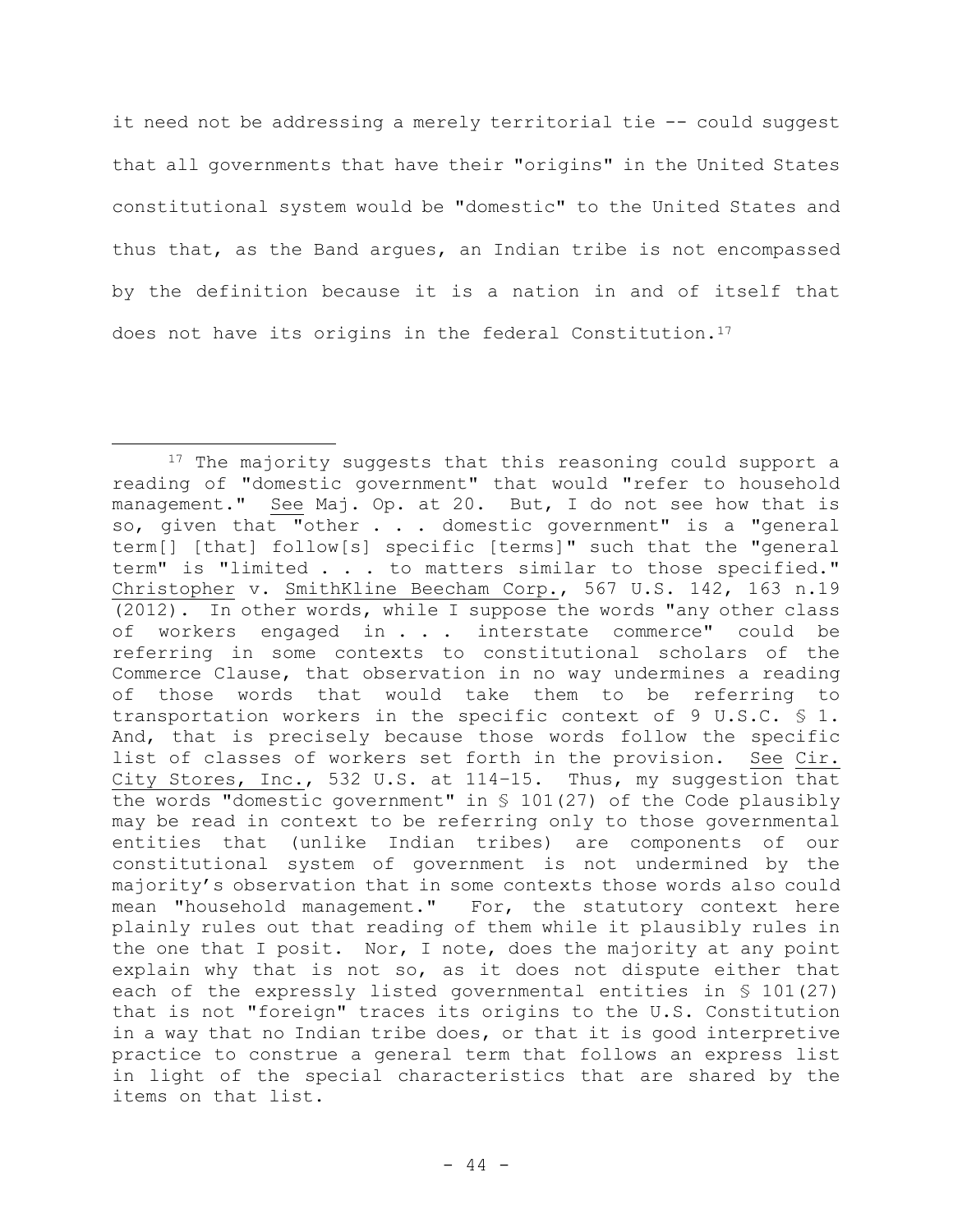For these reasons, therefore, I do not see how the textual case can be made that the words "domestic government" must be read to include Indian tribes. Nor is there any need to take my word for it, because the notion that a "tribal government" is plausibly understood to be neither a "domestic" nor a "foreign government" is not a figment of my imagination. One need only consult the Code of Federal Regulations to see that same understanding laid out in official black and white. See 7 C.F.R § 205.2 (defining "Governmental entity" as: "domestic government, tribal government, or foreign governmental subdivision . . . .").

Perhaps for this reason the majority offers what are -- in essence -- non-textual reasons to read the text to be clearer than it is. For example, the majority suggests that my reading "proposes a radical new rule of construction," see Maj. Op. at 17-18, and so must be rejected on grounds of novelty even if it is otherwise plausible. But, in fact, the reading I am positing relies on many of the same dictionary definitions that the majority utilizes as well as traditional canons of statutory interpretation, none of which are new or applied in novel ways.

Certainly, the majority would not suggest that Circuit City Stores endorsed a radical new rule of construction that all entities on a list must be understood to have a transportation tie. It merely applied the established interpretive principle that when expressly listed entities share a salient

- 45 -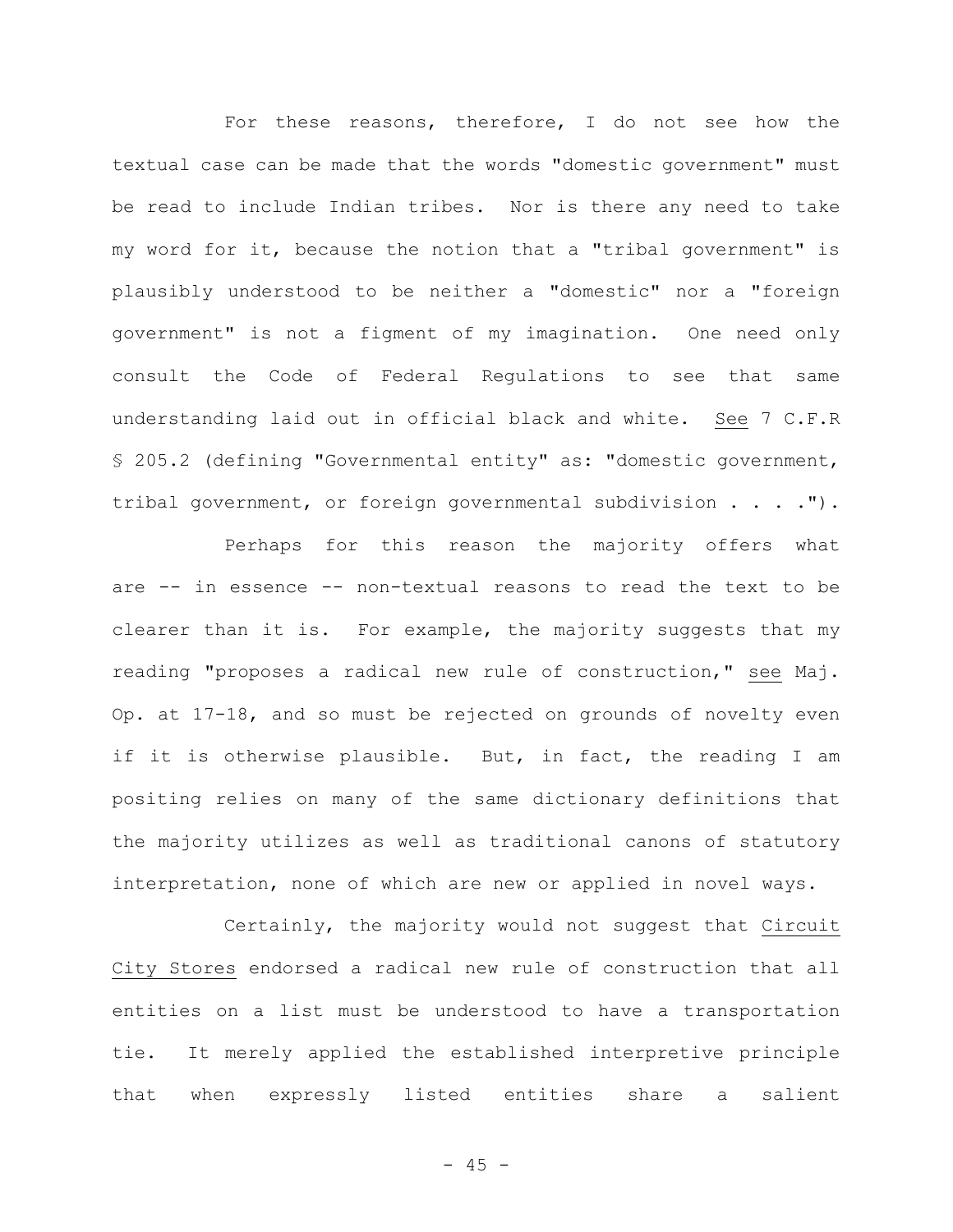characteristic, it makes sense to construe the general residual phrase that follows to include only other entities that, though not expressly listed, share that characteristic. I am doing nothing different in focusing on the way in which the listed entities in § 101(27) are like each other and then drawing on that similarity to construe the residual phrase that provision contains.

The majority also contends that the reading I am proposing must be rejected because it was "never briefed by the parties," see Maj. Op. at 18, and so must be deemed waived even if it otherwise holds up. But, in fact, the Band argued, citing Circuit City Stores, that a "word is known by the company it keeps," such that the residual phrase does not encompass "every single government that exists" but rather just those "governments similar to the federal government, states, and foreign governments." And, the Band argued, "Indian tribes are 'not a foreign state' nor 'a domestic state,' but rather are 'marked by peculiar and cardinal distinctions which exist nowhere else.'" (quoting Cherokee Nation, 30 U.S. at 16). Thus, the arguments that I am making are not materially different from those that the Band advances.

The majority's final suggestion is that the reading of § 101(27) that I am positing is out of bounds because it depends on there being a "magic words" requirement for the abrogation of

 $- 46 -$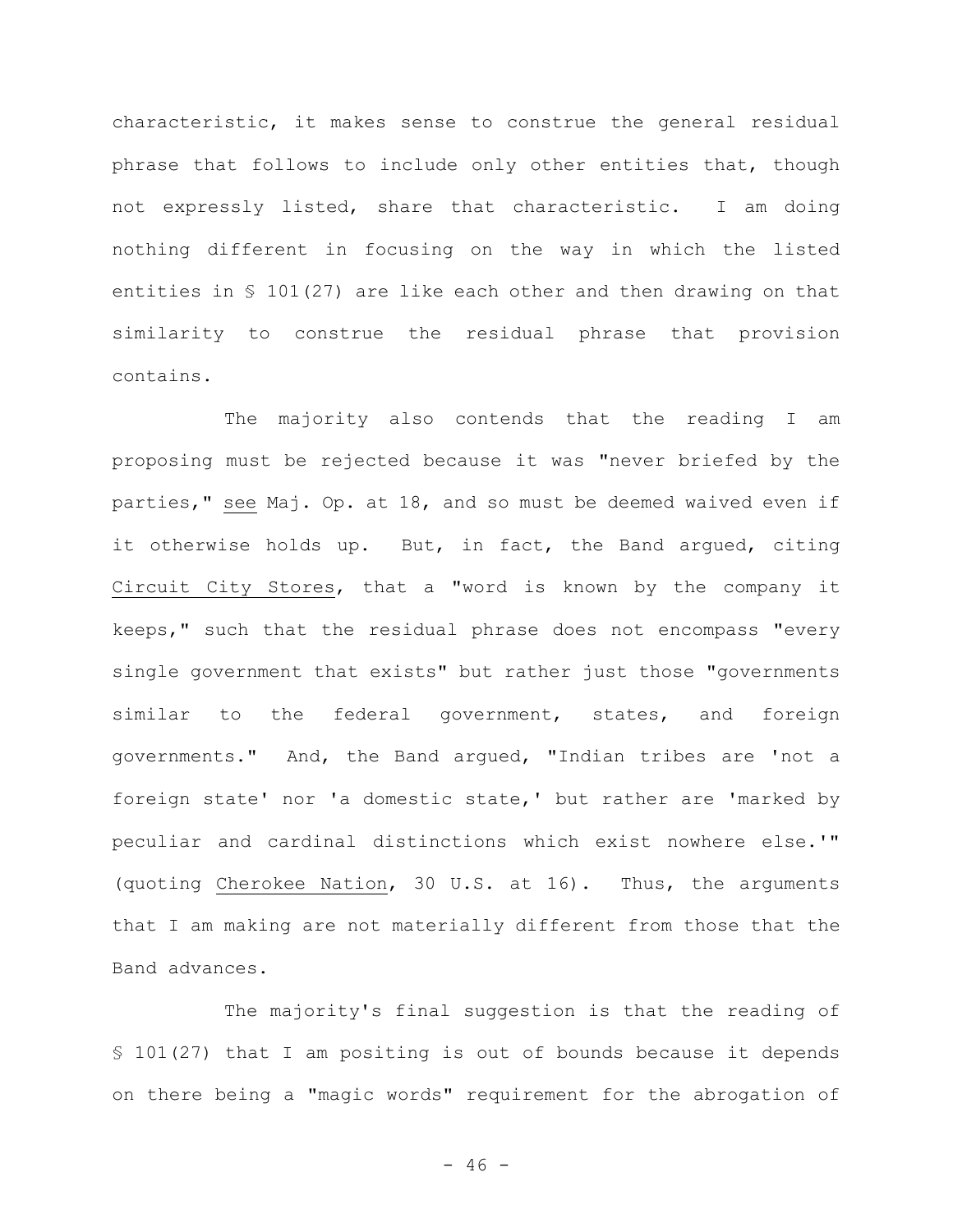an Indian tribe's immunity from suit under the Code. See Maj. Op. at  $19-20$ . But, I do not see how that is so.<sup>18</sup>

In noting that the text at issue could be read to exclude Indian tribes, I am not thereby "requir[ing]" Congress to use the phrase "every government," as the majority contends. Rather, Congress is free to use any number of different phrases to indicate unambiguously its intent to abrogate an Indian tribe's immunity -- "every government," "any government with sovereign immunity," or "Indian tribes." There are no doubt others.

Congress cannot, however, abrogate tribal immunity with the requisite degree of clarity by setting forth a specifically enumerated list of governments in which each is unlike an Indian tribe in the same way and then including a general phrase thereafter that itself can plausibly be read to encompass only the

<sup>18</sup> When the Court articulated its disavowal of a "magic words" test for abrogating sovereign immunity in FAA v. Cooper, 566 U.S. 284 (2012), it was confronted only with a question about whether Congress intended to abrogate the United States's immunity from suit and not whether it intended for the abrogation of immunity it intended to effect for some governments to apply to the United States. See id. at 291. Nor is Cooper unusual in that respect. To my knowledge, the Court has never resolved a case concerning abrogation of sovereign immunity that concerned the governments to which the abrogation applied rather than whether abrogation was intended for any government at all. But, even though the Court has not spoken as to whether the "magic words" rule from Cooper would apply when resolving an abrogation question like the one before us, the Court has also given no indication that the "magic words" rule would not apply in such a case. And so, I proceed on the assumption that the bar to a "magic words" requirement does apply.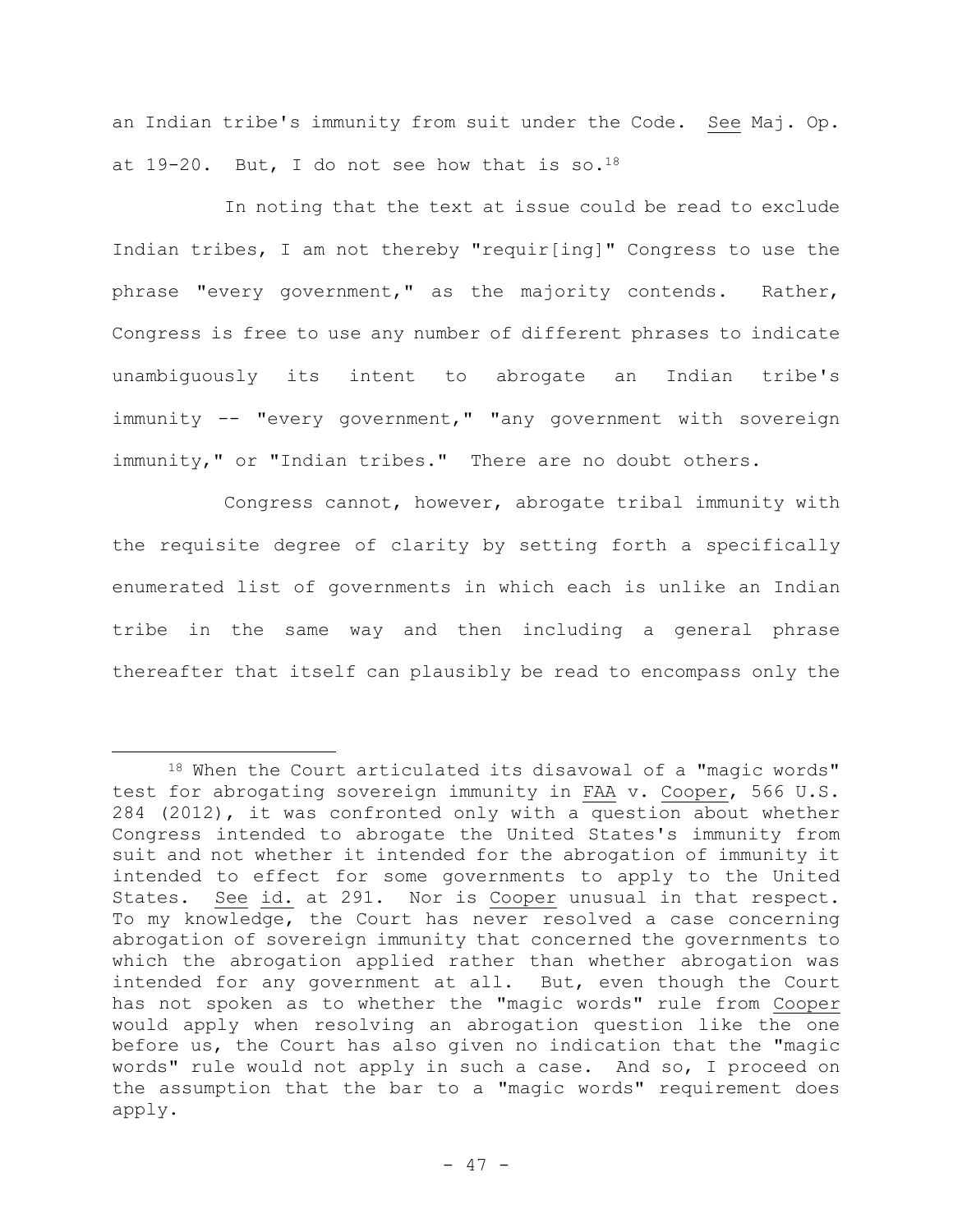kinds of governments that share the characteristic of the listed entities -- a characteristic that Indian tribes lack. And, that is because even if Congress need not use magic words to make clear that its abrogation provision applies to Indian tribes, it must at least use words that clearly and unequivocally refer to Indian tribes if it wishes to make that abrogation provision apply to them.

#### **IV.**

I acknowledge that, despite all these textual reasons to doubt that § 101(27) encompasses Indian tribes, it is not obvious that Congress would have wanted to abrogate the immunity of every sovereign entitled to assert it but an Indian tribe. I also recognize that a sovereign's retention of immunity under the Code interferes with the Code's operation. But, insofar as the majority means to suggest that we need not be guided by considerations of statutory text alone, the evidence of legislative purpose also is not as clearly and unequivocally on the side of reading § 101(27) to include Indian tribes as the majority suggests.

The retention of immunity by Indian tribes would not render the Code unworkable. The immunity would supply no defense with respect to provisions of the Code (such as the one that permits a bankruptcy court to order the discharge of debts) that do not authorize in personam suits against Indian tribes. See Tennessee Student Assistance Corp. v. Hood, 541 U.S. 440, 450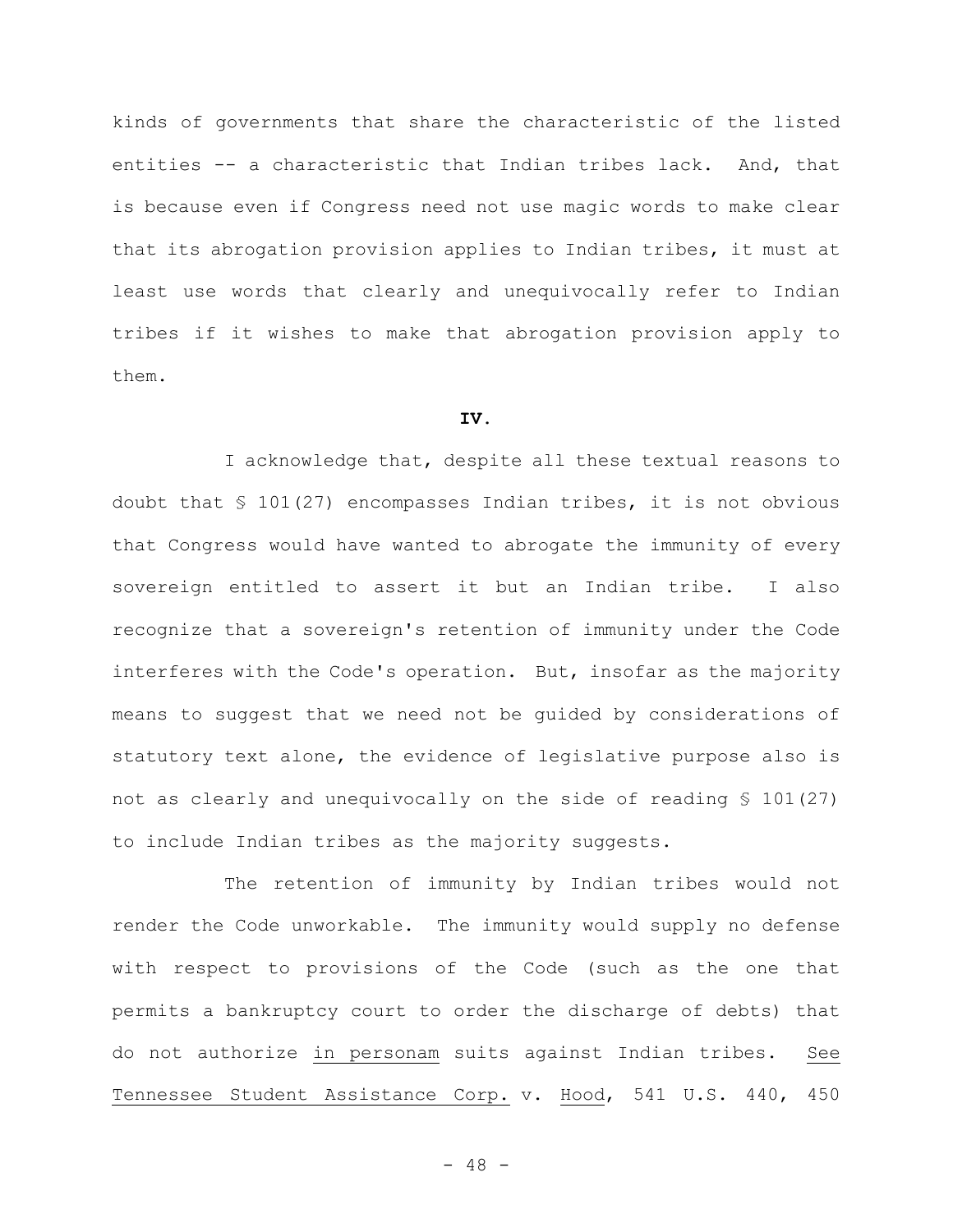(2004) ("A debtor does not seek monetary damages or any affirmative relief from a State by seeking to discharge a debt; nor does he subject an unwilling State to a coercive judicial process. . . . We find no authority [to] . . . suggest[] [that] a bankruptcy court's exercise of its in rem jurisdiction to discharge a . . . debt would infringe state sovereignty."); id. at 448 ("States, whether or not they choose to participate in the proceeding, are bound by a bankruptcy court's discharge order no less than other creditors."). Nor would an Indian tribe retain immunity with respect to its filing of a proof of claim to collect debts it is owed by an individual in bankruptcy proceedings. Cf. C & L Enterprises, Inc., 532 U.S. at 418; Gardner v. New Jersey, 329 U.S. 565, 573–74 (1947) ("It is traditional bankruptcy law that he who . . . offer[s] a proof of claim . . . must abide the consequences of that procedure. If the claimant is a State, the procedure of [filing a proof of claim] . . . is not transmitted into a suit against the State because the court entertains objections to the claim." (citation omitted)); In re White, 139 F.3d 1268 (9th Cir. 1998) (applying Gardner to an Indian tribe's participation in a bankruptcy proceeding notwithstanding its assertion of tribal immunity); cf. also In re Nat'l Cattle Cong., 247 B.R. 259, 268–69 (Bankr. N.D. Iowa 2000) (same).

The Code also would still apply to Indian tribes, notwithstanding their retention of immunity. See Kiowa Tribe of

- 49 -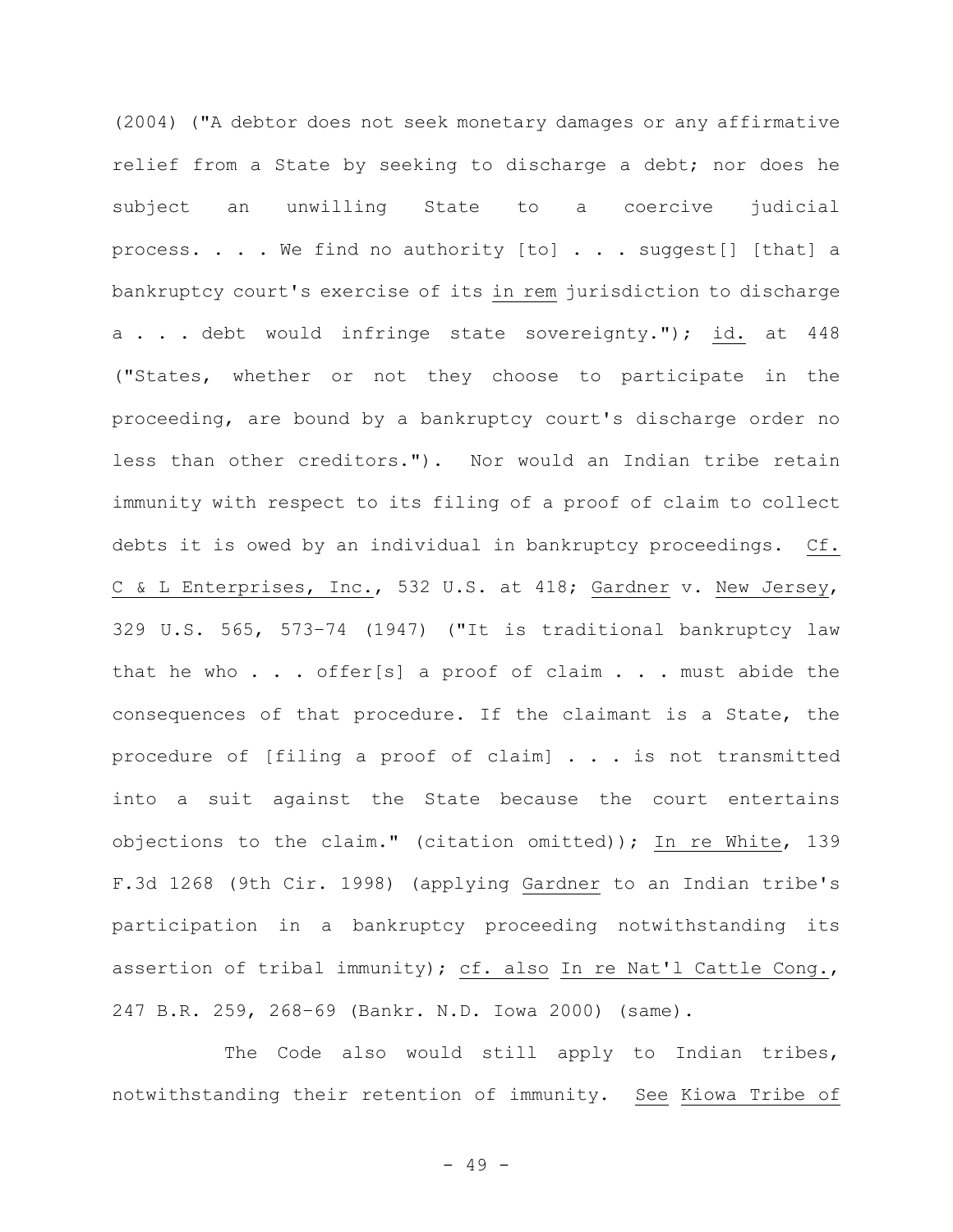Okla., 523 U.S. at 755 (explaining that "[t]here is a difference between the right to demand compliance with [the] law[] and the means available to enforce [it]"); In re Greektown Holdings, 917 F.3d at 461–62 (applying that principle to the Code). Thus, if an Indian tribe were to try to sue to collect a debt in federal court while the debtor was in bankruptcy proceedings under the Code, the automatic stay still would appear to require the proceeding to be dismissed, while equitable relief could also provide an avenue for a debtor to enforce certain provisions of the Code against tribal actors. Bay Mills Indian Cmty., 572 U.S. at 796 (emphasis omitted).

To be sure, the Code does afford benefits to "governmental units" that Indian tribes would be denied if § 101(27) were construed to leave them out. See, e.g., 11 U.S.C. § 523(a) (preventing certain types of debts owed to "governmental units," such as taxes and restitution orders, from being discharged via bankruptcy); id. § 362(b) (permitting "governmental unit[s]" to engage in certain functions despite the automatic stay). But, at the same time, that construction would have the potentially salutary consequence of preserving the potential for tribal businesses to take advantage of the Code's protections for debtors -- a benefit that itself may be no small thing for Indian tribes. See id. § 109 (permitting "person[s]" to file for bankruptcy under Chapters 7 and 11 of the Code); id. § 101(41) (defining "person"

 $-50 -$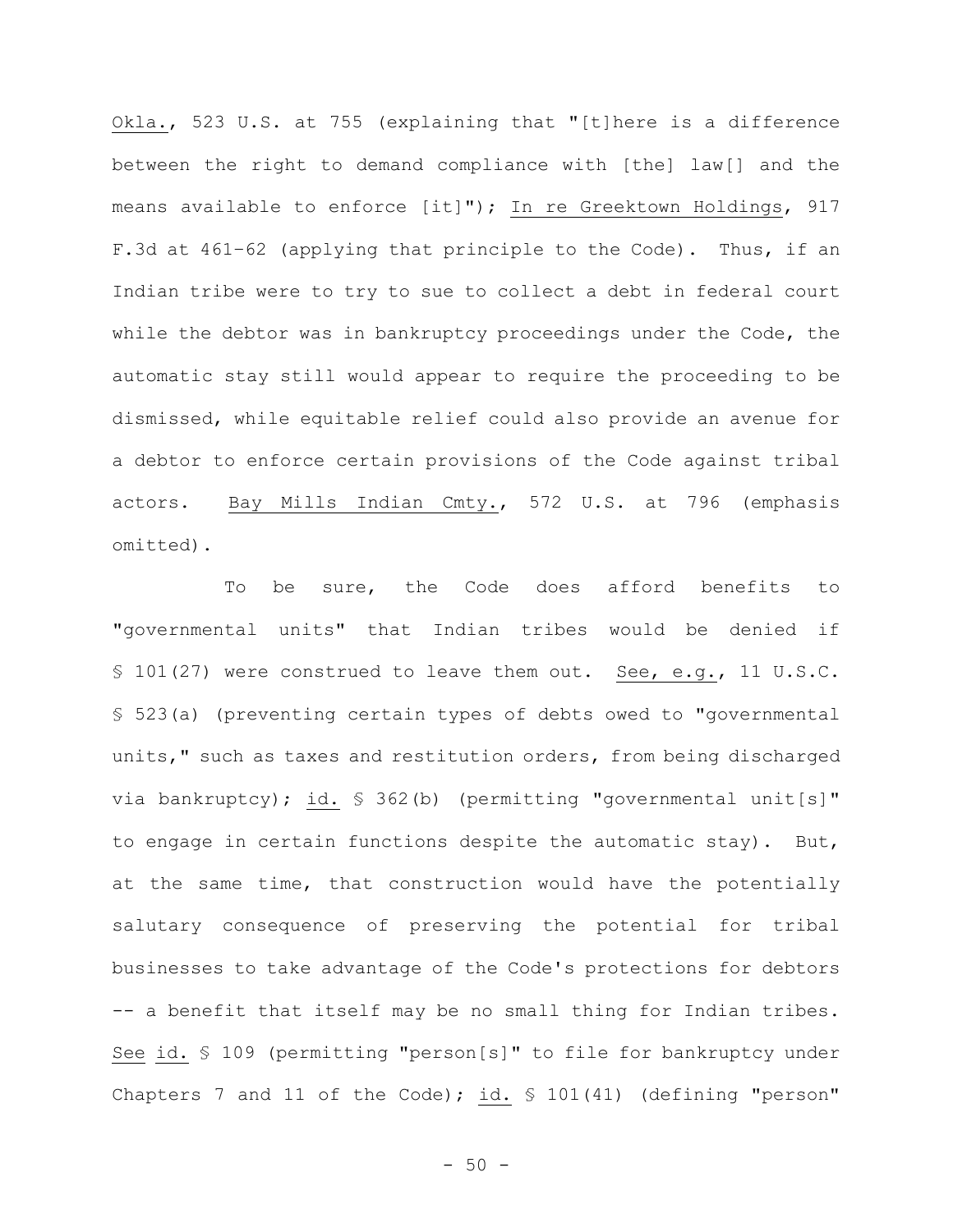to include an "individual, partnership, and corporation, but does not include [a] governmental unit"); Memphis Biofuels, LLC v. Chickasaw Nation Indus., 585 F.3d 917, 921 (6th Cir. 2009) (finding that a tribal business incorporated under § 17 of the Indian Reorganization Act, 25 U.S.C. § 477, was immune from suit as an arm of the tribe); see also Laura N. Coordes, Beyond the Bankruptcy Code: A New Statutory Bankruptcy Regime for Tribal Debtors, 35 Emory Bankr. Dev. J. 363, 377–78 (2019) (explaining that tribal corporations may be able to file for bankruptcy under Chapters 7 or 11 under the Code); R. Spencer Clift III, The Historical Development of American Indian Tribes; Their Recent Dramatic Commercial Advancement; and a Discussion of the Eligibility of Indian Tribes Under the Bankruptcy Code and Related Matters, 27 Am. Indian L. Rev. 177, 224-33 (2007) (same); cf. Bay Mills Indian Cmty., 572 U.S. at 810 (Sotomayor, J., concurring) (noting that Tribe-owned "enterprises in some cases 'may be the only means by which a tribe can raise revenues,'  $\ldots$  due in large part to the insuperable . . . barriers Tribes face in raising revenue through more traditional means" (citation omitted)); Okla. Tax Comm'n, 498 U.S. at 510 (emphasizing Congress's long-standing, "'overriding goal' of encouraging tribal self-sufficiency and economic development" (quoting California v. Cabazon Band of Mission Indians, 480 U.S. 202, 216 (1987))).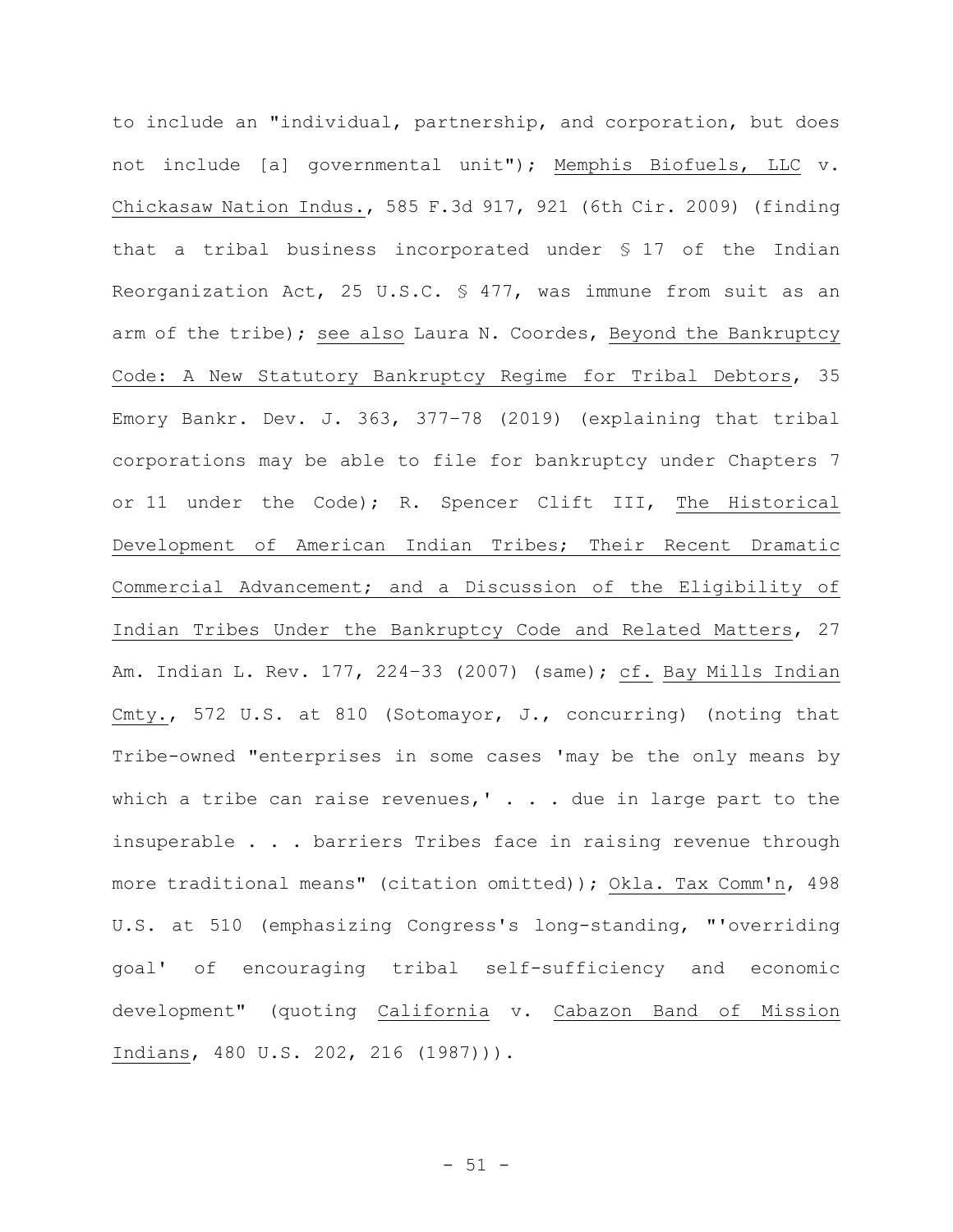Thus, in addition to the textual reasons not to leap too quickly to the conclusion that Congress defined "governmental unit" to include Indian tribes, there are reasons rooted in attention to legislative purpose for not doing so as well. Cf. Santa Clara Pueblo, 436 U.S. at 64 ("Where Congress seeks to promote dual objectives in a single statute, courts must be more than usually hesitant to infer from its silence a cause of action that, while serving one legislative purpose, will disserve the other."). Indeed, insofar as legislative purpose is our concern, it is worth recalling that federal bankruptcy law prior to the Code's enactment in 1978 seemingly permitted tribal corporations to file for bankruptcy, even though states and municipalities could not. See Bankruptcy Act Amendments of 1938 ("Chandler Act"), ch. 575, §§ 1(24), 1(29), 4, 52 Stat. 840, 841–42, 845 (1938). It is worth recalling, too, that federal bankruptcy law at that time also did not treat Indian tribes as governments entitled to priority status for their taxes, even though the United States, states, the District of Columbia, territories, or their instrumentalities all were. See id. at §§ 1(29), 64(4), 52 Stat. at 842, 874.

It is therefore at least somewhat puzzling -- if Congress did intend for  $\frac{101(27)}{27}$  to include Indian tribes -- that the legislative history to the Code does not suggest that it is making

 $-52 -$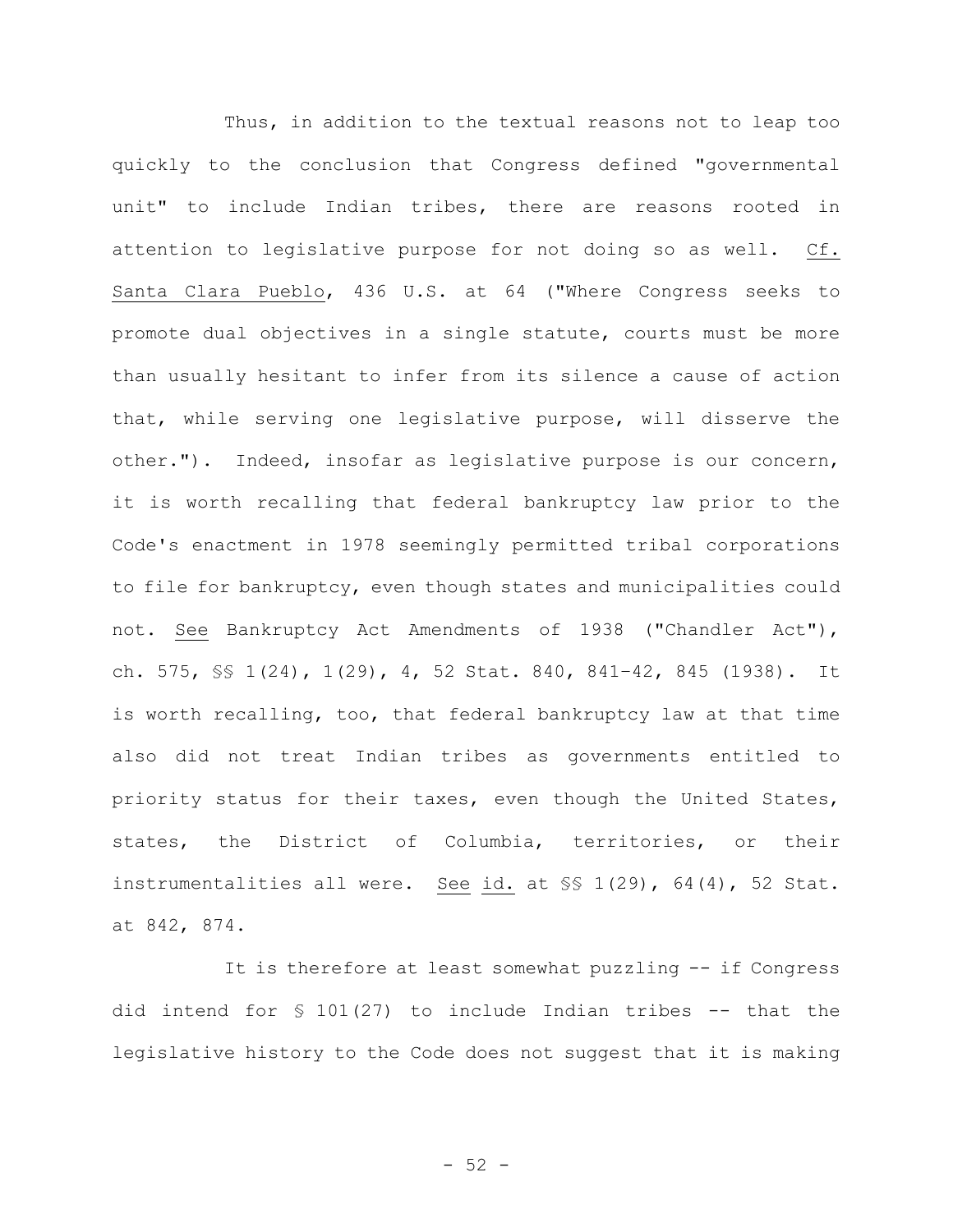any shift in their treatment. In fact, that legislative history makes no relevant mention of Indian tribes at all.<sup>19</sup>

I do not mean to suggest by negative implication, though, that we may rely on surmise about congressional purpose to find an abrogation of a sovereign's immunity to be clear and unequivocal when the relevant legislative text does not otherwise require us

Moreover, the one Bankruptcy Court case that the majority relies on to support the proposition that Congress understood an Indian tribe to be a "domestic government" under § 101(27) at the time of the 1994 amendments to § 106 and thus to have ratified that view by amending § 106, In re Bohm's Inc., No. B-77-1142 PHX VM, 1979 Bankr. LEXIS 895 (Bankr. D. Ariz. 1979), does not do so. It treated the claim the San Carlos Apache Tribe filed to recoup hunting and fishing fees owed to it as being effectively a claim by a federal instrumentality, id. at  $*2$ , by reasoning that because the Tribe was using powers delegated to it by the federal government, it was as if the federal government itself was acting when the Tribe levied those fees, id. at \*9–10.

And, while I am aware of a pair of Bankruptcy Court cases that do treat tribes as suable without their consent under the Code, see In re Sandmar Corp., 12 B.R. 910 (Bankr. D.N.M. 1981); In re Shape, 25 B.R. 356 (Bankr. D. Mont. 1982), each was decided after the enactment of § 101(27) and neither analyzes it in other than conclusory fashion.

<sup>19</sup> None of the majority's examples in which the term "Indian" or "domestic dependent nation" was used in the congressional debate that occurred while the Code was being considered refer to the treatment of Indian tribes under the Code. See, e.g., 123 Cong. Rec. 35447 (Oct. 27, 1977) (statement of Rep. Cohen) (discussing a complicated criminal case in Maine known as the "Indian litigation" that demonstrated that district courts lacked the capacity to manage bankruptcy litigation); 139 Cong. Rec. H8609- 03, H8612 (Oct. 28, 1993) (statement of Rep. Thomas) (using the term during debate of the Lumbee Recognition Act); 124 Cong. Rec. 8380 (Apr. 3, 1978) (statement of Sen. Hatch) (using the term to discuss the status of Indian tribes in the Constitution in the context of discussing a proposed treaty regarding the Panama Canal).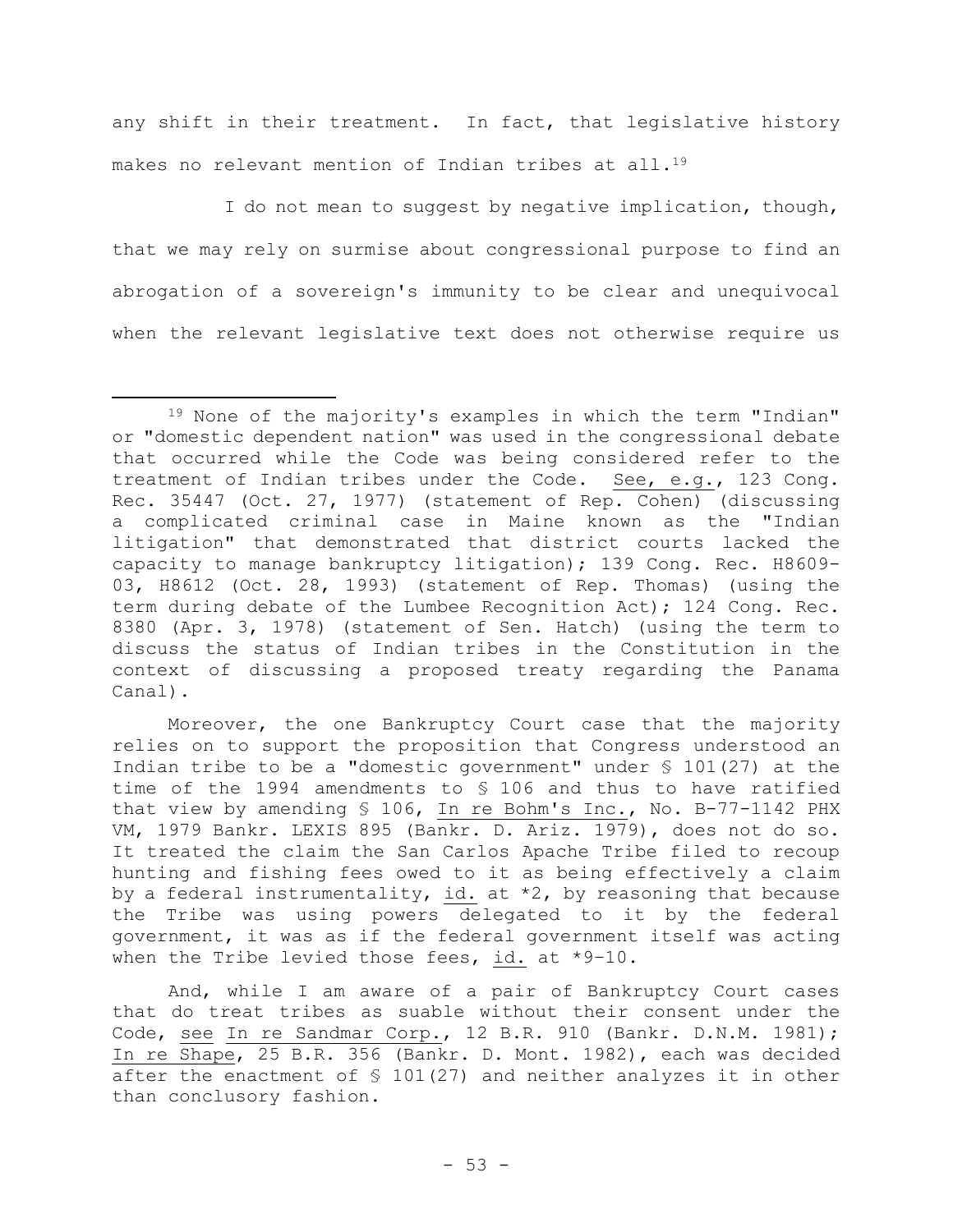to so conclude. In construing the pre-1994 version of § 106 in Hoffman v. Connecticut Department of Income Maintenance, 492 U.S. 96 (1989), the Court made clear that we may not do so, as it explained there that "attempts . . . to construe § 106 in light of the policies underlying the Bankruptcy Code are . . . not helpful in determining whether the command [that sovereign immunity be abrogated only clearly and unequivocally] is satisfied," id. at 104; see also Nordic Village, Inc., 503 U.S. at 33 (expressly relying on the reasoning in Hoffman's plurality opinion). Rather, the Court emphasized, "congressional intent is unmistakably clear in the language of the statute  $\ldots$  [or] it is not, [such that the clear and unequivocal standard] [is] not . . . satisfied." Hoffman, 492 U.S. at 104.

It follows, in my view, that we have no choice but to conclude that § 101(27) does not clearly and unequivocally include Indian tribes, because, as I have explained, its text plausibly may be read not to cover them. I note that, in accord with that conclusion, the Court recently listed examples in which Congress had cut back on tribal immunity in the commercial realm and, in doing so, did not mention the Code, even though the Code would seem to be the example par excellence of such an abrogation - insofar as the Court had understood it to have brought one about. See Kiowa Tribe of Okla., 523 U.S. at 758–59.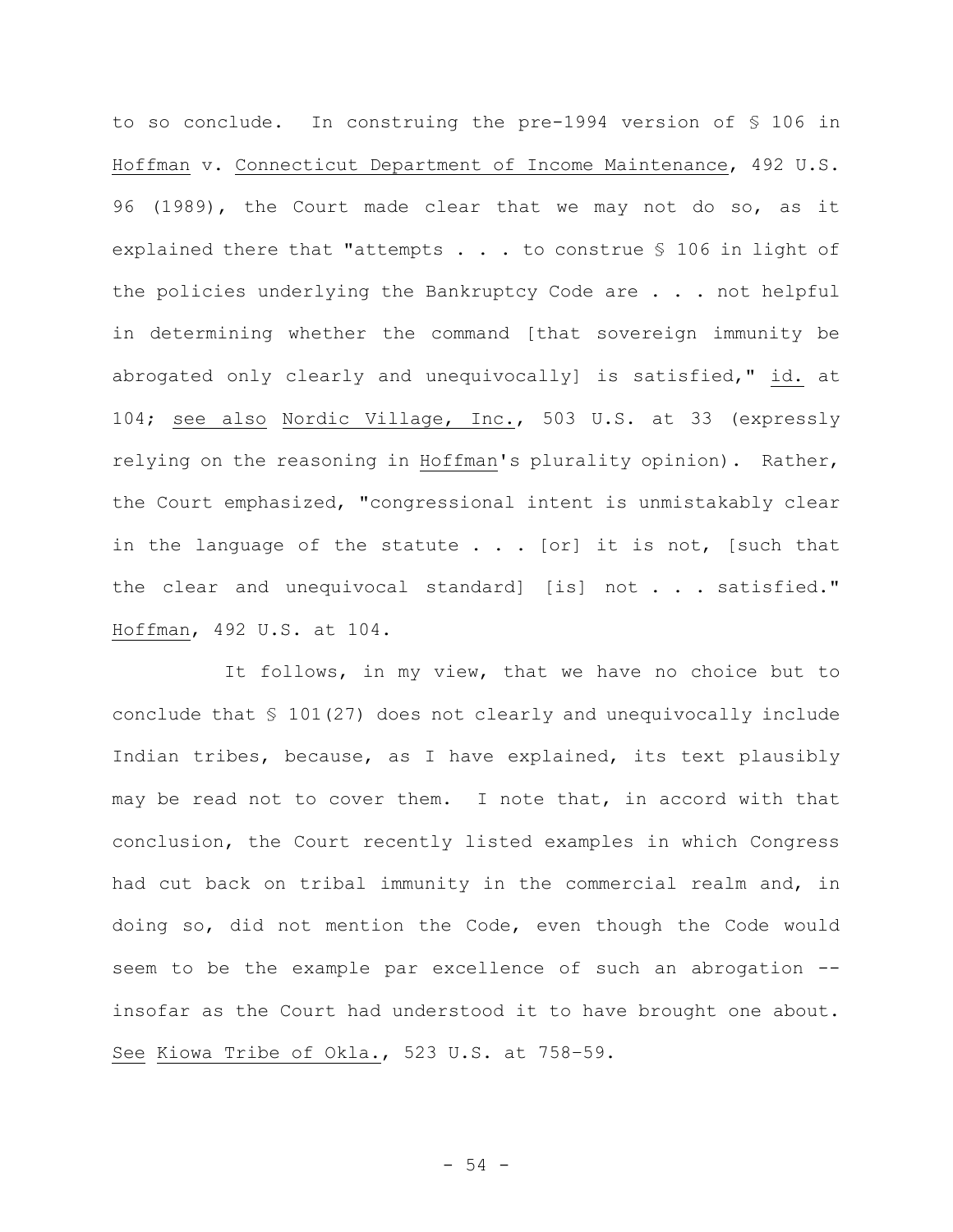"The special brand of sovereignty the tribes retain -- both its nature and its extent -- rests in the hands of Congress." Bay Mills Indian Cmty., 572 U.S. at 800. That means that "it is fundamentally [Congress's] job, not ours, to determine whether or how to limit tribal immunity." Id. Therefore, if my construction of "governmental unit" is as antithetical to the purposes of the Code as the majority contends, Congress must amend it, just as Congress did after Hoffman. See also Bay Mills Indian Cmty., 572 U.S. at 794 (cautioning that courts "do[] not revise legislation . . . just because the text as written creates an apparent anomaly" -- even in the context of anomalies arising from a failure to abrogate tribal sovereign immunity).

That is not to say that it is costless for Congress to have to do so. But, I do not see how we can spare Congress that expense here. We are not permitted to anticipate that Congress intends to abrogate tribal immunity any more than we are permitted to anticipate that Congress intends to abrogate the immunity of other sovereigns, whether a State or the United States. And, in contrast to the clarity with which Congress plainly abrogated a "core aspect of [the] sovereignty" of the United States and each of the fifty states in § 101(27), it failed to make clear in that same provision that it has given the kind of thoughtful attention to the sovereignty of Indian tribes that it must before abrogating

**V.**

 $- 55 -$